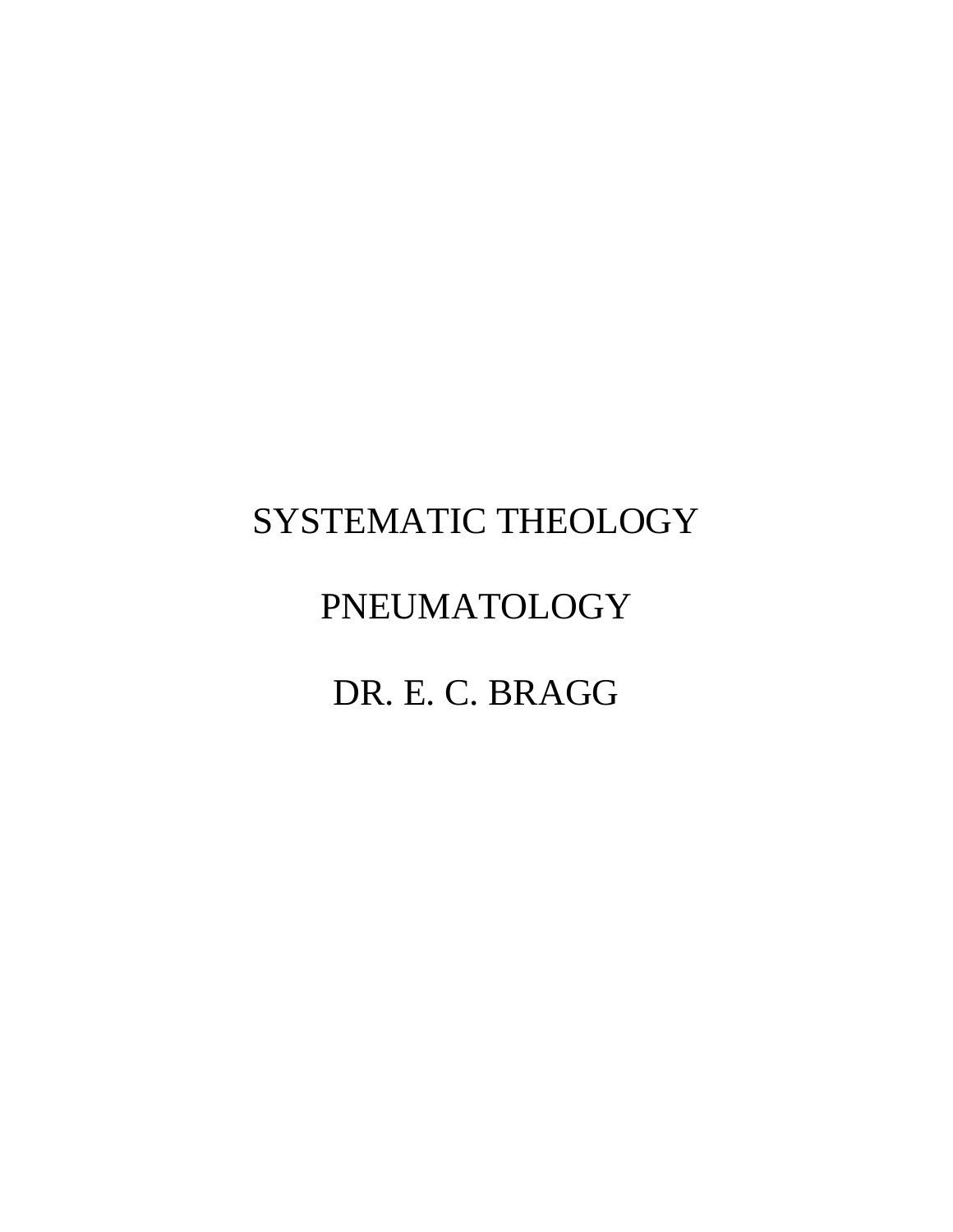# PNEUMATOLOGY

# TABLE OF CONTENTS

- I. Introduction
- II. Person of the Holy Spirit
	- A. Personality of the Holy Spirit
		- 1. Personal Attributes Ascribed to the Holy Spirit
		- 2. Personal Appellations Used of the Holy Spirit
		- 3. Personal Acts Attributed to the Holy Spirit
		- 4. Personal Reactions Affecting the Holy Spirit
	- B. Deity of the Holy Spirit
		- 1. Titles of the Holy Spirit
		- 2. Attributes of the Holy Spirit
		- 3. Works of the Holy Spirit
		- 4. Honors Bestowed upon the Holy Spirit
	- C. Names of the Holy Spirit
		- 1. Holy Spirit in Relation to the Godhead
		- 2. Holy Spirit in Relation to Believers
		- 3. Oil of Gladness
		- 4. Comforter
	- D. Symbols of the Holy Spirit
		- 1. Dove
		- 2. Oil
		- 3. Water
		- 4. Wind
		- 5. Wine
		- 6. Earnest and Seal
		- 7. Fire

III. Ministry of the Holy Spirit

- A. Ministry of the Holy Spirit in Relation to Revelation
	- 1. Holy Spirit, Revelator of Scripture (Author)
	- 2. Holy Spirit, Illuminator of Scripture (Interpreter)
	- 3. Holy Spirit, Applicator of Scripture (Invigorator)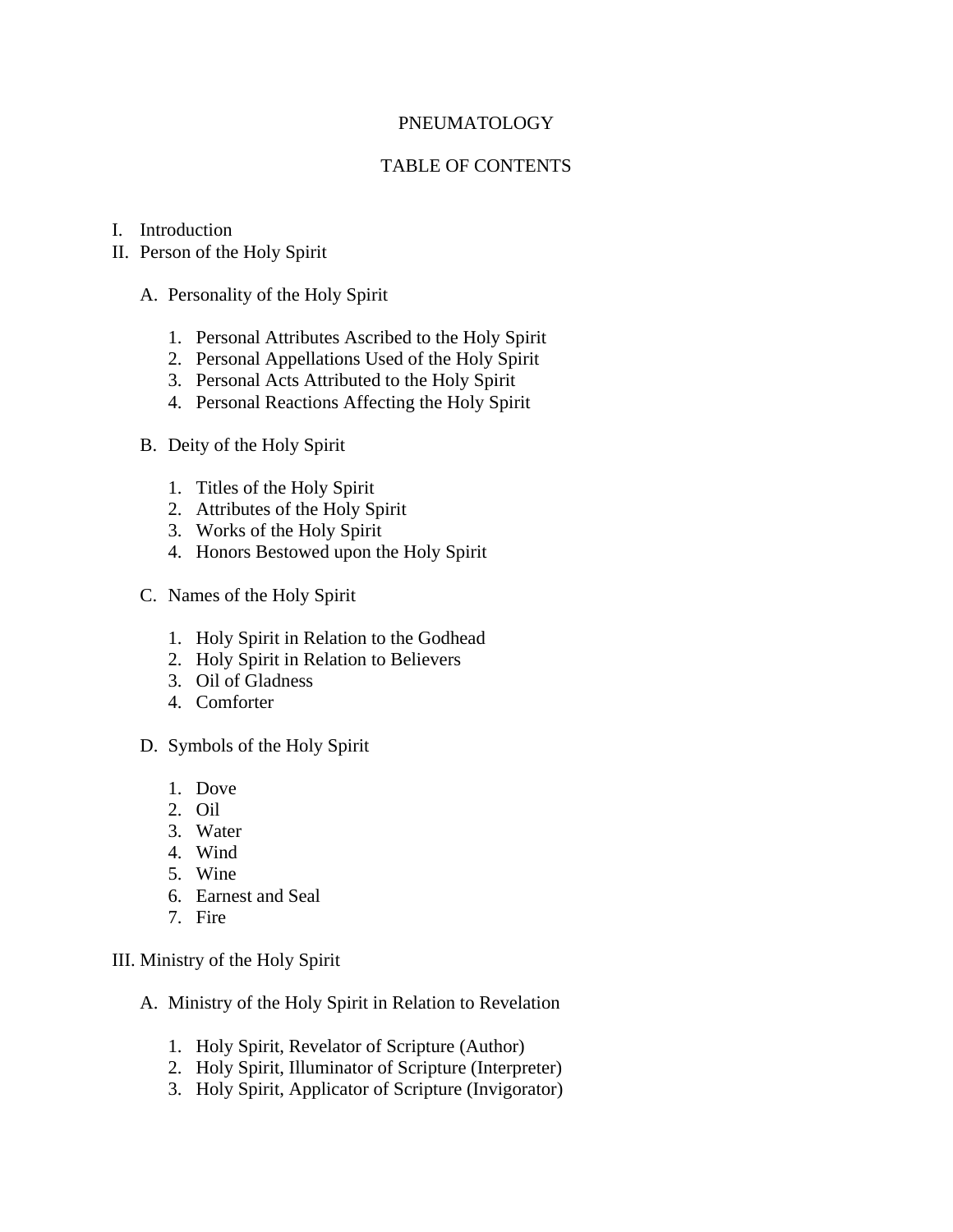- B. Ministry of the Holy Spirit in Relation to the World
	- 1. Holy Spirit in Relation to Creation
	- 2. Holy Spirit's Ministry, Restraining and Conviction
- C. Ministry of the Holy Spirit in Old Testament Times
	- 1. Holy Spirit's Ministry in Old Testament Saints
	- 2. Holy Spirit's Ministry in Christ
	- 3. Holy Spirit's Ministry in the Great Tribulation
	- 4. Holy Spirit's Ministry in the Millennium
- D. Ministry of the Holy Spirit in the Dispensation of Grace
	- 1. Baptism of the Spirit
	- 2. Communion of the Spirit
		- a. Holy Spirit Intercedes for Us
		- b. Holy Spirit Teaches Us
		- c. Holy Spirit Guides Us
		- d. Holy Spirit Puts to Death the "Old Man."
		- e. Holy Spirit Brings the "New Man"' to Full Age
		- f. Holy Spirit Perfects the Image of Christ in Us
		- g. Holy Spirit Cleanses the Daily Walk of the Believer
		- h. Holy Spirit Sheds Abroad the Love of God in our Hearts
		- i. Holy Spirit Unifies the Believers
		- j. Holy Spirit Brings Forth Fruit in the Believer
		- k. Holy Spirit Guides Us into True Spirit-Worship
		- l. Holy Spirit Quickens the Mortal Body
	- 3. Endowment of the Holy Spirit
	- 4. Administration of the Holy Spirit
		- a. In the Government of the Church
		- b. In the Missionary Work of the Church
		- c. In the Preaching of the Gospel
		- d. In the Public Worship
	- 5. Fullness of the Holy Spirit
		- a. Implication of the Holy Spirit's Fullness
		- b. Import of the Holy Spirit's Fullness
		- c. Imperative of the Holy Spirit's Fullness
		- d. Impartation of the Holy Spirit's Fullness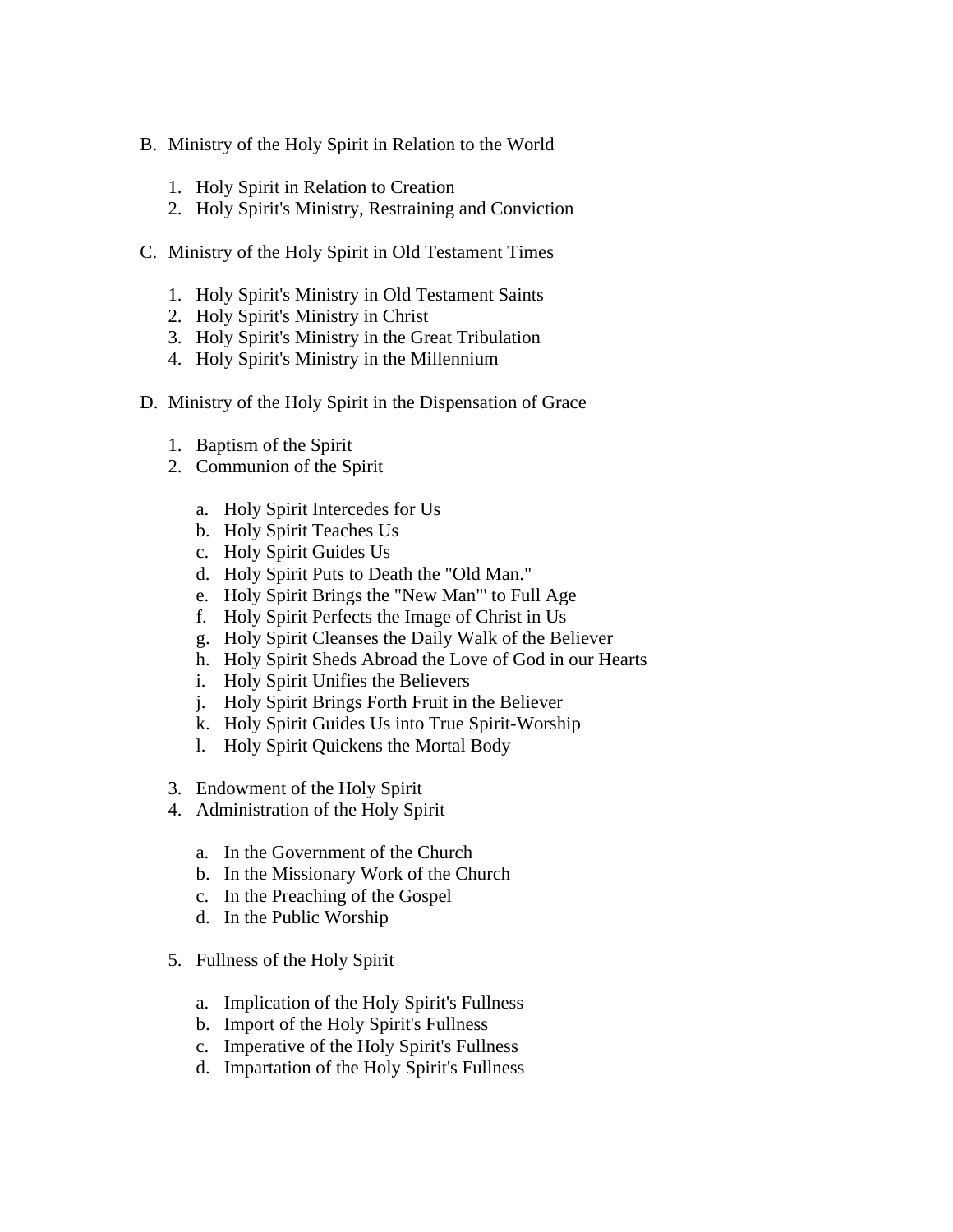#### PNEUMATOLOGY

### I. Introduction

 There is hardly a more confusing subject to be found in the Holy Scriptures, among religious people, than the identity, work and mission of the Holy Spirit, hence, the need of the clear doctrinal presentation of Pneumatology, or the Doctrine of the Holy Spirit. Few subjects could be weightier or more fraught with more far-reaching consequences to our theology, or victorious Christian living and successful ministry than this one. If the Study of Christology is important, and it is, to the all-important work of Jesus Christ, as the very Son of God, dying in substitution to save us, then this study of the Holy Spirit is important, as He is the only One to apply and work out that redemption as it is in Christ Jesus our Lord. There is no other to apply and perfect that Salvation in us. He is the "Another Comforter" promised of Jesus before He left His disciples to "sit down at the right hand of God." How we need to know all that the Scriptures have to teach about this wonderful, heavenly Paraclete that we may perfectly yield to His every desire and impulse, completely cooperating with Him always, never grieving or quenching Him. May the Blessed Holy Spirit Himself guide our Study in Pneumatology, for He is the One who "Carried Holy men of God along as they wrote" about the Holy Spirit.

 Under this topic of the need of our study we might note the prevailing ignorance concerning the person and work of the Holy Spirit. First, there is the complete ignorance of the world about Him. Have you ever noticed the absolute absence of any reference to the Holy Spirit in all periodicals, magazines, newspaper or books, radios, as far as the secular press and radio is concerned? Never is His Name mentioned. The sinner uses the Holy Names of God and of Christ in blasphemy in every conceivable way the Devil can suggest to them; but never do they use the Holy Spirit. It was as if He had no existence at all. They even use every sacred thing and heaven and hell itself in their blasphemy but never the Holy Spirit. The reason is the same the Ephesians followers of John the Baptist gave, "We have not so much as heard that there be a Holy Spirit." Jesus gave the reason, John14:17, (Of the comforter who is to abide with believers forever) "Even the Spirit of Truth, whom the world cannot receive, because it seeth Him not, neither knoweth Him."

 The unconverted man has no spiritual faculty with which to receive or know the Holy Spirit of God, for He is Spirit and contacted or known only by the redeemed Spirit, hence the absence of all reference to the Holy Spirit in all cults, with only a few erroneous, sketchy remarks about Him in a very few, like Christian Science which would make Mary Baker Eddy the Holy Spirit. (Same idea anyhow sees "Glossary of Science and Health, "Holy Spirit is divine Science, which she makes synonymous with herself). The sad part is the awful darkness of the great number of sincere believers who, being ignorant of the presence, personality and power of the indwelling Spirit of God, thwart His every effort to perfect in them the image of Christ. Jesus continues in John 14:17, "But ye know Him; for He dwelleth with you and shall be in you." As we read Acts, we realize how conscious these early Disciples were of the Holy Spirit; how complete their acknowledgement and cooperation with Him.

 Secondly, under the importance of our study, we might note that without Him we can do nothing. Without His illumination of the Scriptures, we can know nothing. Without His mighty power we can do nothing. Without His precious infilling we cannot live victoriously. He transforms the Scriptures from a dry book into a juicy one. He transforms our defeated, listless, dull lives into more than conquerors. He transforms our useless, powerless fruitless ministry into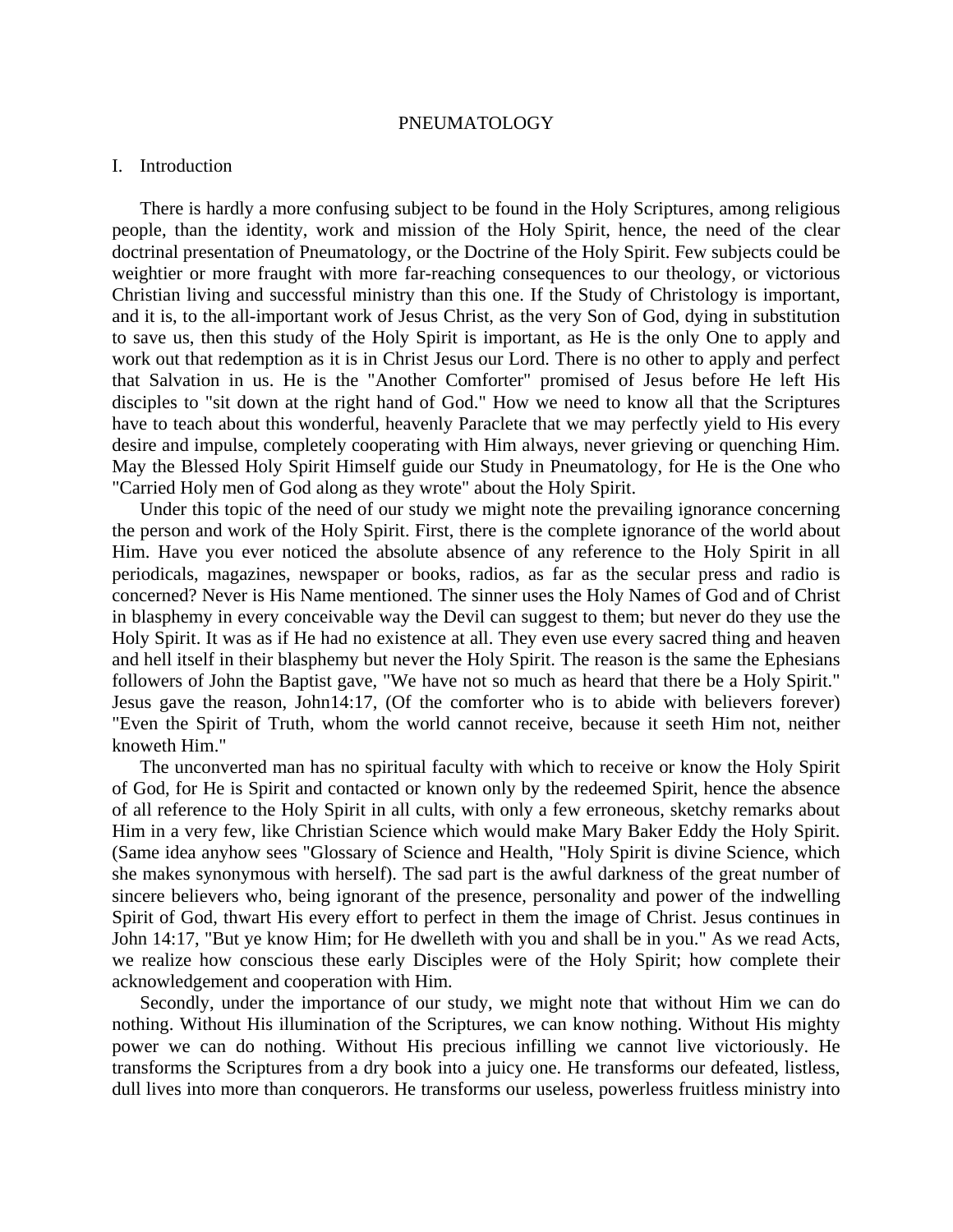mighty evangels for Christ. He takes our dry, arid lives and makes "rivers of living water" of them. Let us stop trying to do it all with our human ingenuity, human strength, human programs, and psychological approaches. Christ knew all these would fail for "the weapons of our warfare are not carnal (of the flesh or human at all) but are mighty of God to the tearing down of the strongholds of Satan;" And "We wrestle not against flesh and blood but against spiritual wickedness in the heavenlies," supernatural foes where the arm of flesh has no power at all, where we need the whole armour of God. Christ, in going away said, I'll send another Comforter." Let us lean wholly upon Him, and, to do this, let us learn all we can about Him, not just with intellectual doctrinal discussions, but let us yield unto His every way as He "Guides us into all Truth."

 Our course of study in Pneumatology will follow two parts: The Person of the Holy Spirit and The Ministry of the Holy Spirit. Under part one, we shall consider the personality of the Holy Spirit, the deity of the Holy Spirit, the names of the Holy Spirit, and the symbols of the Holy Spirit. Under part two, we shall consider the ministry of the Holy Spirit in the Old and the New Testament, showing the difference in His operations in the old Economy and under Grace now. Under this last heading we shall lay all emphasis on the paramount truth, "This is the dispensation of the Holy Spirit," therefore, any ignoring, any exclusion, and any quenching of the Holy Spirit is to doom our every effort to failure. There is no other to do His work. Let us know Him, to be conscious of His indwelling, and yield to His every impulse as He seeks to glorify Christ in us and complete the inward work of redemption, and bring to full fruition all the fruits of the Spirit in our lives. Let us evermore rely upon His supply of Power for witnessing. All I supply is the yielded, willing, consecrated, and purged vessel, the whole working capital of Christ's life, fruits, gifts, and power are supplied by the Holy Spirit.

# II. The Person of the Holy Spirit

# A. Negatively Considered

1. At the very outset of our study we need to have impressed upon our minds the very important truth, the Holy Spirit is a Person. He has personality, He is not, as so many believe, an influence, an atmosphere such as the spirit of Christmas is an atmosphere, so they have taught He is only an atmosphere of spirituality, of worship, spirit of prayer, spirit of power, etc., all meaning not personality but a concentrated spirit of pervading thought or feeling. Unconsciously, all too many Christians fall into this habit of thinking of the Holy Spirit, when praying, "Send Thy Holy Spirit into the service this morning." They have not thought of an August Sovereign Personality coming down into the service and ordering it to suit Himself, changing it to His will, leading them into true spiritual worship. They have only in mind God lending a certain kind of atmosphere which will make them feel good, will give the preacher a certain kind of fleshy success, and so all will be kindness, sweetness, light and nobody will get hurt. If He really did come down as the Sovereign of the Church, Christ's Vice-Regent on earth, as He was of old, He would wreck a lot of our little programs, and a great number who pray the Father to send the Holy Spirit into their meetings would find, after He came, that there was no room on the program, provided by the program committee, for Him.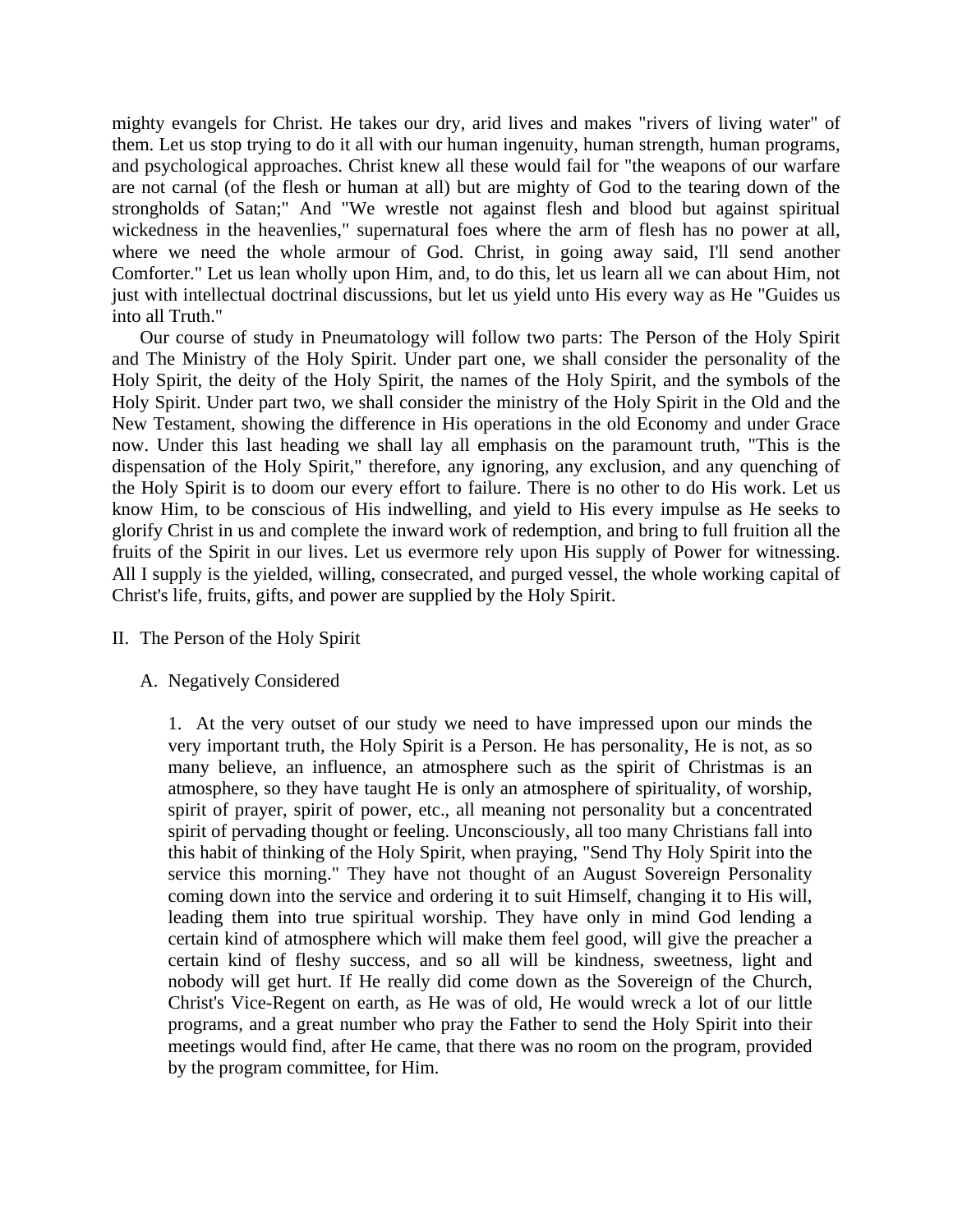2. Others have taught that the Holy Spirit is only an attribute of God, such as the energy or operation of God. (The Arians and Unitarians have so taught.) This teaching would make the Holy Spirit, not a separate member of the Trinity, with personality, but only some manifestation of God's Person.

3. The most common error taught concerning the Holy Spirit in almost all cults, such as Russelism, is that the Holy Spirit is an emanation of God, a divine out flowing of God's own nature like the sun's rays or beams are an emanation of the sun. Paul of Samesata early in the third century was probably the first of any importance to deny the personality and deity of the Holy Spirit. (He also denied the deity of Christ) He desired to explain fully every mystery of the Word and found he could only do so by watering it down to his own level. The Socians during the Reformation followed in Paul of Samesata's footsteps and, in more recent times, Lyman Abbott has given the modernists' viewpoint in "The Outlook" illustrating the Trinity thus:

- a. The artist working on his pictures
- b. The same man teaching his pupils to paint
- c. The same man entertaining his friends at home.

 He has taken on these types of conduct, as three-fold nature; artist, teacher, friend, thus he "explains" the Trinity, not three personalities but only three revelations of one personality in three guises. This is only the error of Sabellius (270 A.D.) of an expanding God Head, the unity became a trinity by expansion. The sad part is that even born-again believers have fallen into the same error of thinking of the Holy Spirit not as a person, but as an impersonal being. How often has a believer spoken of the infilling of the Holy Spirit, "Did you get it?" The Authorized Version of King James following the error translated the personal pronoun "autes," the Spirit itself of Romans 8:26 and Romans 8:16. The R.V. and American Standard Version corrected this to "The Spirit Himself" as it should be. As we shall later, see even the Authorized Version's use of Ghost instead of Spirit came of this error.

#### B. Positively Considered

 What do we mean by calling the Holy Spirit a person? It is manifest in the: Doctrine of the Divine Trinity that we are not teaching three Gods. We are not polytheists but Trinitarians. There is but one God in essence, but manifesting Himself in three persons, so the meaning of "person" cannot mean separate in essence. There is but one essence in the Godhead, and that fullness is in all three members, and the three are one in being. Within the Scriptures, however, they manifest themselves in three distinct personalities, Father, Son, and Holy Spirit. The word "Person'" denotes individuality.

 The Latin "per" equaled "through" and "sonare" equaled "to sound" and was used of the mark through which the actor's voice sounded as he represented a certain personage, hence the word came to indicate individuality, but not of things, elements, forces, or influences; only of beings expressing the component elements of personality.

 When we seek to prove from the Scripture the Personality of the Holy Spirit we wish to show that He has real being, possessing intelligence, emotion, and volition. This brings us to the very first thought by way of introduction to our proofs: What are the three primary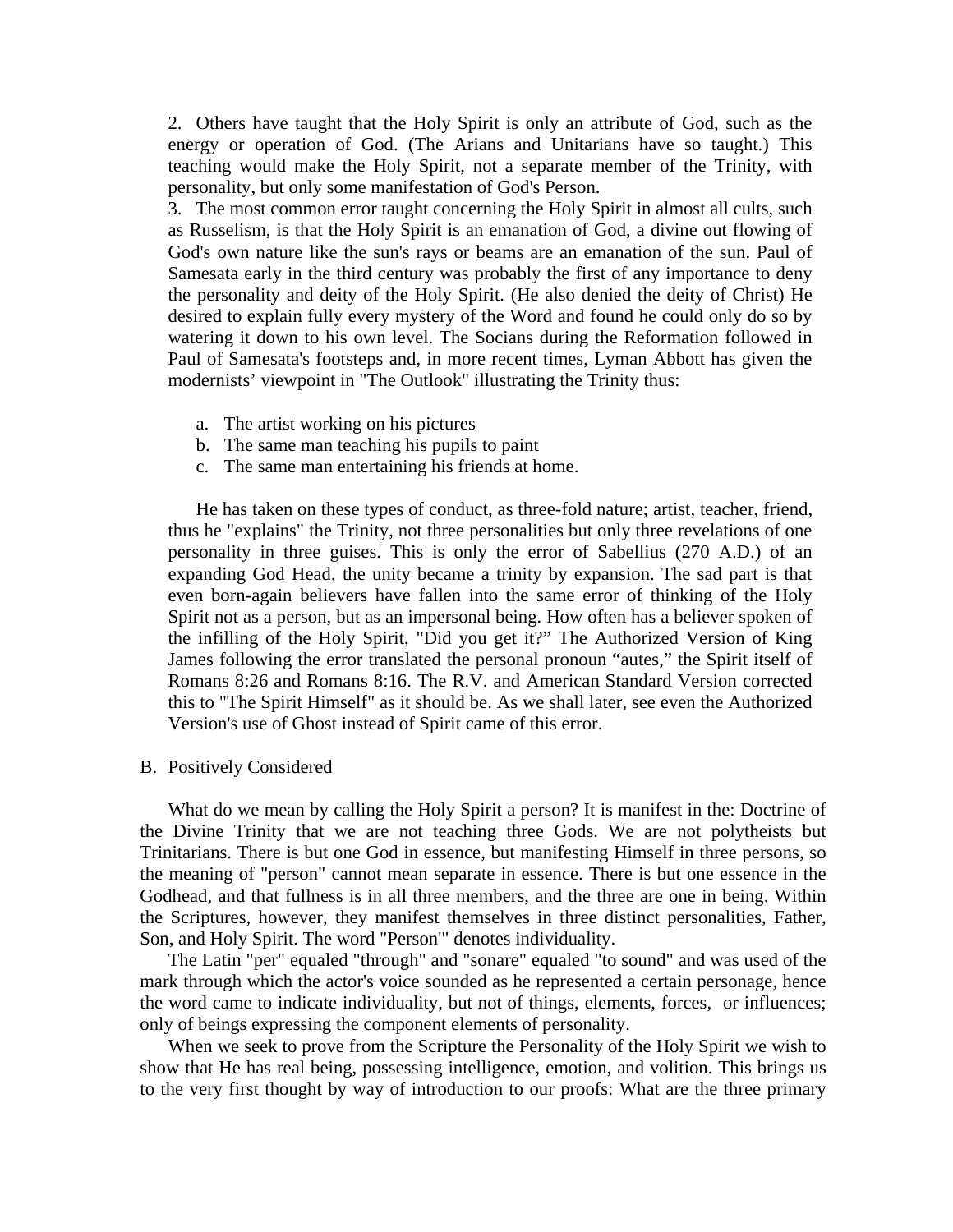elements of personality? What makes one being a person, and another an animal, plant, or insect but not a person? Some of the greatest of thinkers have said there are two: selfconsciousness and self-determination. These are more or less modes of operation of the three primary elements that go to make up personality:

- a. Intellect
- b. Sensibility (emotion)
- c. Volition

 Each of these acts with more or less of the other two, all with self-consciousness and self-determination. Every thought or act of our lives has these three elements in them, and it is the possession of these three elements which make us a person. We have seen in Anthropology that they make men and man separate with an impassable chasm from beasts. We have seen that God the Father has personality in our study of Theology. In the study of Christology we prove that Christ had all the elements of personality. We shall see in our first argument for the Personality of the Holy Spirit, that the same three elements are ascribed to Him.

1. Personal Attributes are ascribed to the Holy Spirit, the three essential attributes of personality. These are impossible to ascribe to inanimate objects or abstract principles, such as influences or energies or emanations.

a. Mind or intelligence - knowing - is ascribed to the Holy Spirit, Romans 8:27, "The mind of the Spirit" and I Corinthians 2:11, "Even so the things of God knoweth no man, but the Spirit of God."

b. Emotions or sensibility is ascribed to the Holy Spirit, as His being vexed, Isaiah 63:10, and grieved or made sorrowful, Ephesians. 4:30; "The love of the Spirit," Romans 15:30, so love is a fruit of the Spirit.

c. Volition or will is ascribed to the Holy Spirit, I Corinthians 22:11, "But all these worketh that one and the selfsame Spirit, dividing to every man severally as He wills; eight times in two verses (John 16:13-14). The words the Lord will and shall are used of the Holy Spirit - He shall, He will. Here is personal purposeful action of self-determination.

2. Personal appellations are used of the Holy Spirit. By figures of speech personal names, pronouns, and attributes are attributed to inanimate objects, by metaphor, personification, metonomy, but always in such figurative language as to be beyond liberalizing. If these personal pronouns and names are so used in ordinary, nonfigurative language, in common speech then they must belong to personality.

a. Personal pronouns are used of the Holy Spirit. The word Spirit "pneuma" is neuter in the Greek and according to all usage must have the neuter pronoun. Instead, the Masculine pronoun is used with Spirit. In John 14:16 Jesus uses again and again the personal masculine pronoun "ekeines," Note John 14:16: "I will pray the Father and He shall give you another comforter that He (lit, that one) may abide with you forever." See John 14:26; 16:7-8. See all through 16:13-15.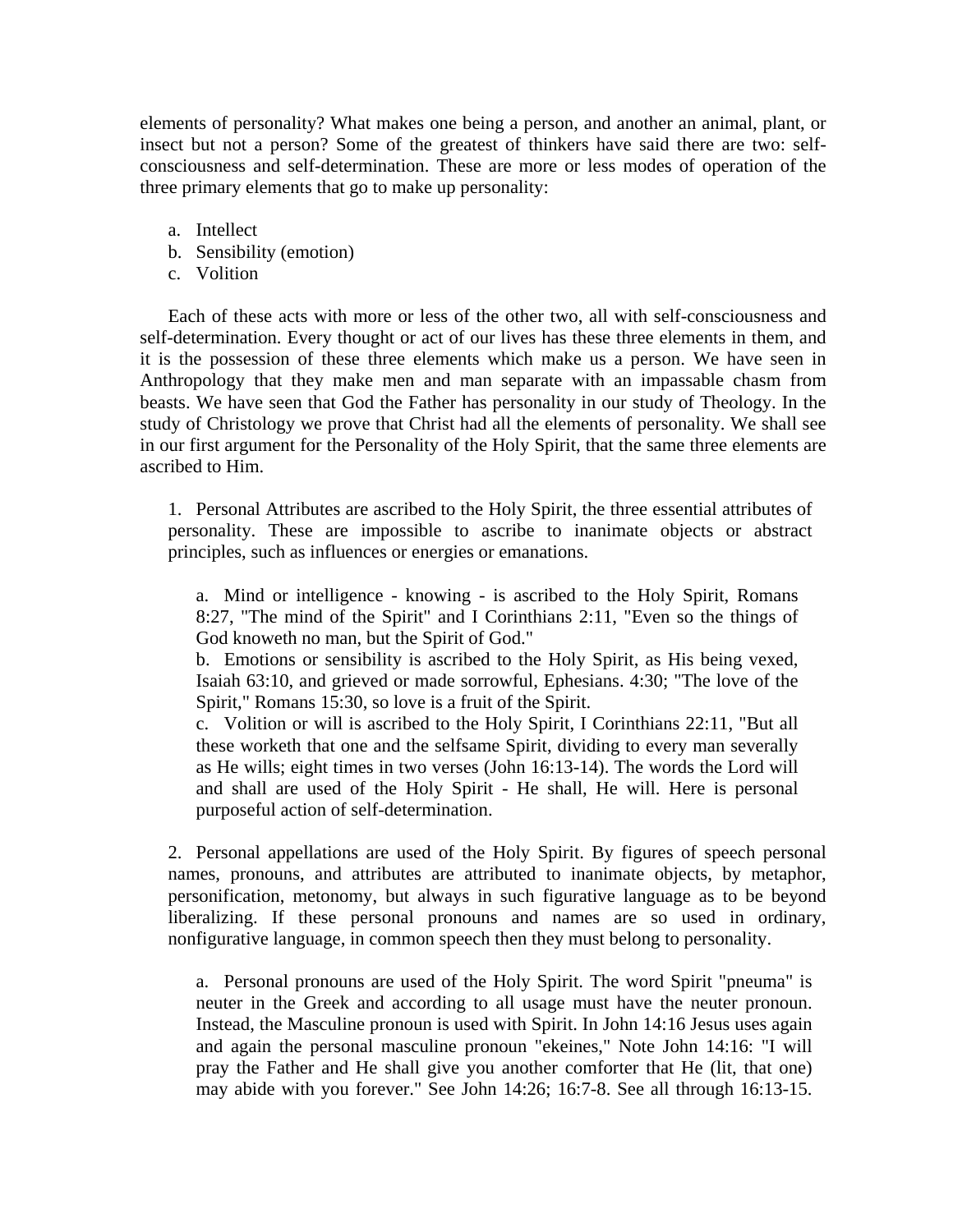(Ten times the longest personal appellation in the Greek language is applied to the Holy Spirit in three verses.)

b. From the appellation Christ gives to the Holy Spirit of "Another Comforter." Under the names of the Holy Spirit later we shall see that this Greek word is one of the proper names of the Holy Spirit, and it take its full meaning there, but, when Christ In the Gospel of John 14:16 calls Him Another Comforter, there is much that is involved which demands that the Holy Spirit be a person. The same name Parakletos is used of Christ in I John 2:1-2 rendered "Advocate." It carried personal activities; our word lawyer today is close to the idea - "who takes my case and pleads for me." You wouldn't leave your case to an impersonal force. The primary implication is in the Word, "Another" by which Christ differentiates the Holy Spirit from Himself, yet designated Him as of the same kind of helper.

 First note: It is not the Greek word "hetros" which means a diverse kind, one of another genus entirely; but instead Christ used the Greek word "allos" an entirely different Greek word for "another" which means another of the same genus; we would say one of another of the same kind, just like the first, only differentiated in individuality. Note the clear emphasis: The Holy Spirit is not to be confused with Christ Himself as many do - to say that the coming of the Holy Spirit on Pentecost was the Second Coming of Christ. The inference is clear. The Holy Spirit must be a Person and further, a Member of the Godhead as was Christ to be called Parakletos, "Another Comforter." If the Holy Spirit is not a person, then neither was Jesus Christ since allos makes them of the same genus, same in kind; they are both Comforters, Helpers, Advocates of ours on the same infinite level as members of the Godhead and are persons.

c. Personal acts are attributed to the Holy Spirit. None of these could be accomplished by a substance, an it, or a thing. These will find enlargement under the ministry of the Holy Spirit.

1.) He speaks: I Timothy 4:1 ("poetic" language alone allows inanimate objects to talk)

2.) He comforts, helps: John 15:16-17.

3.) He testifies: John l5:26 and bears witness with our spirits, Romans 8:16 (Heb. 10:15)

4.) He teaches: John 14:26. (And stirs up memory)

5.) He guides: John 16:13.

6.) He searches: I Corinthians 2:10.

7.) He leads: Romans 8:14 (Nehemiah 9:20)

8.) He commands and forbids: Acts 16:6-7. (Here He forbids and suffers them not)

9.) He calls to service and appoints the places: Acts 13:2; 20:28.

10.)He reproves or convicts: John 16:8.

11. He makes intercession: Romans 8:26. (Our Advocate)

12.)He ministers, regenerates: John 3:16. He seals, Ephesians 4:30; He baptizes, I Corinthians 12:13; He fills, Ephesians 5:18; He divides the gifts to every man severally as He wills, I Corinthians 12:11; and many more, but all can only be accomplished by personality.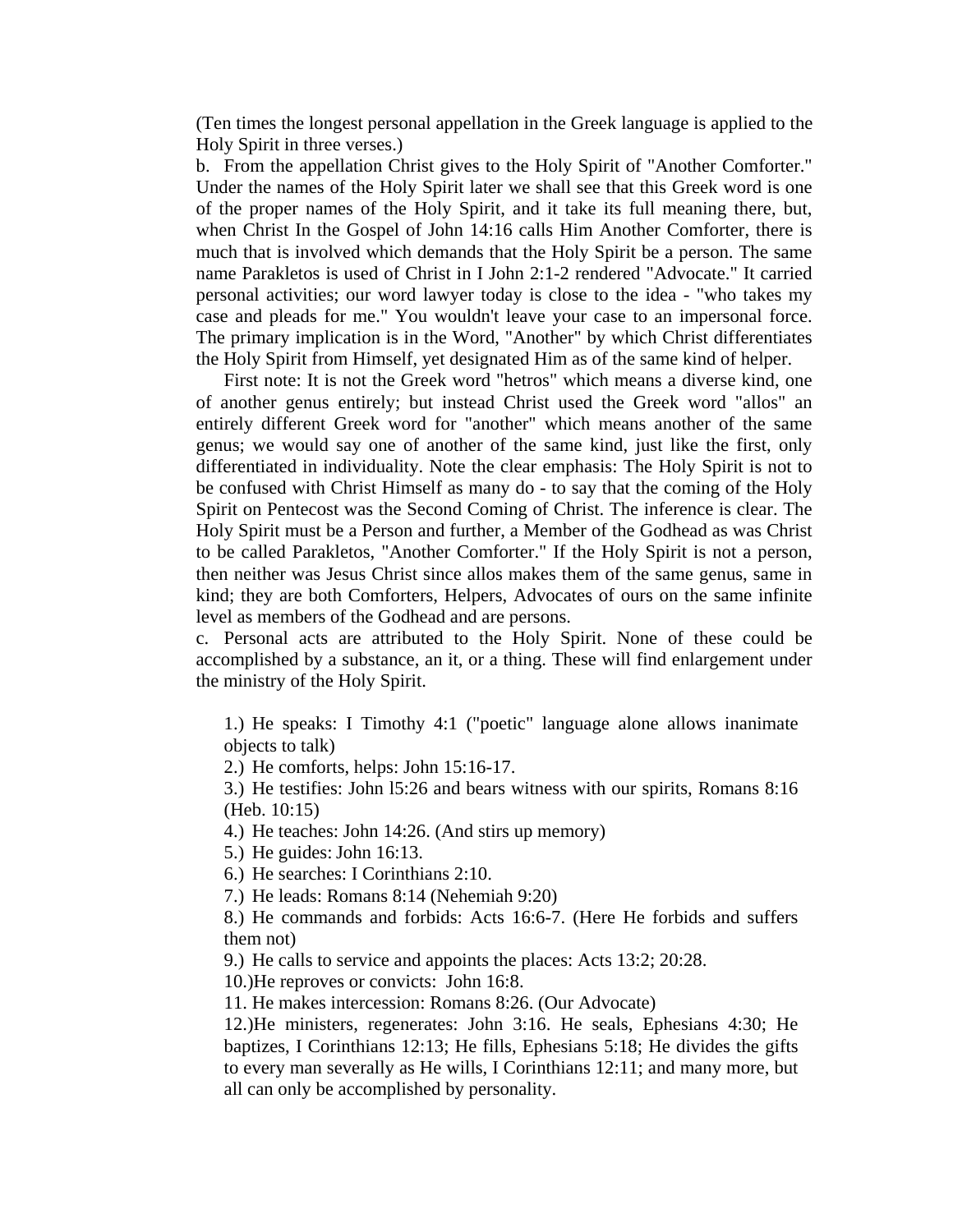- 4. Personal Reactions by Others Affect the Holy Spirit
	- a. He can be grieved. (Ephesians 430)
	- b. He can be vexed. (Isaiah 63:10)
	- c. He can be resisted, (Acts 7:5-l0) and so quenched (I Thessalonians 5:19)
	- d. He can be lied unto. (Acts 5:3)

e. He can be blasphemed. (Matthew 12:31) Only a person can be insulted. Paul calls it "Despite to the Spirit of Grace," Hebrews 10:29, Greek - Insulted, treated shamefully, by insulting; Matthew 12:32, "Whosoever speaketh against the Holy Ghost;" Williams translates it "Speaketh abusively against the Holy Spirit." No inanimate object can so respond to the tenet of others.

 The believer is not saved, consecrated, baptized with, and filled and led by a force, an "it," but an august, sovereign Personality. God is not eminent in the believer in impersonal energy but in personal agency. Until you, as a believer, know His personality until you recognize Him, yield to Him, take Him into all your life, you will not have His perfect ministry wrought out in you. Read John 16:12-15 and see His personality displayed.

B. The Deity of the Holy Spirit

This has to do with His relation to the Godhead, as the Third member of the Trinity. Here the importance is to see His Divine Sovereignty. He is not the servant of the Church but Lord of the Church. He is not the servant of the believer to do his bidding, but God, to be obeyed; how often we think of Him as a servant. We think of Him as the One who is to please us (bless us). How often we ask Him to only add what is lacking in order to help us to accomplish something for God. He rather wants our complete submission and consecration so that He can set aside our accomplishments and do through us, unhindered by our self-life, the whole will of God. He is not to do my bidding, but I am to do His. Herein is the defeat individually and collectively in the Church, our powerlessness and lack of real testimony before the world: Christ intended the Holy Spirit to come as His Vice-Regent, to take His place as "Another Comforter," to be the present member of the Trinity and rule the Church. Is this the place we have ascribed to Him? It was in Acts! Remember God inhabits the Church through the Spirit, "We are builded together as an habitation of God through the Spirit." Anus, in the fourth Century after Christ, was the first probably to deny the Deity of the Holy Spirit, yet hold on to His personality - He taught that God created Christ, and Christ created the Holy Spirit.

We shall prove His Deity by the titles given to Him, the attributes ascribed to Him, the works He does, and the Honors bestowed upon Him.

1. The Titles Given to the Holy Spirit are such as Belong only to Deity.

a. He is called God. (Acts 5:3-4) No language could be plainer. Cf. I Corinthians 3:16 (On this last portion note Scofield's marginal note.)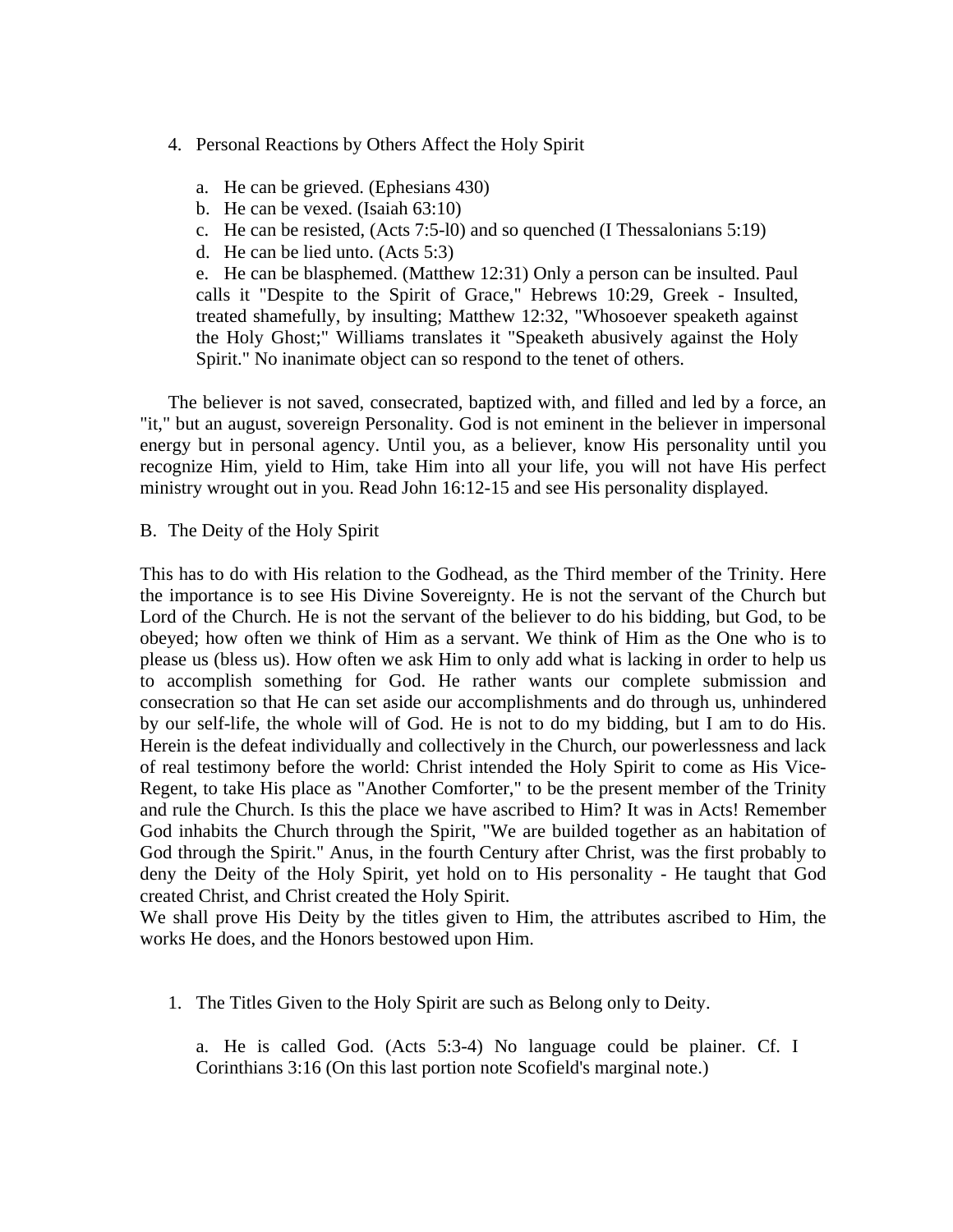b. He is called the "Lord of Hosts," and is so identified with the Jehovah of the Old Testament. Compare Isaiah 6:5, 9-10 with Acts 28:25-27. Compare Jeremiah 3l:31-34 with Hebrews 10:15-17. Cf. Exodus 16:7 with Hebrews 3:7- 9.

- 2. The Attributes Ascribed to the Holy Spirit Plainly Show His Deity.
	- a. Eternity: (Hebrews 9:l4), "Eternal Spirit."
	- b. Omniscience: (I Corinthians 2:10), (John l4:26; 16:12-13)
	- c. Omnipotence: (Job 26:13), Genesis 1:2 "Spirit in creation."

d. Omnipresence: (Psalm 139:7), I Corinthians3:16 and Romans 8:9 (Indwelling all believers.)

- 3. The Works Attributed to the Holy Spirit are such as Only God can do.
	- a. Creation: (Job 33:4 Psalm 104:30; Job 26:13)
	- b. Life-Giving: (Genesis 2:7; John 6:33; Romans 8:2)
	- c. Preservation (Psalm 51:12)

d. Inspiration of the Prophets: (II Peter 1:21) Cf. Hebrews 1:1 (As of God – II Samuel 23:2)

- e. Regeneration: (John 3:3-8; Titus 3:5)
- f. Resurrection (Romans 8:11)
- g. Transformation: (II Corinthians 3:18 R.V.)
- 4. The Exalted Honors Due Only to God are ascribed to the Holy Spirit.

a. Supreme Majesty is ascribed to Him; (Matthew 12:31), by the fact that He can be blasphemed against as only God can.

b. His name is linked in equality with the Father and the Son, in the Apostolic Benediction (II Corinthians 13:l4), in the administration of the Church (I Corinthians l2:4-6), and in Christian Baptism (Matthew 28:19).

 Are Divine titles, attributes, works, and honors so lacking in dignity as to be lightly ascribed to things? Wouldn't that be the very idolatry the Holy God condemns in no uncertain terms? The only alternative is to believe in the Deity of the Holy Spirit.

C. The Names of the Holy Spirit

1. The Spirit in Relation to the Godhead, (I Corinthians 2:10; John 3:6-8). The word "Spirit" occurs 385 times in the New Testament Greek text. Let us note briefly its usage:

- a. It is used of God: John 4:24, "God is Spirit."
- b. It is used of Christ: I Corinthians 15:145, "As Life-giving Spirit."
- c. It is used of the Holy Spirit, in various combinations: The Holy Spirit, the Spirit, the Holy, the Spirit of Christ, etc.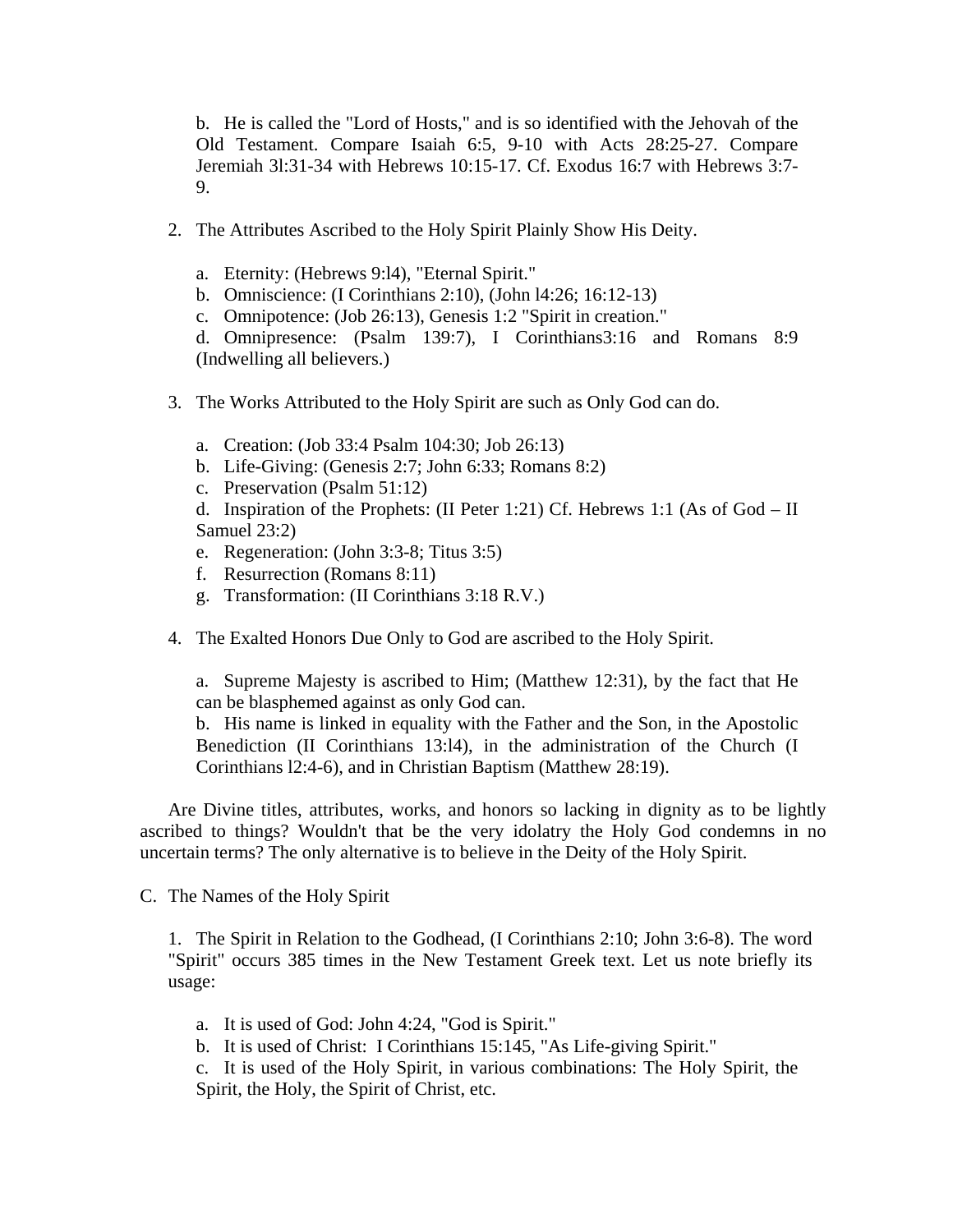d. It is used by metonymy for the operations produced by the Holy Spirit: John 3:6, "That which is born of the Spirit is spirit." Here we have the divine nature and then that which is produced in us by Him. In I Corinthians 14:12 we read of those who are zealous of spiritual gifts, Greek - Spirits; here the word gifts is rightly fully supplied in italics, but it shows the usage then of Spirits by metonymy for the gifts He bestows.

e. It is used of the greatest gift He gives: The new nature is called pneuma or spirit all through Paul's writings, and there only. The others such as John refer to it as "Begotten of God" and Peter, "Born again of incorruptible seed," and "Partakers of the Divine nature." See its usage many times in Romans 8 - Such as "Walking after the Spirit" and Galatians 6:7-8 (Note AV puts capital S but it is not the Holy Spirit here meant, but the New Nature created by the Holy Spirit.)

f. It is used psychologically of the higher part of man's nature: "Spirit, soul and body," I Thessalonians 5:23; the pneuma, as commended unto God at death, Luke 23:4-6; Acts 7:59. Note, while man possesses pneuma, he is nowhere in the Bible called pneuma, as Angels and God are; for he is more than pneuma, having a soulish life too.

g. It is used of character: We read of "a Pneuma of cowardice" II Timothy 1:7; "a pneuma of meekness" I Corinthians 14:2l; Jesus mentions the "poor in spirit" Matthew 5:3; in Romans 8:15 "a pneuma of bondage" and "a pneuma of sonship."

h. It is used adverbially: Romans 12:11, "Fervent in spirit," spiritually fervent; Acts 19:21, "Paul purposed in spirit," not Holy Spirit, but his own adverbially; because contrary to Acts 21:4; Romans 1:9 "I serve with my spirit," i.e. diligently or zealously.

i. It is used by synecdoche, pneuma for the whole person, a part for the whole: Mark 2:8, "Jesus perceived in His Spirit." i.e. "Himself."

j. It is used of evil angels and demons: I Timothy 14:1, unclean spirits, Matthew 8:16; dumb spirit, Mark 9:17.

k. It is used of angels and thus distinguishes them from flesh and blood: "Spirit hath not flesh and blood," Hebrews 1:7, Acts 8:29, Revelation 1:4.

l. It is used of the feelings, by metonomy, i.e., the will, mind, desire of man because it is invisible, Matthew 26:41, "The spirit is willing."

m. It is used of the resurrected body: Not "flesh and blood" but "flesh and bones" which Christ said spirits do not have, Luke 24:39, but Paul teaches we shall have a spiritual body, spirit-body. Life with it will be the new nature or spirit, I Corinthians 15:45.

n. It is used of the physical wind or breath: John 3:8, Greek, wind is pneuma. The primary Greek meaning of the word pneuma is breath, or wind; John 20:22, "He breathed on them and said receive ye the Holy Spirit," Job 33:4 and Ezekiel 37:8-9. See the appropriateness of Christ using the Wind as an example of the sovereignty, "Bloweth where it lusteth;" invisibly, "Thou hearest the sound thereof"; inscrutably, "Thou knowest not whence it cometh and whither it goeth;" indispensably, cannot live without wind; and powerfully, allpervadingly, irresistibly of the wind, so of the Holy Spirit.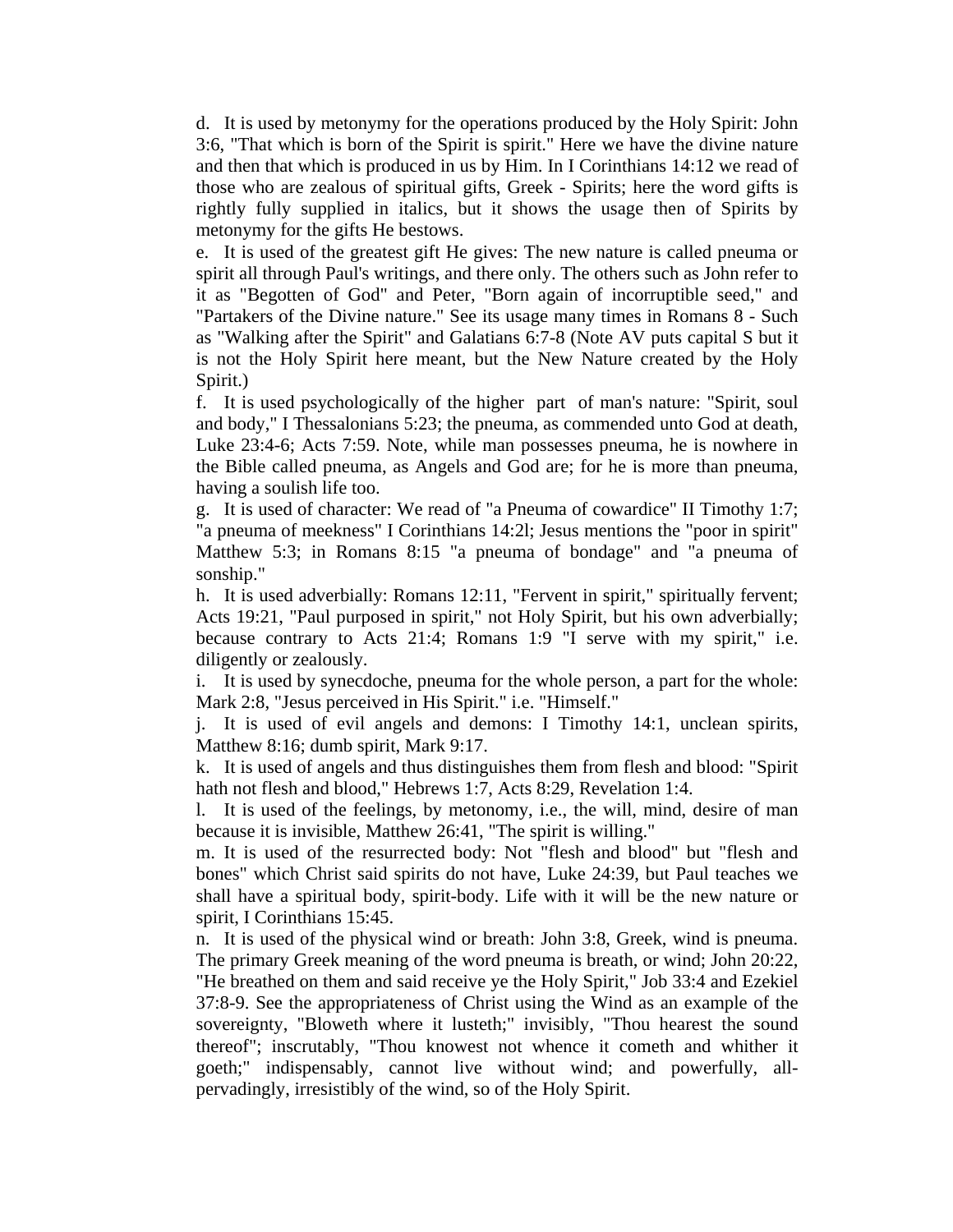Under the name Spirit for the Holy Spirit there are two ways in which this proper name is used of Him. Under Number One - The Spirit, we note the usage of this name in combinations, which are in relation to the Godhead.

1.) The Spirit as His own proper name, just as Jesus is Christ's own proper name, and Jehovah, etc. is God's. John 3:6-8:1, I Corinthians 2:10.

2.) The Spirit of God. I Corinthians 3:16

3.) The Spirit of Jehovah. Isaiah 11:2

4.) The Spirit of the Lord Jehovah. Isaiah 61:1.

5.) The Spirit of the Living God. II Corinthians 3:3

6.) The Spirit of Christ. Romans 8:9 (shows His relation to Christ)

7.) The Spirit of His Son. Galatians 4:6

8.) The Spirit of Jesus Christ. Philippians 1:19

9.) The Spirit of Jesus. Acts 16:7, R.V.

10.)The Eternal Spirit. Hebrews 9:14.

11.)The Spirit of Wisdom and Understanding. Isaiah 11:2.

12.)The Spirit of Counsel and Might. Isaiah 11:2

13.)The Spirit of Knowledge and of the Fear of the Lord. Isaiah 11:2

14.)The Holy Spirit Pneuma is used with "hagion" (holy) in four ways.

a.) It is used "Pneuma Hagion" Holy Spirit as in Matthew 1:18 and 49 other places.

b.) It is used "Hagion Pneuma," Spirit Holy as I Corinthians 6:19, etc.

c.) It is used "The Hagion Pneuma," The Holy Spirit as Matthew 26:l9.

d.) It is used "The Pneuma, The Hagion," The Spirit the Holy as Matthew 12:32

2. The Spirit in Relationship to the Believer. (The names signifying some specific relationship to the believer, some work within them).

a. The Spirit of Burning, "through cleansing," Isaiah 4:4 cf. Malachi 3:2-3).

b. The Spirit of Judgment, Isaiah 4:4; these two names are in relation to His searching, convicting, refining, and cleaning work as fire.

c. The Spirit of Holiness, Romans 1:4; seemingly an extension of the idea of the Spirit as Holy, in relationship to His work of Holiness in the believer, "That we might partakers of His Holiness." Titus 2:3.

d. The Holy Spirit of Promise, Ephesians 1:33, is seen in relation to the promised gift of the Father, Acts 1:4-5; 2:33.

e. The Spirit of Truth, three times seen, John 14:17; 15:26; 16:13.

f. The Spirit of Grace, seen in Hebrews 10:29 in relationship to God's gift of grace in the sacrifice of Christ.

g. The Spirit of Glory, seen in I Peter 4:14. Cf. Rom. 8:16-17, to make us sharers of Christ's glory.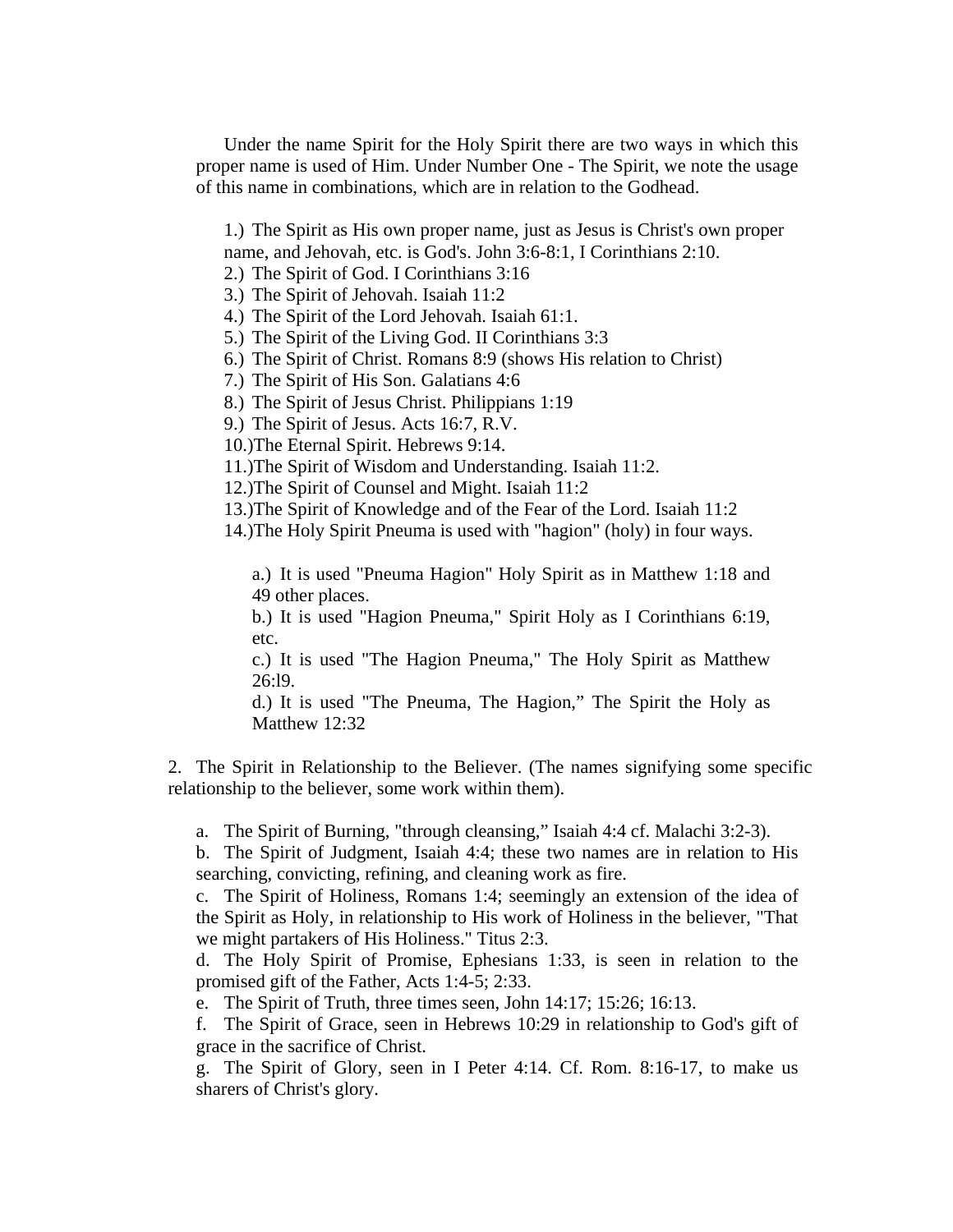h. The Spirit of Life, seen in Romans 8:2, born of the Spirit. He it is who creates the New Life in the Believer.

#### 3. The Oil of Gladness. Hebrews 1:9

 This is spoken of Christ as being anointed with the Holy Spirit. Go back to the Psalm 45:6-7, from which Paul quotes and you will see this has to do with Christ's anointing as King of Kings and Lord of Lords, to reign during the Millennium; His followers must be the armies with Him. This anointing of the Holy Spirit upon Christ is without measure, and Christ sheds Him forth upon the Believer.

## 4. The Comforter. John 14:26, 15:26, 14:16.

 The Greek "Parakletos" seems to be the only simple proper name for the Holy Spirit, as "Jesus" is of Christ, and "Jehovah" and "Elohim" is of God the Father. It means, "One called alongside of to help." It is also translated "Advocate" in I John 2:1 of Christ, who is our "Parakletos," advocate, with the Father when we sin, while the Holy Spirit is our advocate when we need help or strengthening. Some other meanings of the word are Helper, Defender, Counselor, Pardoner, Mediator (Lit., "Our Standbyer"). See Romans 8:26-27, "Helpeth our infirmities," Wonderful Name indeed!

D. The Symbols of the Holy Spirit.

 Definition: the word "symbol" comes from two Greek words, "sun" which means "together," and "ballo" which means "to throw," so symbolism means literally "something thrown alongside of another" i.e., "To represent and explain it;" Some material emblem to explain a spiritual reality. The Holy Spirit is symbolized by material things to explain His character and work.

 There are two kinds of emblems: The Type - which is usually extended and always foretelling or prophetic, is a species of events or objects which carries out an analogy between the type and the object typified prophetically. The Symbol - is a recognized outward visible sign which represents some spiritual reality, such as the olive-branch for peace, or some animal with a nation: bull-dog for England, bear for Russia, Uncle Sam for the United States, etc. The Holy Spirit is rarely typified, but often symbolized. One of the very rare types of the Holy Spirit is that of Eleazar, the servant of Abraham getting a bride for Isaac.

 There are at least fifteen or more symbols of the Holy Spirit in the Word. Many of them are but varieties of the same element, He is symbolized with or by the Dove, Seal, Holy Anointing Oil, Anointing Oil, Fire, Rain, Atmosphere, Wind, Rivers, Dew, Water, Clothing, Ernest, Baptism, and Wine, etc. The eight primary ones with which we shall deal are: the Dove, Oil, Water, Wind, Ernest, Seal, Wine, and Fire.

 The Holy Spirit Is never represented with man-like representation such as God and Christ are; in Daniel "hair white like wool," "appearance of a man," "one like unto the Son of man," or the many theophanies of the Old Testament. The Holy Spirit is either named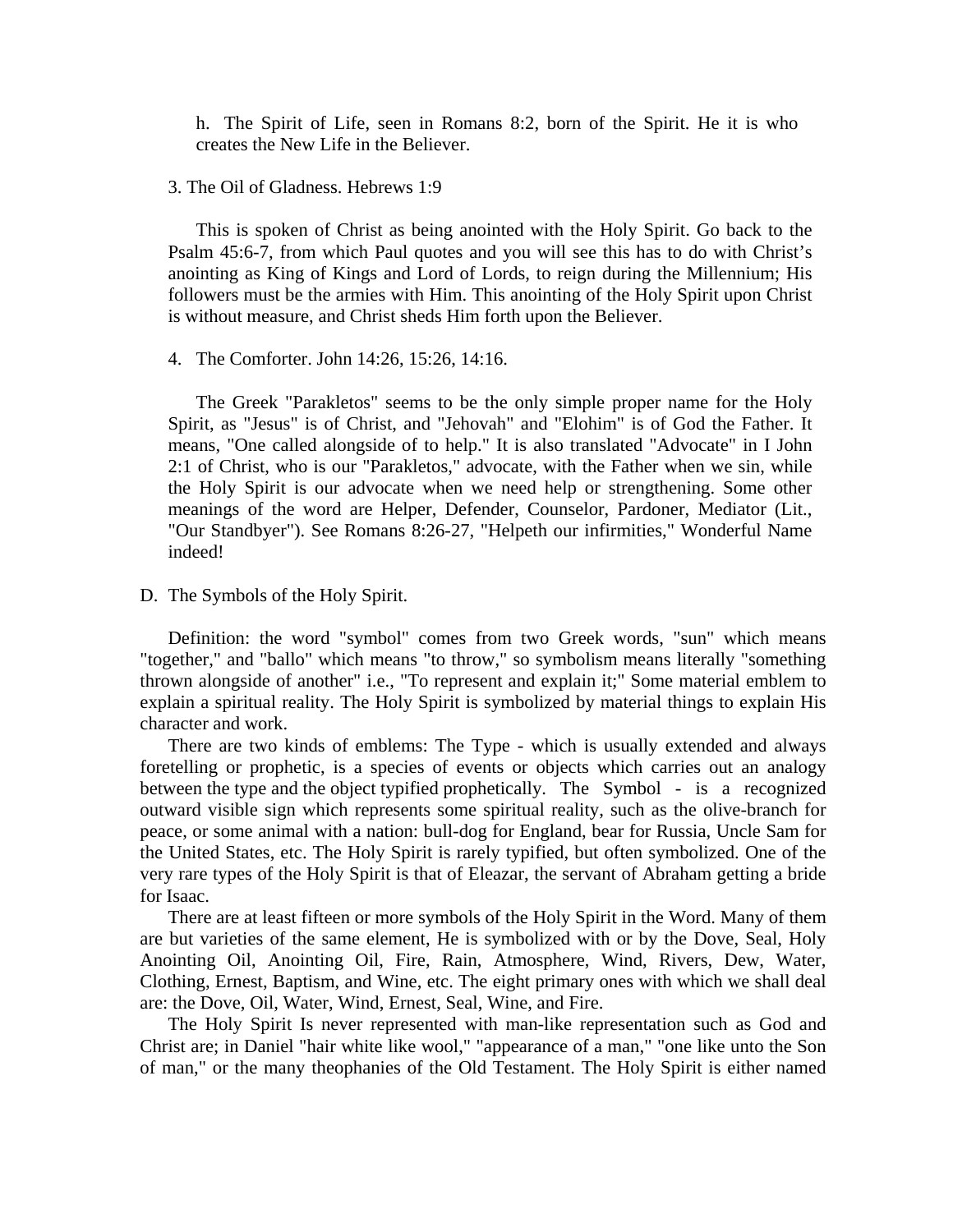Spirit or symbolized by force, or object, which depicts His character or work, but never of human form.

1. The dove as a symbol of the Holy Spirit.

 The two primary representations of the Holy Spirit by a dove, as His personal complete presence where the Dove is, rather than a partial presence only in His works (He came upon Jesus in the bodily form of a Dove to show He really, in all His personality, indwelt Christ; and second, as a Dove He brings peace). Note how the Scriptures signify that the Dove is a type of the Holy Spirit, Matthew 3:16, "and Jesus when He was baptized, went up straightway out of the water; and lo, the heavens were opened unto Him and He saw the Spirit of God descending like a Dove and lighting upon Him." Luke 3:22 gives it, "The Holy Spirit descended in a bodily shape like a dove upon Him;" cf. John 3:34, "God giveth not the Spirit by (ek-out-of) measure" the words "to Him" is not given by measure, but in His totality. As the Holy Spirit came in bodily shape as a Dove upon Christ, so not by or out of measure, but in His totality, likewise, when we are baptized in this same Spirit and made to drink unto Him, it is not by measure but He takes up His residence within. I do not only have His work, I have Him. The first time the Holy Spirit is symbolized by the Dove seems to be implied in Genesis 1:12, "the Spirit brooded (Latin: incubabat) over the face of the deep. The word in the AV. moved is to brood, incubate, and bring to life.

 There is a very interesting parallel between the Dove-like descent of the Holy Spirit upon Christ and the sending forth of the Dove from the ark. Three times it was sent forth; the first time it found no resting place for the sole of its feet, the second time it brought back an olive branch, the third time it didn't return; it had found a resting place. Josephus says of the first time, "It came back with its feet muddy." Here is the work of the Holy Spirit in the Old Testament. He found no permanent resting place, no dwelling place upon the earth; He only alighted upon individuals for service, muddying His feet. He bore the weight of their sins and carried back to heaven the sad tale of human sin and failure. The Holy Spirit had no permanent home in human hearts. In the Old Testament He did not indwell them. The second time He found a temporary resting place, shown by the fact that He brought back an olive branch. The world was mountain-high with judgment as the flood of Divine wrath swept the earth; but the blow fell not upon man, but man's substitute, Christ. The olive branch was "plucked" forcefully, but the Holy Spirit wings His way back to heaven with the symbol of peace; the storm is over, judgment past. When Jesus cried, "It is finished," the Holy Spirit, the heavenly Dove of peace, winged His way to heaven carrying the message of peace. "Christ offered Himself through the Eternal Spirit."

 Here, the very first work of the Holy Spirit, as He stirs up the human heart to know its sin and worthiness of God's wrath, is to carry to it the message of peace; the Olive Branch of peace is still in His mouth. The last time the dove is sent forth it doesn't return. It has found a clean place to rest. He finds an eternal home in the cleansed, blood-washed hearts of the bride of Christ, "Temples of the Holy Spirit;" and Christ said, "He will abide with you forever." Abide means "permanent residence," John14:16. Some reasons why the Dove is used to symbolize the Holy Spirit: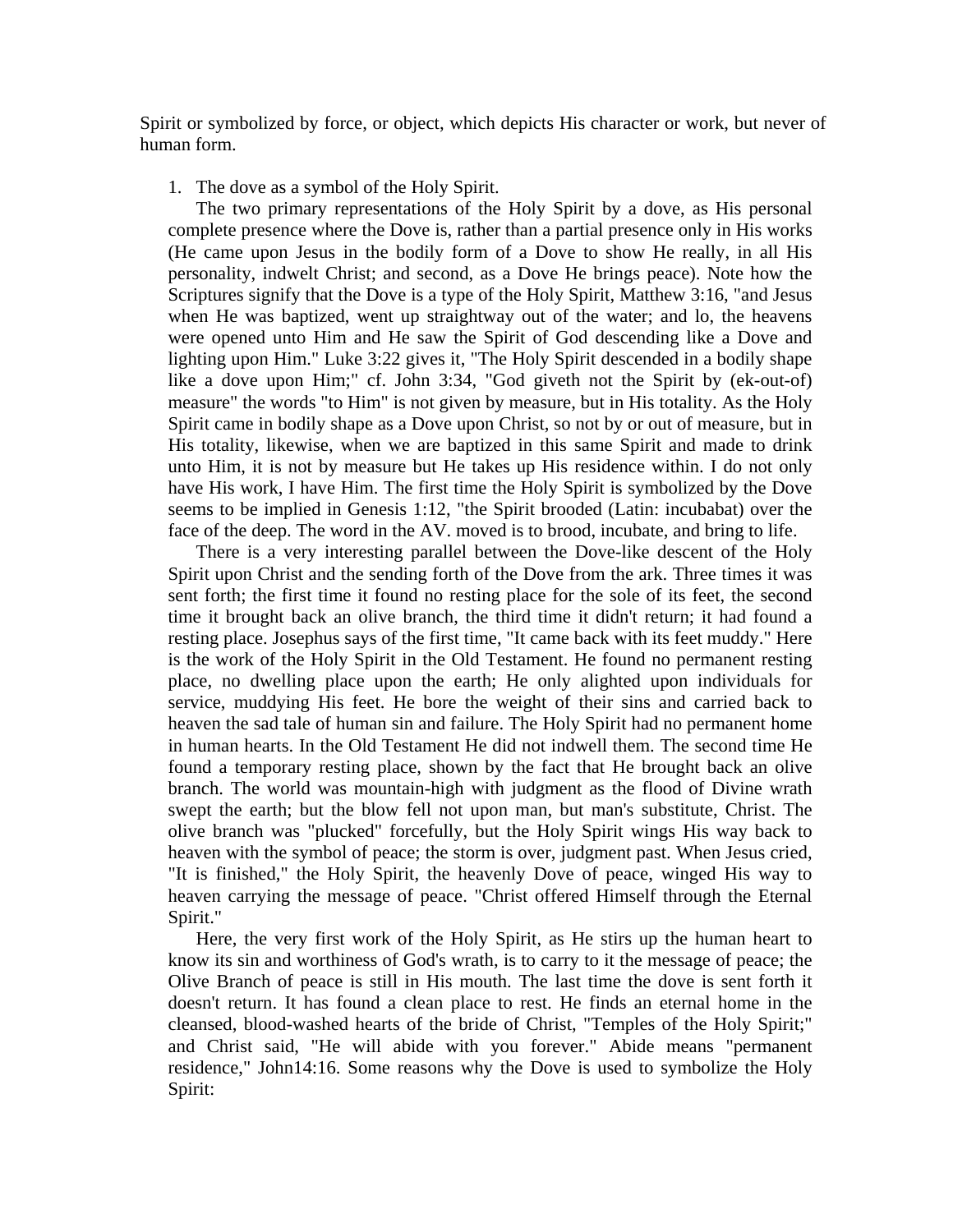a. The dove is clean by nature - so symbolizing the Holy Spirit. Solomon sings of His bride, "My dove, my undefiled," Song of Solomon 6:9. In the Old Testament the dove is signified as being one of the clean birds for sacrifices. See how it is illustrated when Noah sent it forth from the ark. He first sent forth a raven, which failed to return; for it could land on carrion, a floating bloated corpse, or filth, but the dove, finding no clean place, returned. Psalm 68:13," though ye have lien with the pots, yet shall ye he as the wings of a dove, covered with silver, and her feathers with yellow gold." Here is the remarkable quality of the snow-white dove, to be around filth yet never partake of it; its snow-white feathers remain purely white. Do not expect the Holy Spirit to live in a filthy room, cob-webs, spiders, rats, bats, thick smoldering dust, odors, and filth everywhere. He is the pure Dove, the Holy Spirit. He seeks our cleansing from all "filthiness of the flesh and spirit."

b. The dove is gentle by nature. When Christ sent forth His disciples, He told them to he "harmless as Doves," Matthew 10:16. The only reason given in the old times for the gentle disposition of the Dove was, "the dove has no gall." The meat of an animal is ruined, if in cleaning it, the gall is broken. So the Holy Spirit is never spoken of as angry; we have the wrath of the Lamb and of Almighty God, but never of the Spirit. He can be grieved but never angered. "The fruit of the Spirit is gentleness," Galatians 5:21. The Dove will not fight or strive, but can be rebuffed and many times pine away. God's infinite Spirit will not force any doors, but would plead, and woo them to open. Be careful how you treat this Gentle Heavenly Dove. He will not break open any closed doors, nor carry them by storm; but He will send forth the fragrance of His presence to whisper to your heart what He can do for you.

c. The dove is by nature a lover. It is constant in its love. Song of Solomon 5:12, "His eyes are as the eyes of the doves beside the rivers of waters." This is the constant love of Christ our heavenly Bridegroom who can't get His eyes off us; so also is the Holy Spirit, "who loveth us to jealous envy." By nature the Dove is a monogamist, mating but once and is true to that one through life. The Holy Spirit is the one "who sheds abroad the love of God in our hearts."

d. The dove is gregarious by nature. It is a social bird, unlike the "pelican in the wilderness." It loves the society of its kind. In Isaiah 60:8 we read, "Who are these that fly as a cloud, and as the doves to their windows." Throughout God's Word, God has sought the company of the redeemed, in the Garden of Eden, Christ before Gethsemane and the forsaking of the cross, so we read, "the communion of the Holy Spirit," a sharing with Him. See how He must be grieved by the ignorance and ignoring of Him, this lovely, loving, heavenly Dove, who wishes to communicate to us His love and bring to us the fullness of God's benefits. In the symbol of the dove we have the gentleness, quietness, loveliness, purity, the easily to be entreated, and yet quenched, and grieved side to the Holy Spirit; in others we shall find the power, force and majesty of the Spirit. All these Dove like attributes He wished to communicate to us.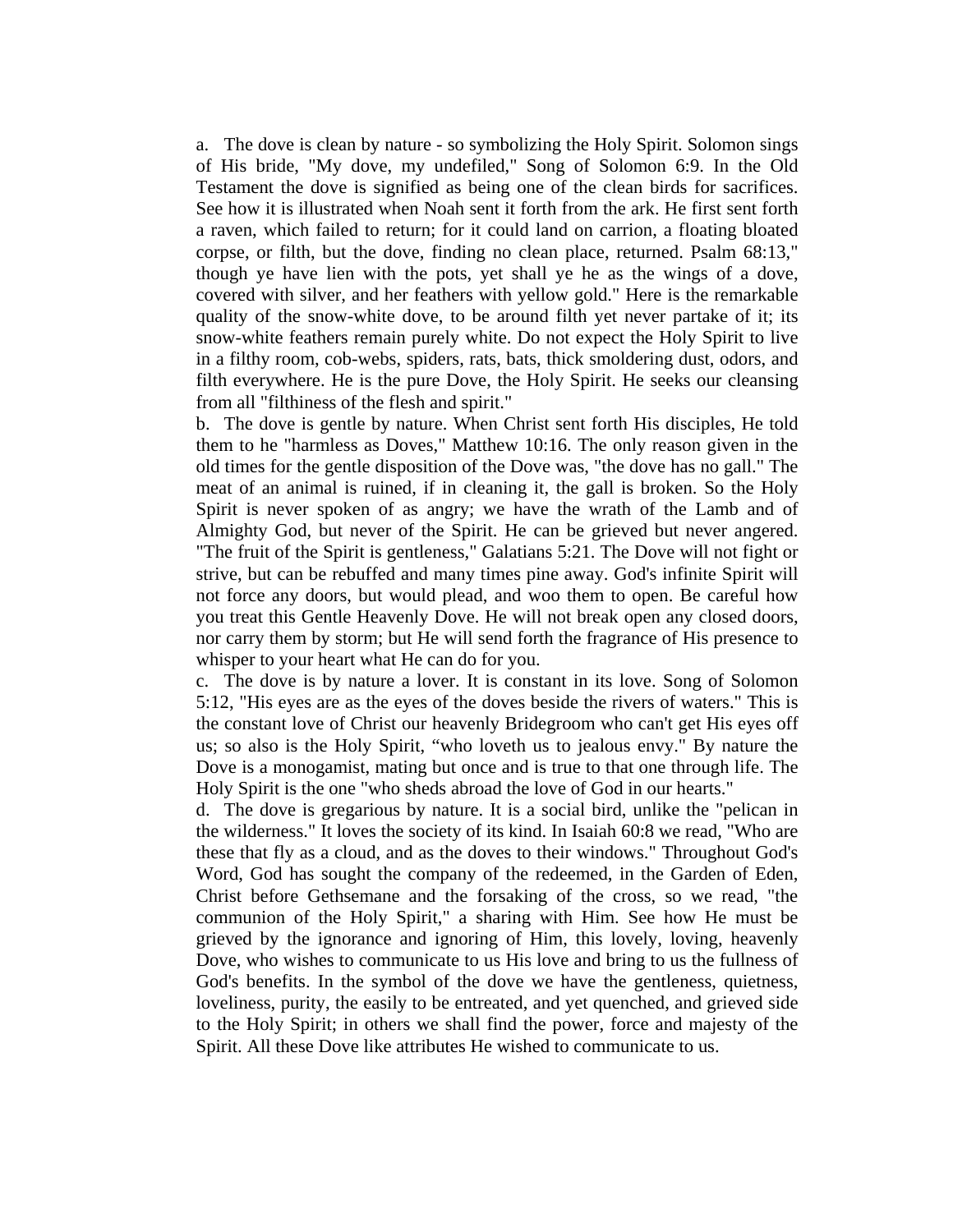2. The Oil as a Symbol of the Holy Spirit.

 One of the most remarkable things about the Anointing Oil as a symbol of the Holy Spirit is that it is mostly for service. How few ever see this! They consider it as for only enjoyment. Their whole Christian life is summed up in what they can get out of it, but never a "Lord, what will you have me to do?" Note Isaiah 61:1-2 of Christ, "The Spirit of the Lord is upon me, because the Lord hath anointed me (why) to preach, to bind up, to proclaim." Christ would not let His disciples go forth until they were anointed with the Power of the Spirit to be witnesses unto Him. In the Old Testament everything, after being purged with blood, was anointed with the Holy Anointing Oil before service, everything about the Tabernacle, and the "priest who ministered in the Tabernacle, the furniture of the Tabernacle, and the people who worshipped. The priest's head was anointed (for knowledge), his ear (for hearing), his hands (for service,) his feet (for daily life), in fact, the whole man, in every expressive portions, Psalm 133:2, "It is like the precious ointment upon the head, that ran down upon the beard, even Aaron's beard, that went down to the skirts of his garments." The remainder of the anointing oil was poured over the whole man. The figure is also used by Peter in Acts. "He hath shed forth (Greek, poured forth) this which ye now see and hear," the filling with the Holy Spirit on Pentecost.

a. The Composition. God is very explicit, exact composition, even by weight and purity, showing the personal worth of the Holy Spirit, even as the composition of the Tabernacle and service as a type of Christ is personally patterned by God and given to Moses. No room for human opinions here. See Exodus 30:22-33, seven particulars and called, "The Holy Anointing Oil." b. The Three Prohibitions Concerning it. (Exodus 30:32-33)

1.) It was not to be put upon the flesh of man; in the case of the priests, since their head, ears, hand, etc. to be anointed, it is evident from Leviticus 8:23-36, the blood is applied first, then the oil upon the blood. The literal meaning here is that the anointing oil was not to be used for any profane usage. Spiritually, it shows the Holy Spirit is not for the flesh-life or the Old Man.

2.) It was not to put upon a stranger, one who was not an Israelite; hence, the Holy Spirit is only "given to them that obey Him." No sinner can partake of Him.

3.) There were not to be any imitations; not to make any like unto it. God abhors all the human imitations of spiritual things, and, most of all, those imitations of the work of the Holy Spirit, claiming the Holy Anointing Oil of the Holy Spirit, yet working in fleshly energy.

c. The Various Meanings of the Oil as a Symbol of the Holy Spirit.

a. Anointed into a place of honor. God said of Israel, "I anointed thee with Oil," Ezekiel 28:14; Psalm 23:5, "Thou anointest my head with oil," so the anointing we receive is unto honor, separating.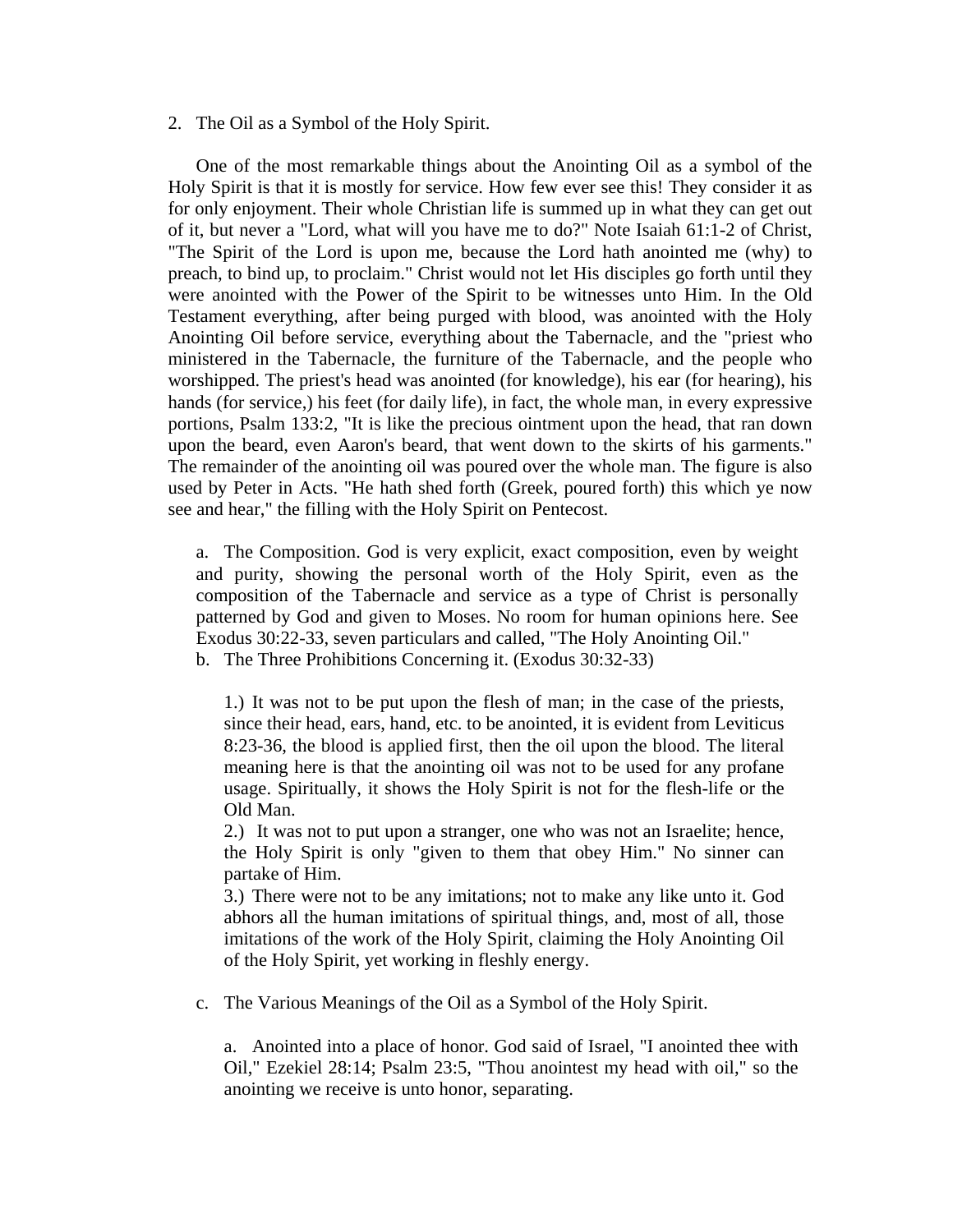b. Anointed to sanctify. Leviticus 8:10-12, 30. "Moses took the anointing oil and anointed the Tabernacle, and Aaron and his sons to sanctify them." The Holy Anointing Oil made holy all that it touched. We have no holiness of our own, but are made Holy by the Holy Spirit's presence.

c. Anointed to minister. Aaron and all his sons were anointed before they were allowed to minister in the Tabernacle. Exodus 28:41, "Thou...shalt anoint them, and consecrate them, and sanctify them, that they may minister unto me in the priest's office." The disciples were not to witness until filled with the Holy Spirit.

d. Anointed to see, Christ's admonition to luke-warm Laodicea was, "thy eyes with eye salve that thou mayest see."

e. Anointed to know (oil upon Aaron's head). I John 2:20, 27. The word for unction is anointing. He is the revealer of the deep things of God.

f. Anointed to do good, Acts 10:38.

g. Anointed to rule. All kings were anointed to their office, David in II Samuel 5:3.

h. The anointing to stand. II Corinthians 1:21. (The word here to establish equals, to make stable on a firm base.) The anointing of the Holy Spirit will firmly establish a saint."

i. Anointed to Preach, as Christ was, Luke 4:18-19; cf. I Peter 1:12. Paul said his preaching was with the demonstration of the Spirit and of power, should any man try to preach Christ without the Spirit's anointing.

j. Anointed to heal. James 5:11-15. It is the Holy Spirit which quickens the mortal body. Hebrews 8:11.

k. Anointed for gladness, Hebrews 1:9, "Oil of gladness;" Psalm 104:15, "Oil maketh the face to shine." Stephen filled with the Holy Spirit had his face to shine like an angel's, Acts 6:15.

l. Anointed to die, as Christ for His burial, John 12, also Mark 14:8, "She hath anointed my body before-hand to the burying." Certainly the Holy Spirit can anoint us to the crucifixion of the old man and all his lusts. In the case of Mary, the house was filled with the odor of the ointment.

3. Water as an Emblem or Symbol of the Holy Spirit.

 The primary reason for the usage of water as a symbol of the Holy Spirit is that water fructifies. There can be no fruition without water. God uses this more often of the Holy Spirit, but there are three other reasons such as bringing forth of life, source of life. There can be no life without the "washing of regeneration by the Word;" and then there is water for refreshment and satisfaction of thirst. That water is definitely a symbol of the Holy Spirit; we are not left in doubt; Jesus Himself states so emphatically, John 7:37-39, "If any man thirst let him come unto Me and drink. He that believeth on me as the Scriptures hath said, out of his innermost being shall flow rivers of living water. (But this spake He of the Spirit which they that believe on Him should (Greek, Mellow, were about to receive) receive; for the Holy Ghost was not yet given because that Jesus was not yet glorified." Here emphatically Jesus refers to the Holy Spirit as being in the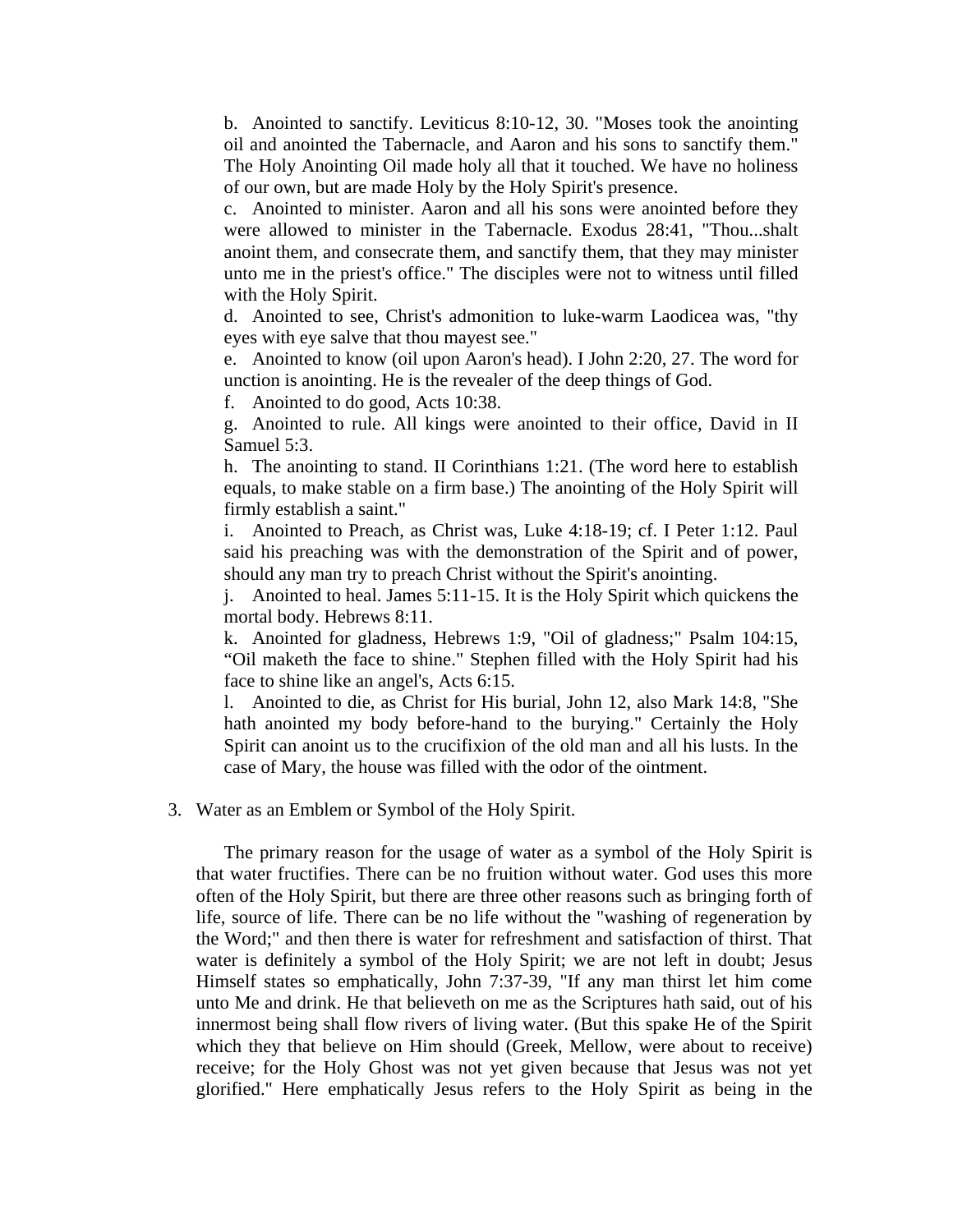believer as "Rivers of living water." In this text you have all four of the usages of water as a symbol of the Holy Spirit. For life, for fruition, for refreshment, or slaking of thirst, and certainly implied for cleansing.

 Note well the story behind this text. The last great day of the feast, the Feast of Tabernacles or booths, last of the great feasts of Israel, for seven days offerings, libations, feastings, and songs, glad festive days commemorating their deliverance from Egypt. The eighth day at dawn, priests sounded the holy trumpets and proclaimed the Great Hosanna Day. Procession of priests went out to the Pool of Siloam to bring in water. Their reappearance caused shouting and blowing of the Silver trumpet again. They compassed the altar seven times (as Jericho which barred the way to Israel entering Canaan). Then consecrated water poured out before the Lord, commemorating the water God gave in the wilderness. All the people sang, "The Lord Jehovah is my strength, therefore, with joy shall ye draw water out of the wells of salvation." There was lots of water and shouting, but no reality; Jesus knew they were still thirsty. "Come unto me and drink."

 That the bringing forth of fruit to perfection is the primary usage of water as a symbol of the Holy Spirit is not only attested to of nature, but of Scripture. As in Joel 2:23, a promise given to Israel in the latter days, "Rejoice in the Lord your God, for He hath given you the former rain. He will cause to come down upon you the rain, the former rain and the latter rain" (one for germination of the seed, second for the ripening of the grain in the ear to give fruition), "And the floors shall be full of wheat, and the fats shall overflow with wine and oil, and it shall come to pass afterwards that I will pour out my Spirit upon all flesh."

There are four ways in the Word in which the Holy Spirit is likened to water,

a. Rivers, as in the text above, "Rivers of living water," The idea is of course prodigality, not a trickle, creek, nor just a river; but "Rivers of living water," torrents gushing, overflowing, flooding, and inundating. "They were all filled with the Holy Spirit," and "That ye might be filled with all the fullness of God, and "He giveth not His Spirit by measure," "Poured forth this which ye now see and hear," the inflowing fullness of the Holy Spirit. We love to call attention to the advancement in John's Gospel chapter 3 where we have "Born of the Water of the Spirit in the gift of life. In chapter 14 we have, "Wells of water springing up Into everlasting life," so that we will "Never thirst; again;" but in chapter 7 we have, "Rivers of living water flowing out of our innermost parts."

b. Rain, God, when promising the Holy Spirit upon Israel, as in Joel 2, likens His coming upon them as rain, former and latter rain. Note Isaiah 44:3, "I will pour water upon Him that is thirsty, and floods upon the dry ground: I will pour my Spirit upon thy seed." Psalm 72:6 speaks of God coming down like rain upon the mown grass as showers that water the earth." See Hosea 6:1, 3:10-12. The rain gave life and fruit, turning the desert into a garden, bringing every good work into perfection.

c. Dew. The Lord speaks of coming upon Israel as the dew from heaven, called a gift from God in Genesis 27:28 as the Holy Spirit is called, "The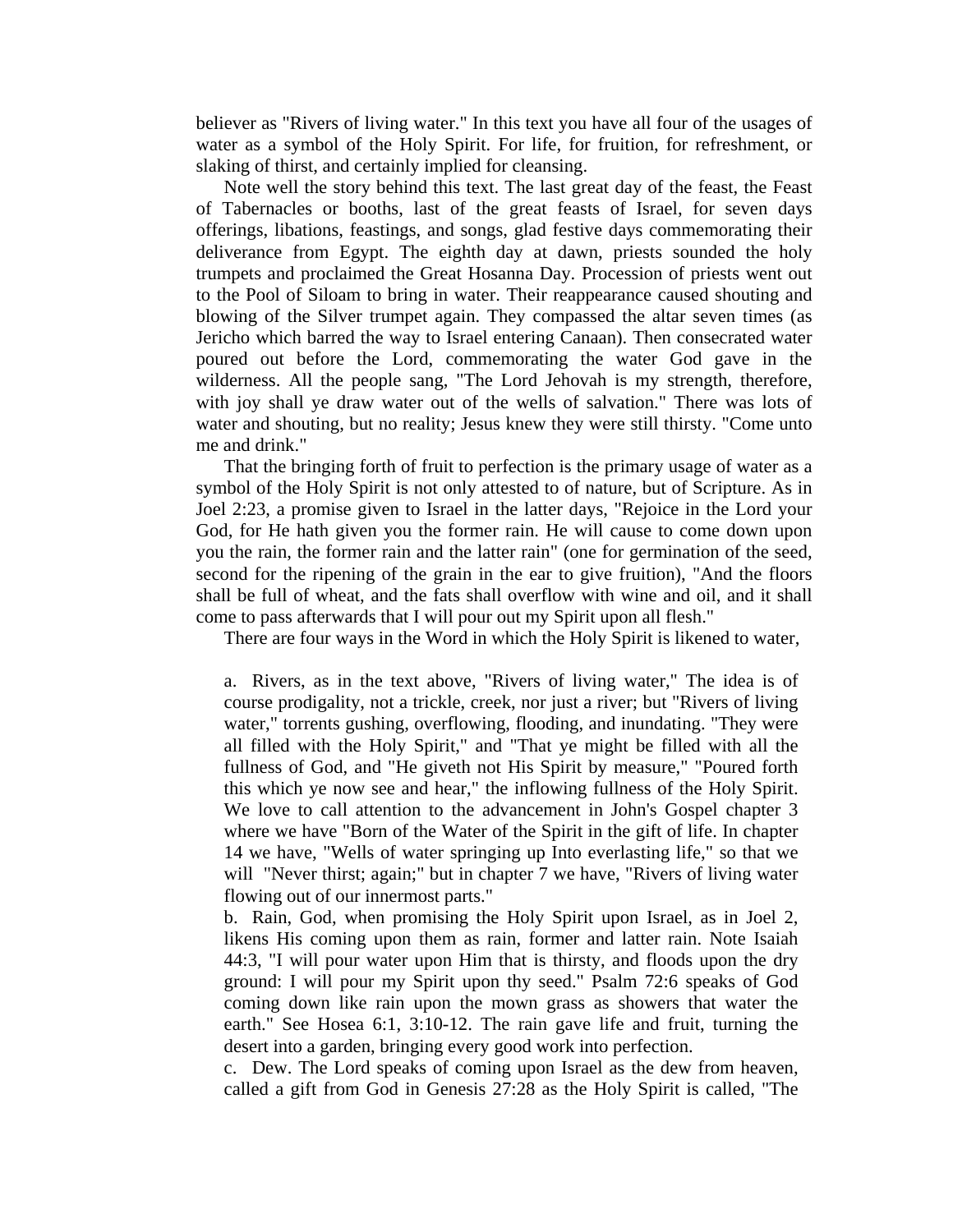gift of the Father in Acts 1:4. Luke14:49, out of the estimated 31,000 promises in the Bible it is the only one called, "The Gift" or "The Holy Spirit of Promise;" Ephesians 1:13, so like the dew of Harmon, Psalm 133:3; Hosea 14:5. Dew symbolizes the silent, yet all-pervading work of the Holy Spirit. It works in the night, refreshing, and bringing new life to the shriveled, thirsty leaf, very copious in Palestine at certain times. The rain is intermittent, but the dew is constant. The rain is spectacular, but the dew is mysterious and imperceptible. Here is constant soul refreshment and soul watering.

d. Water, general symbolization by the term water. Here is one of the treasures of the Word of God; it's richly variegated modes of language, its bold metaphors, sweet similes and all the other topical speech modes. It is under this general water that we shall consider this symbol.

1.) Water is Essential. Three quarters of the earth's surface is water. There is not another substance as much used in the economy of nature. It everywhere sustains, balances, and refreshes. Its absence means dearth, desert, and death. The human body is made up of around 90% water. As water is essential to all animal and plant life, there is no spiritual life without the Holy Spirit.

2.) First life from the Spirit, born of the Spirit. John 3:5, "Except ye be born of the Spirit and the water;" many try to make this baptismal regeneration, but it is a hendiadys, where two words are used to mean the same thing; one is an adjective. Let me illustrate, Acts 3:14, "Ye have denied the Holy One and the Just," not two ones, but the Just Holy One. Christ said, "He must be born of spiritual water," the water of the Holy Spirit; without the water of the Holy Spirit there is only death.

3.) Water is necessary to sustain life. Galatians 5:25, RV, "If we live by the Spirit let us also walk by the Spirit." Here is the reason for dry thirsty, desert-like saints.

4.) Water is Growth Producing. It is called "Living Water," John 4:10, 7:38. Bildad asked Job, "Can the flag grow without water?" Job 8:11

5.) Water is Cleansing, for washing, Ezekiel 36:25-21, "Then will I sprinkle clean water upon you and ye shall be clean: from all your filthiness and from your idols and I will put my spirit within you." Before Aaron and his sons were to minister, they were to bath in water, Exodus 40:12; also the leper, Leviticus 14:8; and those touching the unclean, Leviticus 15:6-27. Note Christ washing the disciple's feet and said, "Ye that are bathed need not save to wash his feet." John13:10 and the washing of the red heifer, Numbers 19:2; seems to be also the idea of Leviticus 10:22, "Let us draw near with a true heart in full assurance of faith, having our hearts sprinkled from an evil conscience and our bodies washed with pure water.

6.) Water is Satisfying and Refreshing. Psalm 42:1, "As the hart panteth after water brooks so my heart after thee, 0, God;" Psalm 43:1,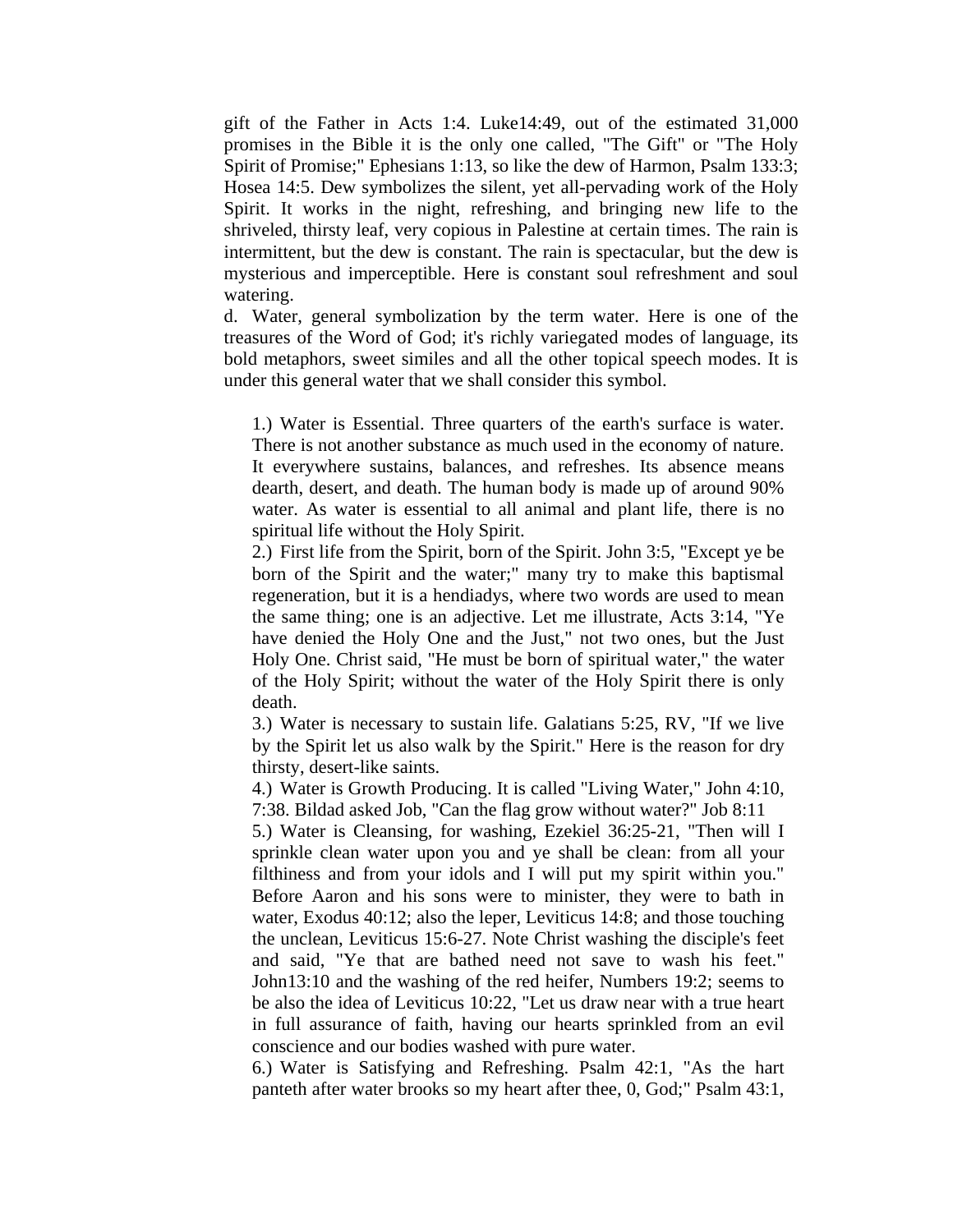"My soul thirsteth after Thee, my flesh longeth after thee in a dry and thirsty land where no water is." God made our physical beings to crave and need water, with a thirst. He has constituted our spiritual natures the same. Jesus said "If any man thirst let him come unto Me and drink." "I will pour water on Him that is thirsty and floods upon the dry ground," Isaiah 44:3.

7.) Water Revises. Job 14:7-9, Job said, "Through the scent of water it will revive," Note the two primary times Moses was to bring forth water miraculously from the rock to quench the thirst of Israel, in Exodus 17 the smitten rock at Horeb. Paul distinctly says, "Christ was that rock that followed them," I Corinthians 10. Here is Christ our smitten rock and we are drinking freely now; but in Numbers 20, we have the rock only spoken to, Christ needs not be smitten again to supply a constant satisfying water upon His own. This was at Meribah (strife). We read in Numbers 20:11, "And the water came out abundantly." How many know the Great Rock at Horeb, but not at Meribah. They have received water at Horeb, but not at Meribah. They have received water from the smitten rock, but none from the spokento rock. "He giveth the Holy Spirit to them that ask Him," Luke 11:l3, the Living Rivers of the Holy Spirit are like Ezekiel's river issuing from the Sanctuary, Ezekiel 47:1-12.

4. Wind is a Symbol of the Holy Spirit.

 Christ both signifies so, and gives us the primary clue as to why in John 3:8. The Holy Spirit's activity is likened to the wind, primarily, by Christ because of His sovereignty, "Where it lusteth" as well as the invisibility of its activity, its inward character. In this relationship, it is of interest to note that the name for the Holy Spirit, pneuma, also means wind. "He breathed upon them and said, Receive ye the Holy Spirit," John 20:22. He is still the giver of the Holy Spirit; He still breathes upon His own.

a. Wind is Invisible. Its effects may be seen but it itself is invisible. Men may blithely talk of its component parts; but they know naught of what oxygen or hydrogen is. Men may talk of the Holy Spirit operations, but know naught of even His effects. The greatest forces of nature are invisible. He himself is invisible, but His mighty effects are in evidence.

b. Wind is Arbitrary and Variegated in its Activity. "The wind bloweth where it listeth (willeth);" this we have emphasized very often. The Rivers of Living Water flow, and we cannot prescribe the channels; the wind bloweth where it listeth, and we cannot command its direction. The Holy Spirit is Sovereign God.

c. Wind is Powerful. I went through the September 18, 1926 hurricane in Miami, FL, and saw the mighty force of the wind. I read that in the day of Pentecost, the Holy Spirit came like "A mighty rushing wind." See the power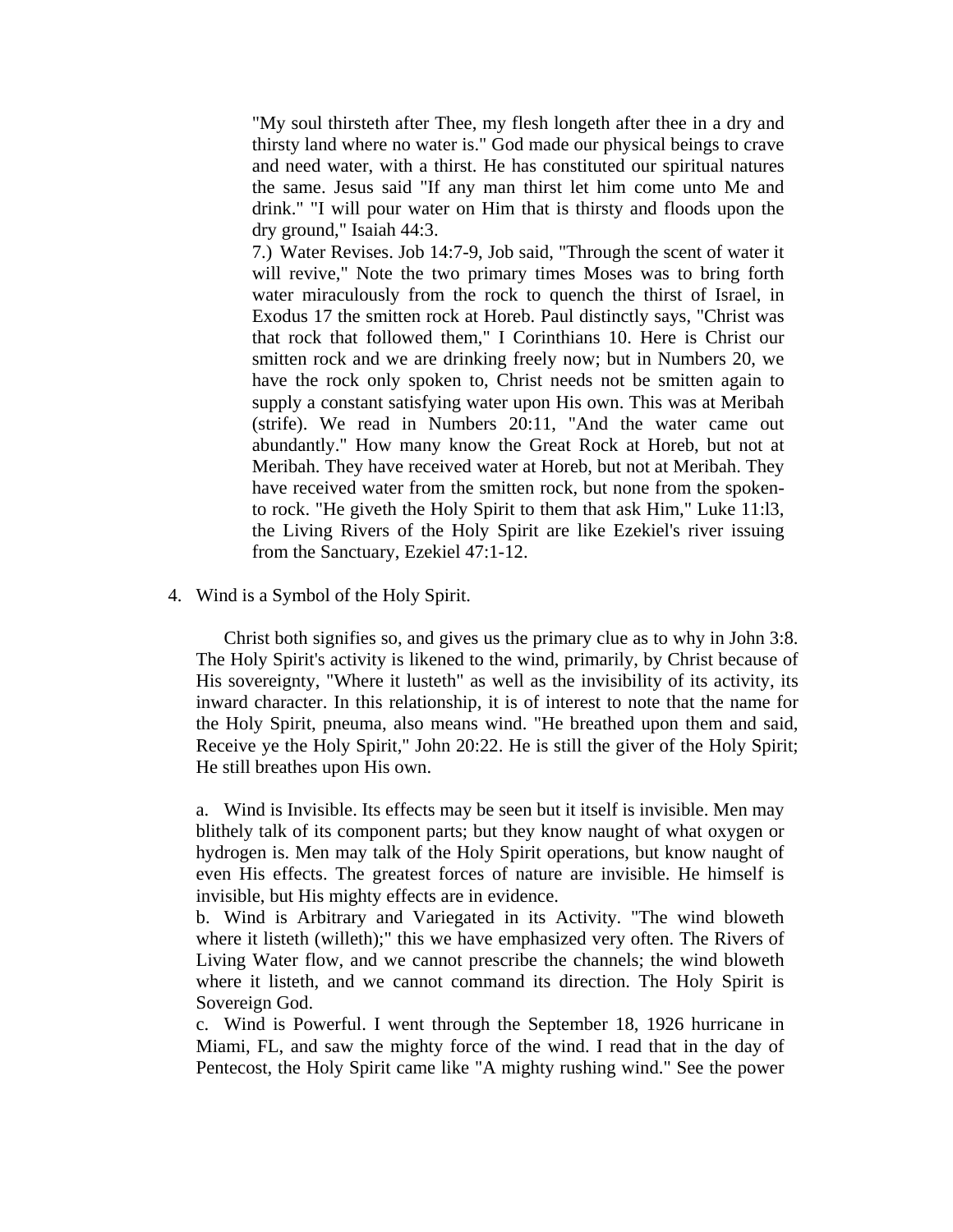of that mighty Heavenly Wind, transforming those disciples, empowering, and embodying them to save the multitudes.

d. Wind is Inscrutable. "Thou hearest the sound thereof, but knoweth not whence it cometh or where it goeth." I do not know how the Precious Spirit of God accomplished for me and in me what I am powerless to perform. I see His precious transforming power at work making saints out of sinners; I feel His wonderful illuminating, thawing, enabling, enlightening breath in my soul and life; but I know not from whence or whither. I do not seek to explain Him, nor to circumscribe Him; not to tell Him how He is to blow; but the Greek word for "Rushing" is 'to be carried along,' as Peter says of Holy men of God spake as they were moved (Greek, carried along) of the Holy Spirit," II Peter 1:21, so I seek but to be carried along.

## 5. Wine as a Symbol of the Holy Spirit.

 This is the symbol of the Holy Spirit, which would indicate exhilaration, stimulation, hence rejoicing, Psalm 104:15, "And wine that maketh glad the heart of men," The classic text here in Ephesians 5:18, "Be not drunk with wine wherein is excess, but be filled with the Spirit." I like to refer to this portion as showing Satan's counterfeit exhilarated, ecstatic state artificially induced by narcotics, and the true ecstatic state induced by the Spirit of God. There are three kinds of ecstatic states. There is the one induced by any kind of narcotic or alcohol, which takes a person outside themselves, releases tensions, and inhibitions, and gives dreams of grandeur, and inflation and feelings of wellbeing away over and beyond any existing reality. Second, there are the ecstatic states induced by hypnotism or self-induced trances making them insensible to pain, and mental hallucinations. Then, third, there is the ecstatic experienced in the Holy Spirit. This, no doubt, is the original intention of God; all the others are satanic substitutes. Joy is one of the fruits of the Spirit; Paul certainly had this in mind when He contrasted drunkenness with being filled with the Spirit. There certainly are ecstasies, thrilling experiences, and heavenly transports of joy in the Holy Spirit, which far exceed all human understandings and abilities. On the day of Pentecost they said, "These men are drunk." Note Leviticus 23; all the offerings of the Israelites offered to God were to have a drink offering of wine attached whether it be the trespass offering, offering of free-will, offering for the sin of ignorance, or vow offering: the seven great feasts of Israel, Numbers 15:2, each of those is very significant when seen in the light of the work of the Holy Spirit in believers. But note the seven feasts: (Leviticus 23)

a. First is the Feast of the Passover, the slain Lamb. Christ our Passover was salvation for us. Paul said this in I Corinthians 5:7. Our second point two is linked with it.

b. Feast of Unleavened Bread, (v. 6-8). Note how Paul links these two together in us in I Corinthians 5:6--8. It was to link the delivered Israelites in fellowship with God, in unleavened holy walk. Christ in the upper room observed the Passover; then, "Supper being ended," He instituted the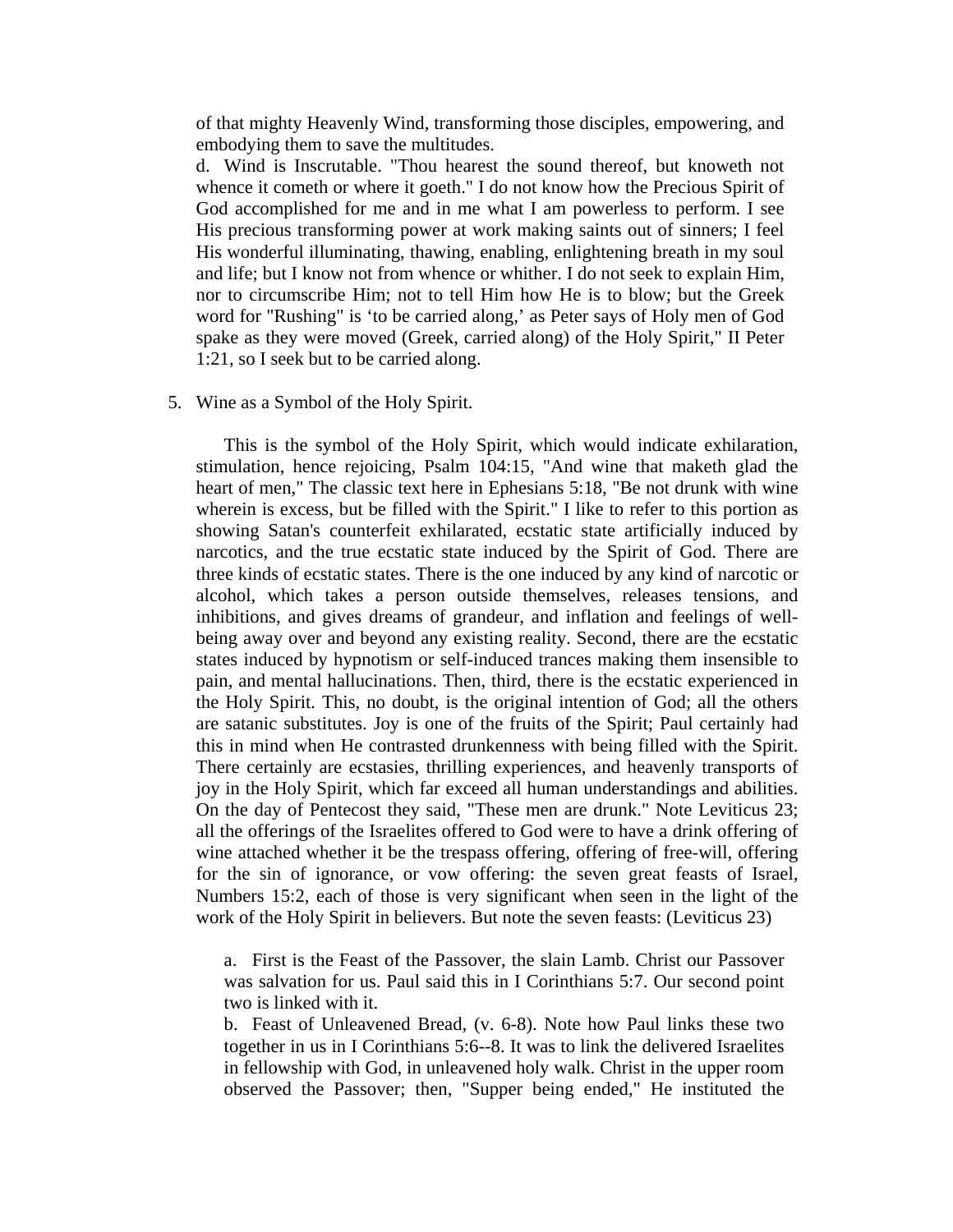Lord's Supper. It is of interest here that Wine is not to be used in the first two feasts, since in type Christ is not yet resurrected until the next feasts. See also John 7:39 says, "The Holy Ghost was not yet given because that Christ was not yet glorified."

c. The Feast of the First-Fruits, (v. 9.14), the first fruits of the harvest waved before the Lord. Here the Holy Spirit is first introduced. This was to be with Wine. Here Christ, being at the right hand of God, exalted receives of the Father the promise of the Holy Spirit to pour forth upon His own; He gives Him, even before Pentecost, and breathes Him upon them. Paul definitely links this feast with the resurrection of Christ, I Corinthians 15:23, in Christ shall all be made alive, but every man in his own order; Christ, the first fruits, then afterward they that are Christ's at His coming.

d. The Feast of Pentecost, or Wave loaves (Plural). Fifty days after the first fruits, it was to be with the Wine (drink offerings) and, of course, showing forth the descent of the Holy Spirit. It is interesting to note this was the only feast "with leaven." For leaven is still in the church loaves; sin is still there.

e. Feasts of Trumpets, (re-gathering of Israel). With an offering made by fire unto the Lord, and, though not mentioned here, yet in the law of these offerings in Numbers 15, it had to have a drink offering, so the Holy Spirit upon re-gathered Israel, Cf. Matthew 27:31; Isaiah 27:13.

f. Feast of the Day of Atonement. This is the same as Leviticus 16, but there the Atonement or offering is stressed); here affliction of the soul is three times reiterated, so to signify the national repentance and mourning for sin of Israel after blowing of trumpets or re-gathering of Israel. See also Zechariah 12:10-13, it is followed by the fountain opened for sin (vs. 13). Scofield calls attention to the fact that this fountain for sin was opened at the crucifixion historically, but was rejected by Israel, and shall be opened efficaciously after their re-gathering, p. 158, *Reference Bible*.

g. Feast of Tabernacles or Booths, the millennial day of rejoicing, vs. 40, "Rejoice before the Lord." The Last Day, that great day of the feast in John 7:37 was this Feast for seven days, and the eighth was "The Great Day," so, in history, the Millennial Reign of Christ; It cannot be an accident that the Wine is injected in the Feasts right when it is, and not before or later. This reminds us of the parable of Jesus of not putting new wine in old bottles; but new wine in new bottles, Matthew 9:17, and the verse that occasioned it, "The time when the Bridegroom is taken from them." It is evident the wine is the Holy Spirit to be put into new vessels, not old legalism or Judaism.

 So wine is for rejoicing, to lift heavy hearts, Proverbs 31:6, "Give strong drink unto him that is ready to perish, and wine unto those that be of heavy hearts." Wine is used with oil in the wounds of the Jericho traveler who is beaten, but rescued by the Samaritan. Christ turns water into wine at Cana of Galilee and provides the better wine. Christianity is not a dry religion, musty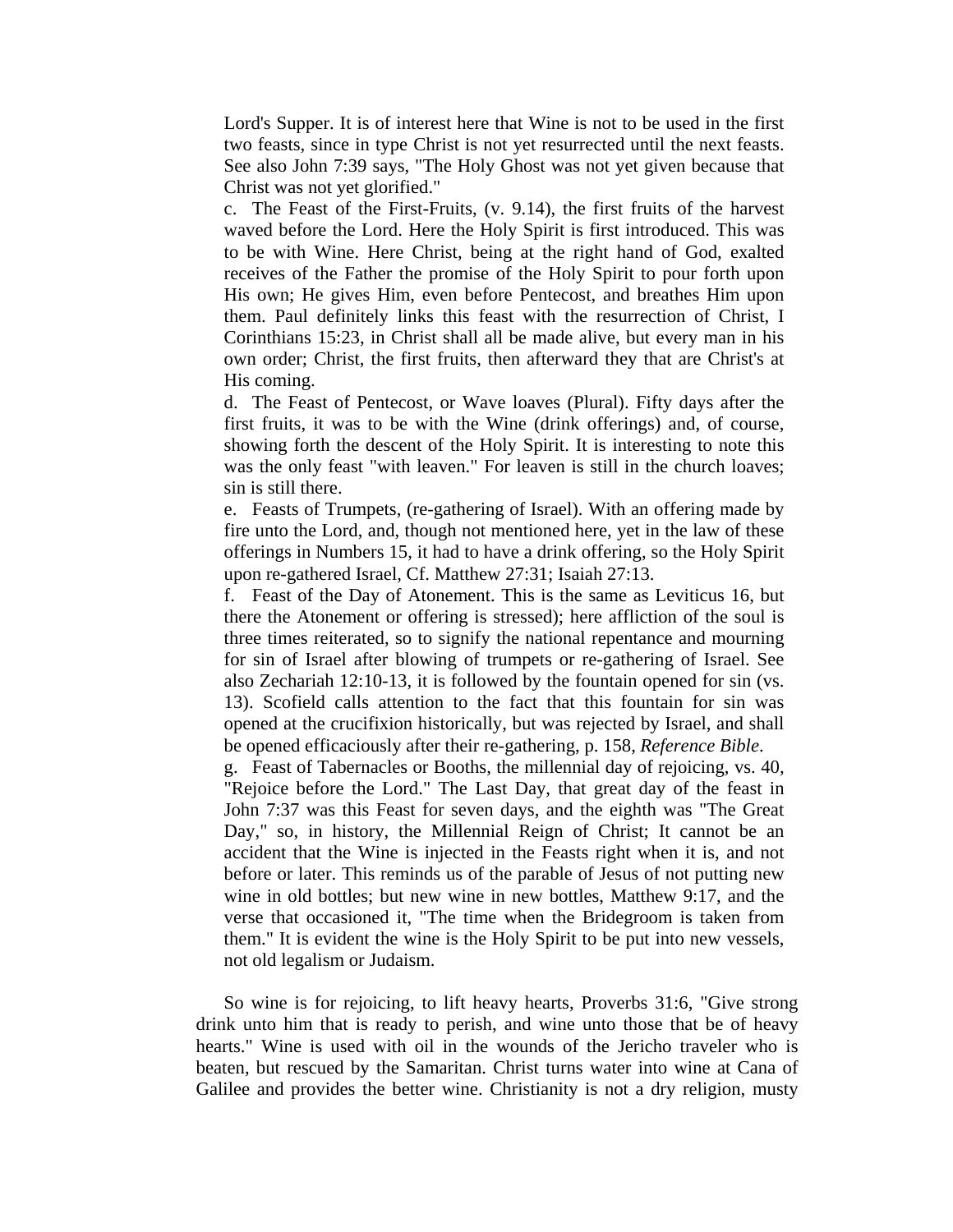with creeds, bitter with manifold prohibitions; but is a living, joyful life through the wine of the Holy Spirit. Jesus said, "That your joy might be full." The precious Spirit transforms duty, ethics, worship, etc., into a joyous fullness of living relationship with Christ.

6. Ernest and Seal as Symbols of the Holy Spirit.

 The Seal and Ernest as symbols of the Holy Spirit are the representatives within the Believer of the living presence of the Spirit as both the pledge of future deliverance of that believer to Christ, and, second, as a fore-payment to that believer of the full inheritance when delivered to Christ. The two, that is the Seal and Ernest of the Spirit, are linked together by Paul in two places; II Corinthians 1:22, "Who hath sealed us, and given the earnest of the Spirit in our hearts." That they are the one and same Spirit Himself is evident from the second text, Ephesians 1:13-14, "Were sealed with that Holy Spirit of promise which is the earnest of our inheritance until the redemption of the purchased possession." The primary interpretation of the symbol of the Seal is ownership and security. The primary symbol of Earnest is present possession of the same kind of life, power, and riches that shall someday be ours in the full redemption of the purchased possession and a further pledge of the complete possession of that inheritance someday. We link them here because Paul does. They are inseparable since the same Spirit indwelling is by the possession of Him, both the Seal and the Earnest.

a. The Seal as symbol of the Holy Spirit suggests many particulars:

1.) A seal signifies a finished transaction, as when Jeremiah bought a piece of land, then set his seal to it (Jeremiah 32:10) and God used it as a witness or seal to his future deliverance of Israel as a finished transaction. Why should a believer live a life of ups and downs because of failure to see the finished work of Christ?

2.) Things are sealed for security. Men put a seal upon the Tomb of Jesus to try and keep Him in. There was no manmade seal that could entomb the Prince of Life; He arose! During the millennial reign of Christ, Satan shall be scaled in the bottomless pit for the 1,000 years. Satan tried to seal up the Son of God in the tomb but failed; then Christ shall seal up Satan with a seal he cannot break it. In Esther, we read of the writing of the king in the king's name, and sealed with the king's signature may no man reverse. The law of the Medes and Persians cannot be altered. Can man or demons reverse the Great Seal of God? What precious security is ours who have been sealed with the Holy Spirit of promise! "The foundation of God standeth sure having this seal, the Lord knoweth them that are His," II Timothy 2:19; also "grieve not the Holy Spirit, whereby ye are sealed unto the day of redemption," Ephesians 4:30.

3.) The thing sealed belongs to someone. It is a mark of ownership! Each man's seal carried his own peculiar mark of ownership, as the stamping of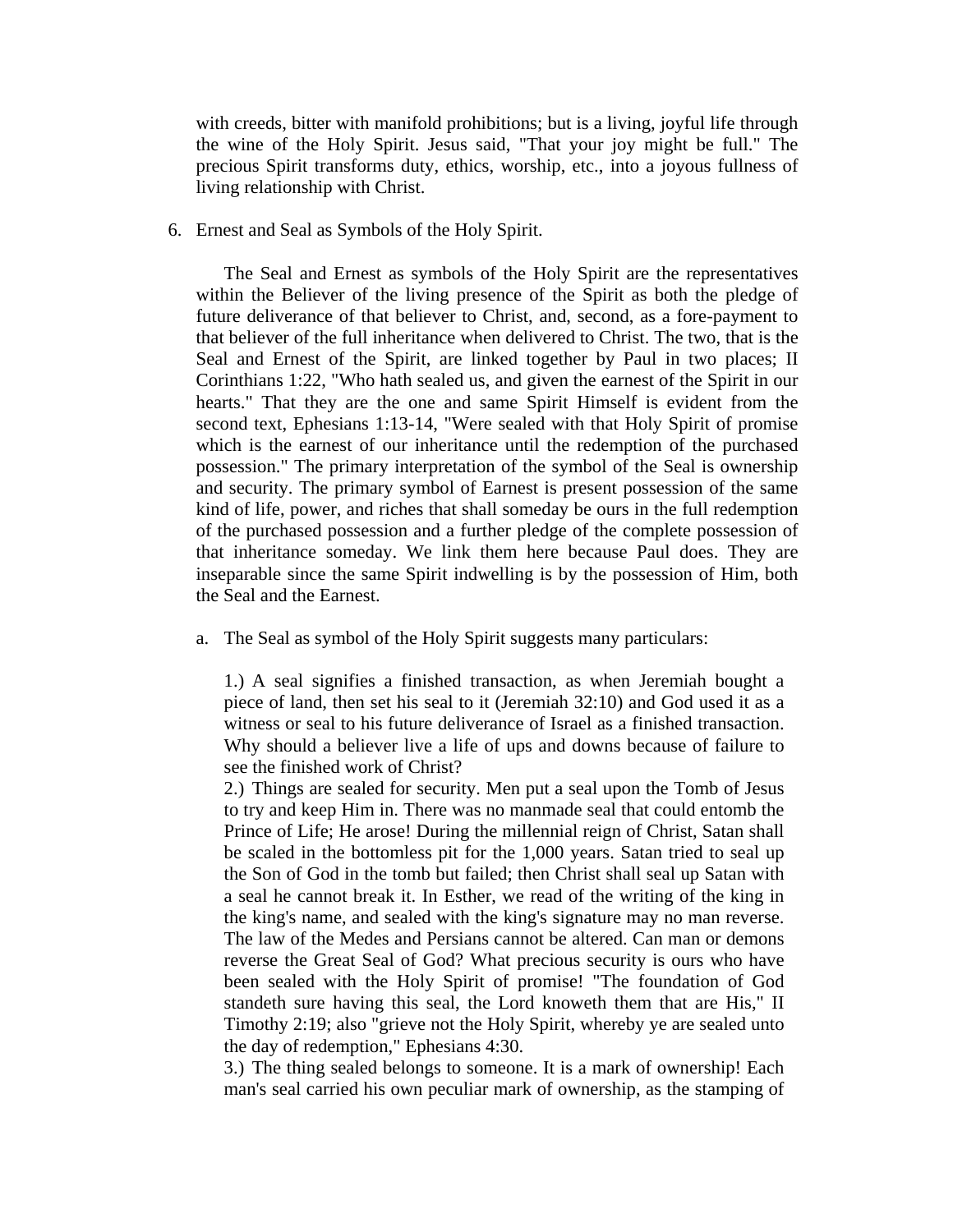logs for delivery with the new owner's seal. The New Testament never tires of telling us, "Ye are not your own, ye are bought with a price." "Ye are Christ's and Christ is God's;" see Paul in I Corinthians 3:23, "All things are ours because we are Christ's;" Also, those caught up in the rapture are "Christ's at His coming," What a wonderful thought! I am His personal sealed property. Will He watch over me, protect me, and provide for me? Note in Revelation 3:13 to the faithful true church in the last days, the church at Philadelphia like the 144,000 in chapter 7, sealed in their foreheads; and Revelation 14:1 tells you what the seal is, "Having His Father's name written in their foreheads."

4.) Things that are sealed are so sealed that they might be recognized. The seal is not hidden; it isn't an unintelligent mark; the seal is recognizable and readable. The 144,000 in Revelation will be able to read it. The entire world should be able to read the Father's seal upon us, be able to know that we are His.

5.) A sealed document has within a hidden, secret document, as when God told Daniel to seal up the prophecy for the time was not yet at hand, and told John to seal up the utterances of the voices of the seven thunders in Revelation. The seven sealed Book given to the Lamb to open in Revelation was a mystery until the Lamb broke the seals. Our lives are also hid with Christ in God; the world knows nothing of our hidden life, the hidden inner spring of the Holy Spirit, as a well of water springing up into everlasting life, the hidden source of life, power, joy, and supply.

6.) A seal denotes obligation, as seen in Ephesians 4:30, I am not to grieve the Seal, and on His part He is to keep me, "Sealed unto the day of redemption." Wonderful truth indeed, but keep in mind the Holy Spirit Himself is the Seal, not some power, gift, or change in me.

7. Last of all, a seal leaves its impression or image; see II Corinthians 3:18.

 b. The Earnest of the Spirit is a legal term; it is a small down payment, a pledge given beforehand of the full inheritance. By illustration, if a boy is left 5 million dollars by his father, but is not of age, he will receive the full inheritance when of age; but he is only 15 now and he needs something to live on until receiving the inheritance. He could starve until then. The will provides an earnest of his inheritance, not a gift, etc.; but a real part of the on which inheritance to live until he receives the whole, forming a pledge of the surety of the reception of the whole inheritance, Note some particulars about the earnest of the Spirit:

1.) The earnest of the Spirit is the Spirit Himself, not some gift or grace He imparts; He Himself, in all of His present presence bringing all His complete workings. He is the Earnest as He is the Seal, or Ephesians 1:3- 4, "Ye were sealed with that Holy Spirit of promise, which is the earnest of our inheritance," called by Paul, "The first-fruits (beginnings) of the Spirit," Romans 8:23.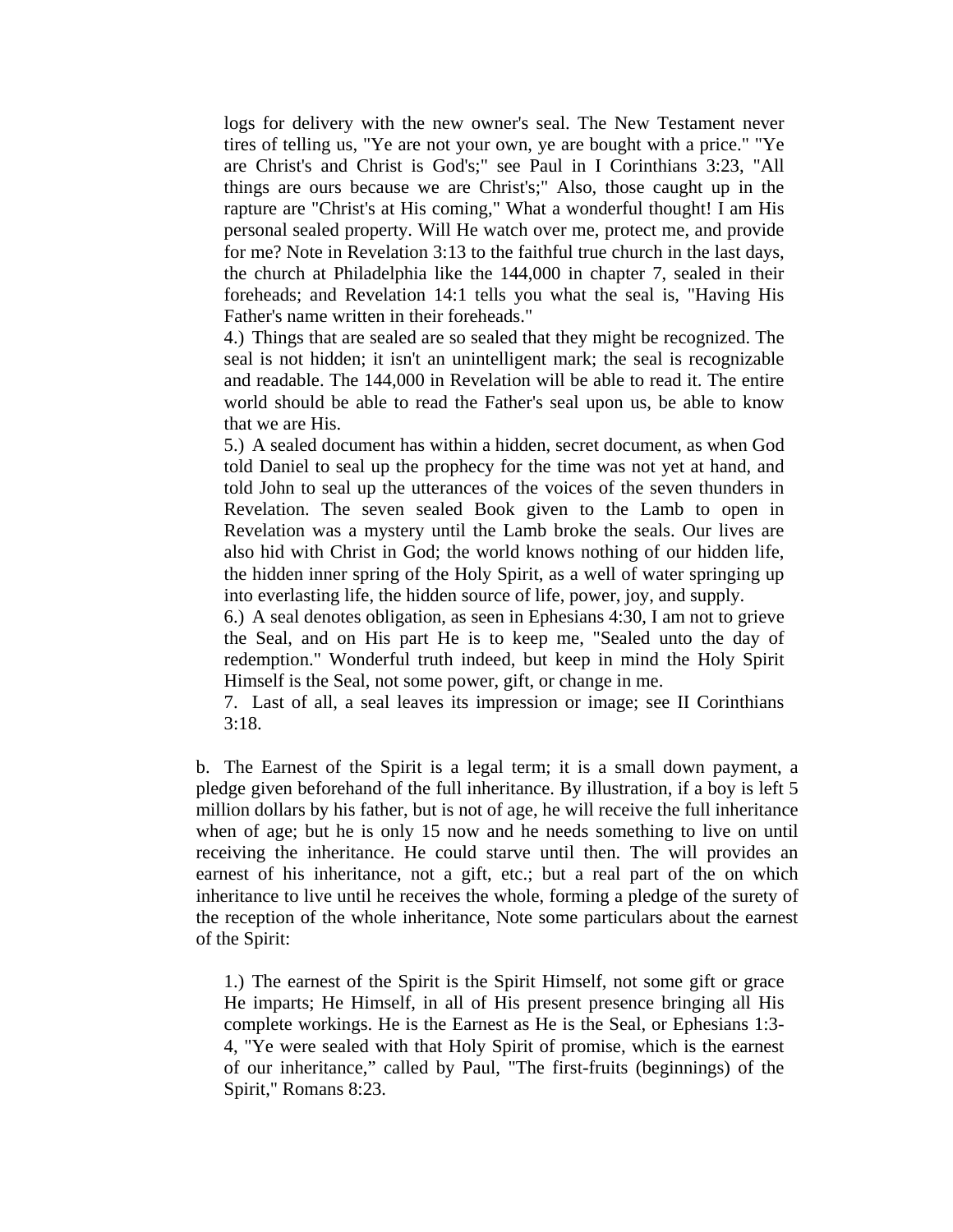2.) The earnest of the Spirit is only for God's children. It is for those for whom the inheritance is prepared. It is a family affair; see Romans 8:23, for we who have the adoption. We are "joint-heirs with Christ, Romans 8:17, "Heirs of Salvation;" Hebrews 1:4, all this is on the basis of being children of God, born into His family, bearing His life; therefore heirs to all that is His; I Peter 1:2-3, "According to His abundant mercy He hath begotten us, to an inheritance incorruptible and undefiled and that fadeth not away reserved in Heaven for you." Note Romans 8:16-17, "The Spirit Himself beareth witness with our Spirits that we are the children of God; and if children than heirs; heirs of God, and joint heirs with Jesus Christ." The overcomer is promised to be, "Heir of all things," Revelation 21:7. The earnest is for God's children and gives assurance both ways; that I am His child and, that as His child, I am an heir.

3.) The Earnest of the Spirit is the pledge of the completion of God's work in me, Romans 8:30, Philippians 1:6. Yea, for this very reason God hath given us the Earnest. He it is who is to take care of that completion.

4.) The Earnest of the Spirit is the earnest or pledge of the fullness of our inheritance. What is the inheritance? Only eternity will show, but present possession of Him guarantees the fullness later, Ephesians 1:14, "Which is the earnest of our inheritance until the redemption of the purchased possession."

5.) The Earnest of the Spirit is but a part of the full inheritance. This is the idea behind II Corinthians 5:5 while waiting for the new tabernacle not made with hands, eternal in the heavens, and groaning now under limitations and infirmities; "yet he that hath wrought us for the selfsame thing is God, and He hath given unto us the earnest of the Spirit." If the resurrection from the dead and quickening into the resurrection life of Christ is but an earnest, what shall the fullness be? If the illumination of the Spirit into the "Deep things of God" is but an earnest, what shall it be when we shall leave this childhood knowledge and know even as we are known? If all the bestowals God gives now though the Earnest of the Spirit is but a part, what shall it be when the full inheritance is ours? Who can know the things that God hath prepared for them that love Him? He revealed them unto us by His Spirit in earnest form, but we shall await our glorified bodies and souls in the sharing of His glory He had with the Father before the world was to know the riches of our inheritance. I have the earnest, and, if I am not realizing to the very fullest the Father's presnt provisions in the Spirit for victory, joy, power, and abundance, I am not living up to the fullness of my privilege as a child of God. See II Corinthians 1:22, "Given us the earnest of the Spirit in our hearts." There He places before the believer all the claims and revelations of the heavenly bridegroom: secures, councils, warns, guides, comforts, teaches, refreshes, purges, sympathizes, strengthens, enriches, purifies, and makes real all the earnest of the coming glory. What a wonderful Comforter indeed!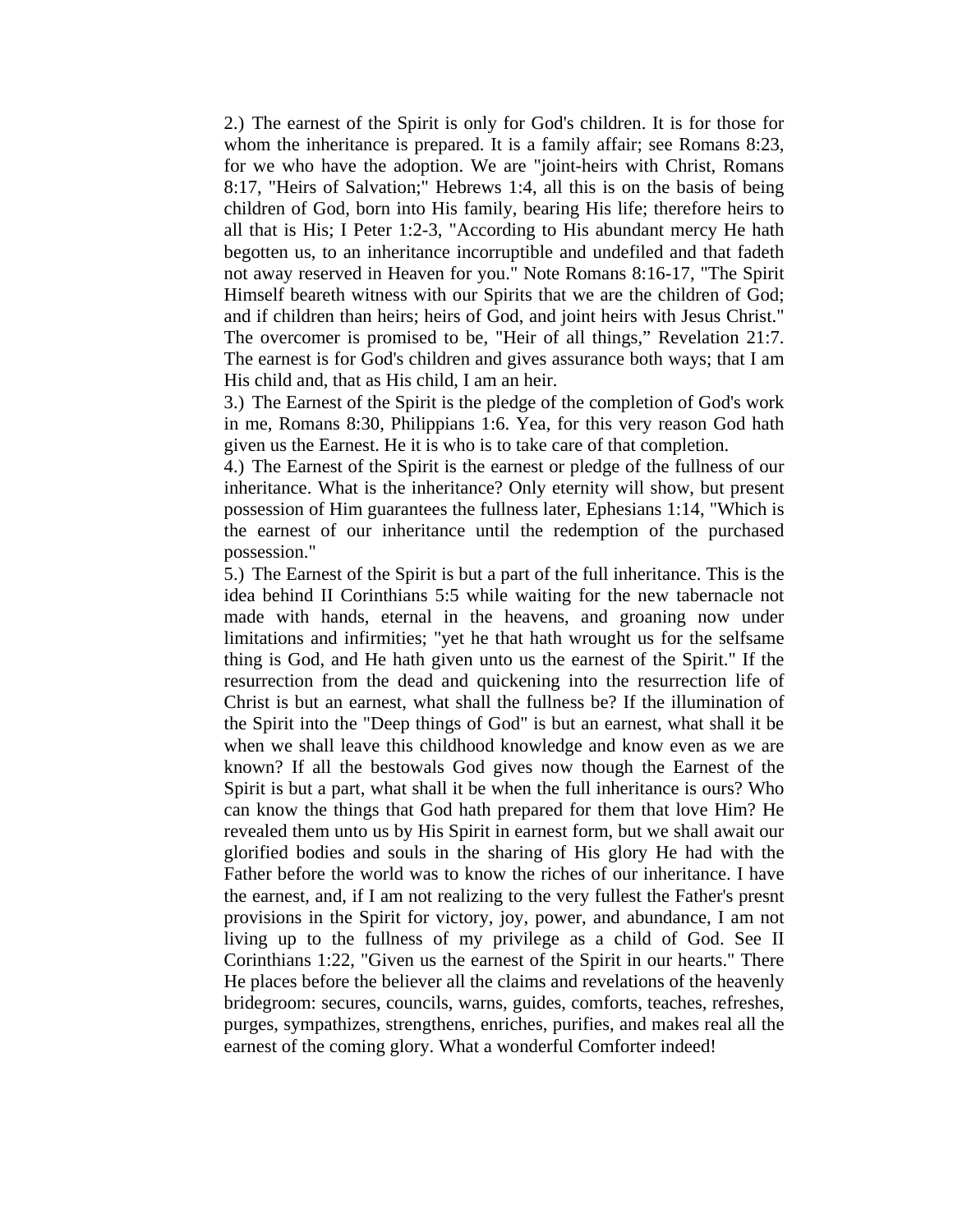#### 7. Fire as a Symbol of the Holy Spirit.

 See in Matthew 3:11, "I indeed baptize you with water unto repentance, but He that cometh after me is mightier than I. He shall baptize you with the Holy Ghost and with fire." Here, according to the Law of the Hendiadys or Sharpe's Law, there are not two things in which Christ shall baptize the believer; namely fire and the Holy Spirit, but the fire of the Holy Spirit, or the Fiery Holy Spirit. On the day of Pentecost He fell upon filled the believers with the external sign of "cloven tongue of Fire, or like as of fire, Acts 2:3, "Resting upon each of them, one tongue as of fire," Greek, in this unique coming of the Holy Spirit the external sign of fiery tongue was to give external evidence of the invisible Spirit's personal presence as the bodily form of the Dove did at Christ's baptism, not to be repeated in external form, since Christ promised after the Spirit's coming "He shall abide with you forever." We need no external symbol whether "Cloven Tongues of fire upon our heads" or "Other Tongues" in our mouths to testify to His presence. He Himself witnesses within that He is there, and desires to control.

 Fire is used to symbolize a number of things, a symbol of the presence of the Lord, the burning bush; it is a symbol of the pleasure of the Lord, as when He consumed the offered sacrifices; it symbolized the protection of the Lord, as the pillar of fire to Israel in the wilderness, and the wall of fire around about those who fear the Lord; it symbolized the judgment of the Lord, as trial by fire, etc. God uses this natural symbol to further describe the work of the Holy Spirit.

 It took all these varieties of symbols to completely describe the Spirit's ministry. See the oppositeness of the Dove and fire. In the Dove we have gentleness, purity, and loveliness; but here under fire, we have force, power, and the aggressive ministry of the Holy Spirit. The promise of the Spirit's baptism of fire was because of the new need on the part of the Disciples. The Disciples were to go forth and convince the murderers of Christ the heinousness of their crime, and the resurrection of Christ and need of acceptance of Him. They were to die for Him and found the church. They needed a new dynamic, a new power; hence, baptized with the Fiery Holy Spirit. The primary symbolism of fire is the Spirit's work of purifying, testing, and imbuing with power. The following are some ways in which fire symbolizes the Holy Spirit:

a. Fire Consumes. Paul states that "Our God is a consuming fire," Hebrews 12:29; therefore "Let us serve God acceptably with reverence and godly fear." This is one of the most forceful designations of God. As fire He consumes His enemies and purifies His own. Mt. Sinai burned with fire as Moses talked with God on its summit. The Holy Spirit in Isaiah 4:4 is called "A Spirit of burning and judgment." He is to consume the chaff from our lives.

b. Fire Purifies (purges, cleanses). This cleansing by fire is different from the cleansing by water in its penetration. Water cleanses the external; fire penetrates, purifies internally and intrinsically, with its own element throughout the object cleansed. Here is the difference in John's baptism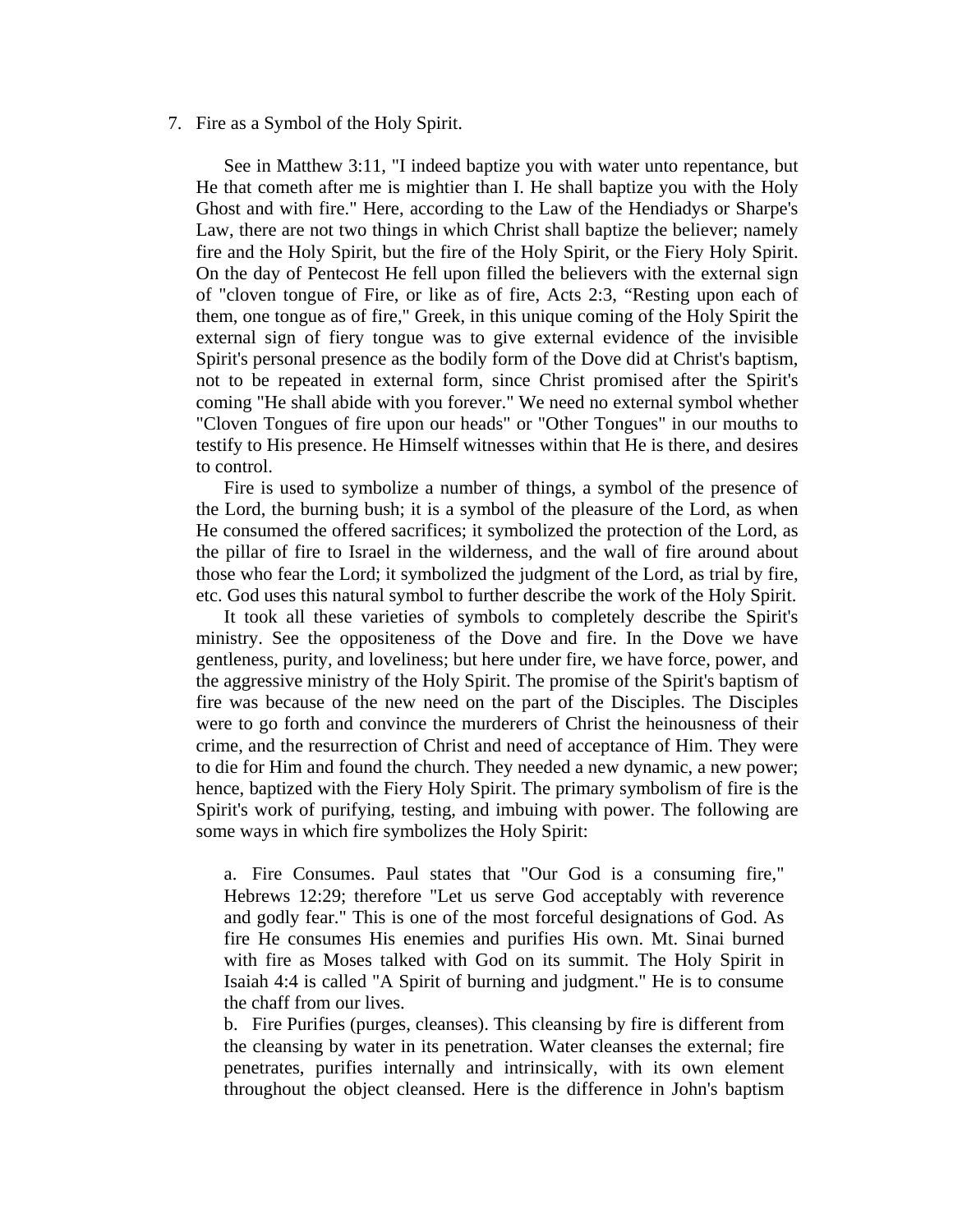and the fire baptism of Christ with the Fire of the Holy Spirit. John's was external character purifying of life and conduct or reformation, but Christ's baptism is at the roots of conduct, from within with fire, "Oh, Thou Spirit Divine, All my nature refine, "Till the beauty of Jesus be seen in me." In Isaiah 6:5-7, Isaiah cries, "Woe is me, for I am undone; because I am a man of unclean lips, and I dwell among a people of unclean lips." The seraphim took a coal of fire off the altar, touched him with it, "Thine iniquity is taken away and thy sin purged." Tongue needs fire of the Holy Spirit to purify. In Numbers 31:23 we have the illustration of fire purification. Any vessel of earth was not worth cauterizing in the fire, but must be broken; it marks the unsaved person who is earthly, not a son, therefore, not chastened and purified by God but due only for breaking. He chastens every son whom He receiveth. If any vessel could abide the fire, it was cleansed by fire, "Everything that may abide the fire, ye shall make it go through the fire, and it shall be clean." The precious "seven burning torches before the throne of God," the "Spirit of burning," the "baptism of the Holy Spirit and Fire," if allowed to work within and not "quenched" as fire can be "quenched;" He will kindle a Holy Fire within cleansing even as He is clean.

c. Fire tests, judges, and reveals. So John saw on the Isle of Patmos with "eyes as a flame of fire," and feet as "glowing brass made fiery in a furnace," (Lit. rendering) for in Revelation Christ is the Judge here of His church. So Paul speaks of the Believers' works being "tried by fire" for "the fire shall try every man's works of what sort it is"; and if not standing the fire test, he shall be saved as though by fire." I Cor. 3:13-15. So Is. 4:4, He is the "Spirit of Judgment." In Is. 11:2-4 as a result of the "Spirit of the Lord resting upon Him in sevenfold might, He shall judge with righteousness the poor, and with equity the meek, but smite the earth with the rod of His mouth and with the breath of His lips shall He slay the wicked."

d. Fire softens, melts, and hardens into permanent forms. The prophet cries, "Oh that Thou wouldest rend the heavens, and come down that the mountains might flow down at thy presence, as when the melting fire burneth," Isaiah 64:1, 2. What can warm, melt, thaw, and break these cold hard hearts of ours, so unresponsive to the Heavenly leadings? The Holy Spirit alone! I have seen some of the hardest of men broken by the Spirit.

e. Out of the many we could take such as fire, it warms, cheers, fuses, illuminates, ignites, moves, etc., we take one more, fire produces power. Jesus said, "Ye shall receive power after that (when) the Holy Spirit is come upon you," Lit., Ye shall receive the Power of the Holy Spirit coming upon you," Acts 1:8; and "Tarry ye in the city of Jerusalem until ye be endued with Power from on high," Luke 24:49. See what it did for the disgruntled, discouraged disciples at Pentecost.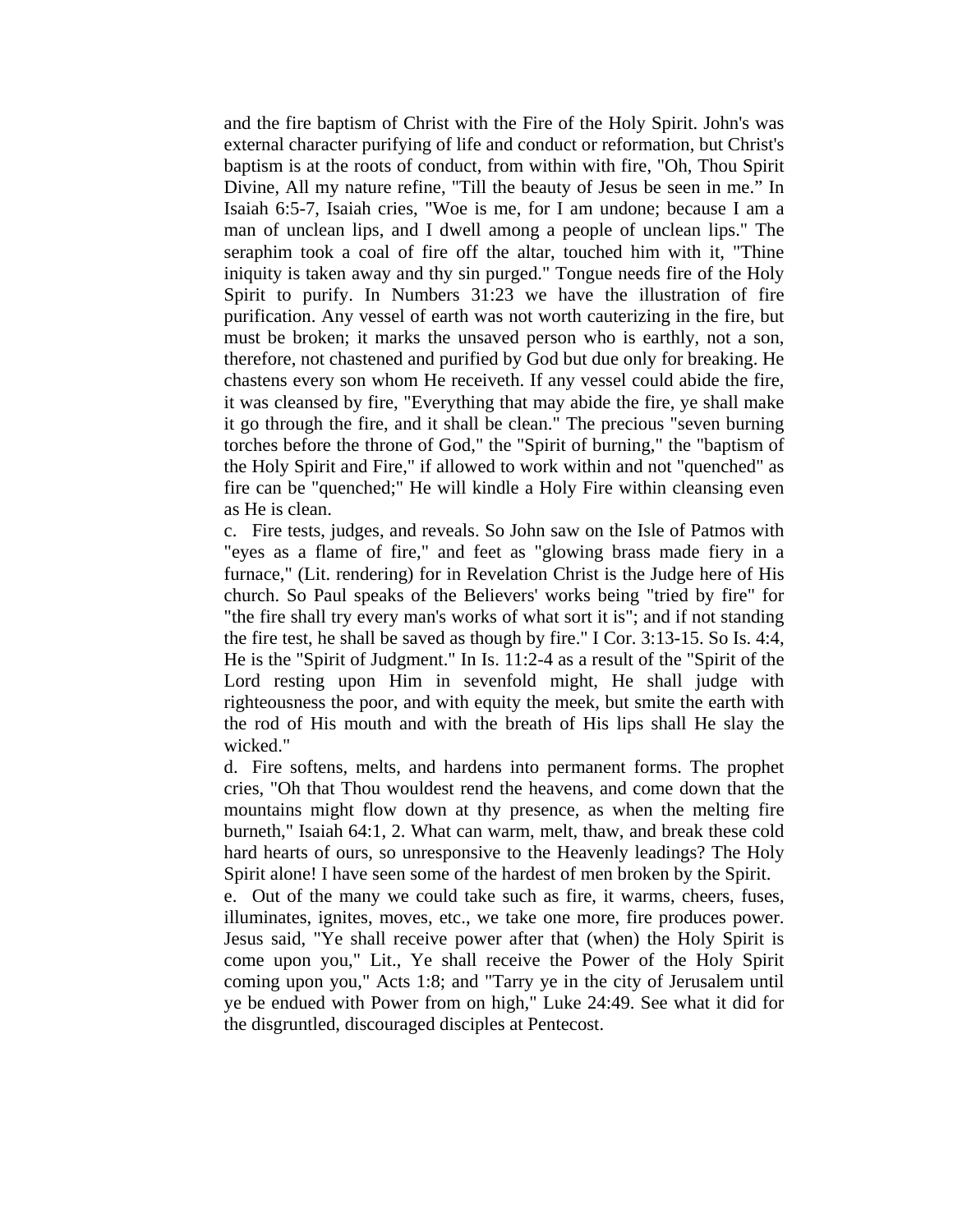#### III. The Ministry of the Holy Spirit

 There are two primary truths that shall be emphasized throughout the remainder of this study of Pneumatology. They are that this is the dispensation of the Holy Spirit and the primary work of the Holy Spirit is to glorify Christ by revealing Him, showing the things of Christ and enthroning Him in the Believer. These two themes shall be enlarged and carried through the whole of part two; to miss either of these two is to fail to see the full ministry of the Holy Spirit. We cannot overemphasize either. He who studies the New Testament and sees no new relationship of the Holy Spirit to the saints after Pentecost over the Old Testament must be spiritually blinded. He who studies the ministry of the Holy Spirit without seeing His primary work of revealing and glorifying Christ must be spiritually dead, or dying.

 This is the Dispensation of the Holy Spirit. It is well to keep in mind the temporal missions of the Godhead, while realizing where one works, all three are in operation. As at Calvary, Christ offered up Himself, the Father gave Him, and He offered Himself up through the eternal Spirit. Christ was the One to whom the temporal mission was committed. See His own words, "My Father worketh hitherto, and I work," John 5:17.

 In the Old Testament God the Father worked and the Son and the Spirit were subservient, or hidden in their ministry. When the Son was incarnated, He came to reveal the Father, but was the One who worked until His ministry of offering Himself as a sacrifice was completed and could say, "It is finished." Then He promised, "I will send another Comforter" and went on to tell of His ministry now after His advent. Let us note carefully a verse in John 7:39, After the rivers of Living Water promised to flow out of the innermost parts of the believer, "But this spake He of the Spirit, which they believe on Him were about to (Greek) receive, (given) because that Jesus was not yet glorified;" given is not in the original. Note well: "The Holy Spirit was not yet" until Christ was glorified, although He was in existence from eternity past. In a unique sense "He was not" until after the glorification of Christ and Pentecost Advent. Augustine well calls Pentecost, "the birthday of the Holy Ghost." As Christ did not begin His existence at Bethlehem, but was the eternal Son of God from all eternity but began His time or temporal ministry at Bethlehem by His coming into the world and taking incarnation in the Babe, so the Holy Spirit is the eternal third Person of the Trinity, but took upon Himself His body of Christ at Pentecost so that Christ could say with all propriety, "The Holy Ghost was not yet," because that He was not yet glorified."

 Here then is the paramount need of the study of the ministry of the Holy Spirit, this is the dispensation of the Holy Spirit, the age in which He is the working member of the August Trinity. In Acts 1:1-2, all the things which Jesus began to do and teach until the day in which He was taken up, but not before He gave commandment, "wait for the promised Holy Ghost." The whole Book of Acts is a continuation and furtherance of the things, which Jesus began to do and teach, now from the glory by the agency of the Holy Spirit, so greater works than these shall ye do, because I go to my Father, and then the promise of "Another Comforter." The church is a holy temple, builded together for a habitation of God through the Spirit. Acts is replete with recognition in an artless way of the superintendency of the Spirit, "It seemed good to the Holy Spirit and to us;" "Separate unto me Paul and Barnabas unto the ministry;" "Why tempt ye the Holy Ghost;" "not lied unto men but unto God;" "Holy Spirit suffered them not;" "Were forbidden of the Holy Ghost," Acts 16:6-7.

 This dispensation of the Holy Spirit is an age ministry with a definite time and place of beginning, that is at Pentecost when the promised gift of the Father, sent by the Son came; also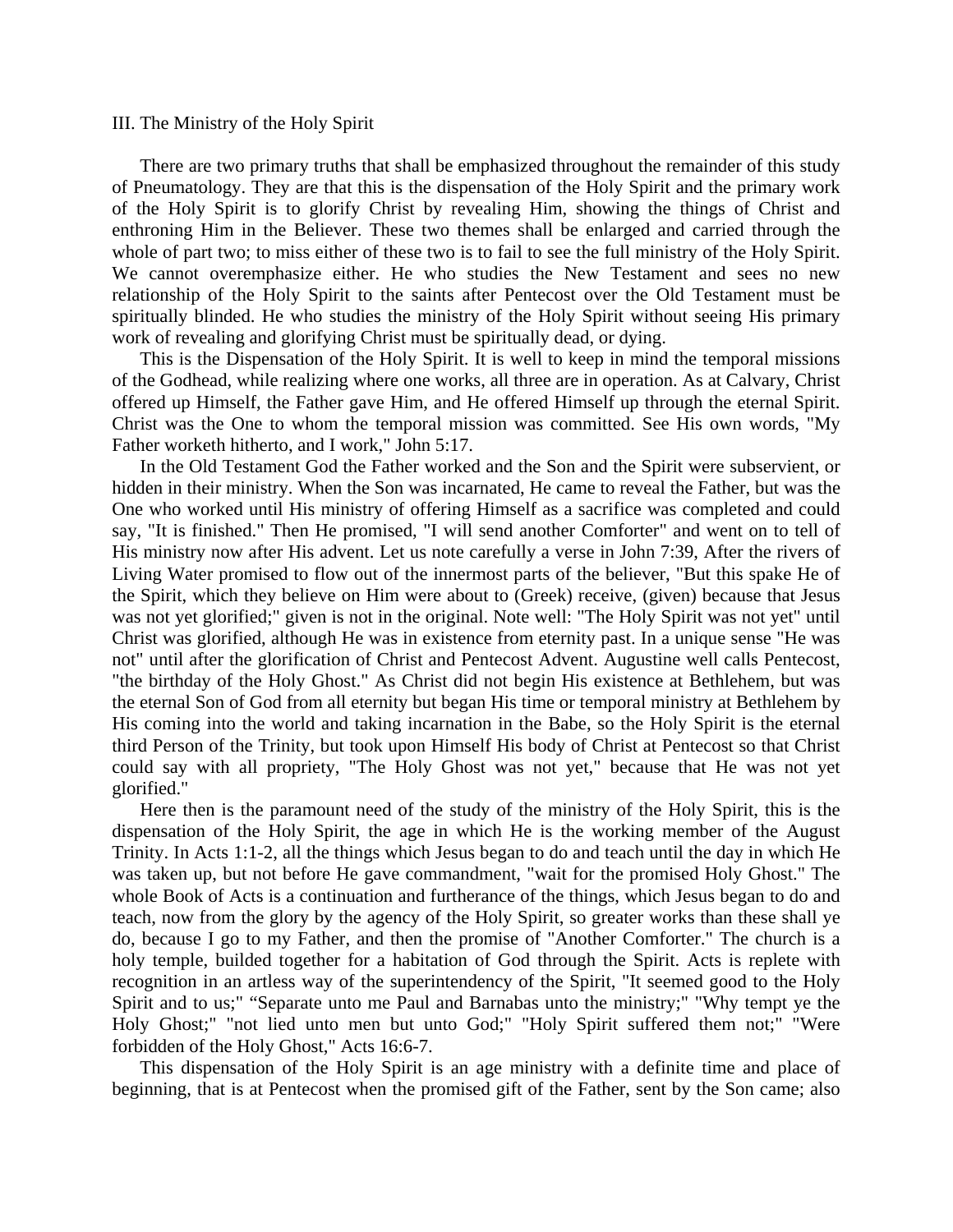with a definite time and place of ending, when the Holy Spirit shall be the one to energize the resurrection of the sleeping saints and the rapture, as He is the Earnest of our inheritance, the down payment, same in kind, so the fullness shall be of Him. It is the "same Spirit that raised Christ from the dead, who also quickens our mortal bodies," Romans 8:11. There is the definite beginning at Pentecost, and ending at the rapture in this age, the ministry of the Spirit. We shall see as we progress that the Holy Spirit has a relationship to the church, which He has to no other of any age. Here again we see the need of recognizing Him, cooperating with Him, letting Him perfect in us God's perfect will.

 When the Holy Spirit's age-ministry will have been completed "of calling out of a people for His Name," there will be an ascent of the Holy Spirit as there was of Christ. This time in the Body of Christ, the church, to unite the rest of Christ's Body to Him, for we are "The completion of Him" who filleth all things. We are "Bone of His bone and flesh of His flesh," Ephesians 5:30. (Note this completion one of another, of Christ and His Body.) See how Ephesians 1:23, "The church which is His Body the fullness of Him" compares with Colossians 2:10, "Ye are complete in Him," Lit, made full, filled up in Him. The church is His completion and He is the church's completion. He is the head and we are His body. The Holy Spirit, who woos us to Him and baptizes us into His body, shall finish the ministry given unto Him, by someday rapturing us to be with Christ joined to Him in union forever.

 The primary work of the Holy Spirit in this dispensation is to reveal and to glorify Jesus Christ. It is of interest to note that no member of the Godhead reveals Himself. There was no adequate revelation of God the Father until Jesus came and revealed Him so that He could say, "He that hath seen me hath seen the Father." He was "the express image of God," The God hidden from view in the Old Testament (John 1:18--"No man hath seen God at any time: the only begotten Son, which is in the bosom of the Father, He (emphatic in the Greek) hath declared Him"), is in the New Testament clearly revealed in the face of Christ. The true revelation of Christ must await in the New Testament the coming of the Holy Spirit on Pentecost to reveal Him. The disciples knew His humanity and some of His love and compassion; but not until the advent of the Holy Spirit could they really know Him alright and truly. See John 16:13-15, "He will guide you into all truth, He will not speak of Himself, and He shall glorify me. He shall take of mine and shall show it unto you; also a verse we shall consider later, Ephesians 1:17-18, "The Father of glory may give unto you the spirit of wisdom and revelation in the knowledge of Him," not doctrine, mysteries, etc., but Him.

 Note once again in this introduction to part two: The Ministry of the Holy Spirit. The introduction to Part One on the importance of our study, namely the ignorance on the part of most saints about the Spirit's ministry. Jesus called Him, "The Spirit of truth whom the world cannot receive for it beholdeth Him not, neither knoweth Him, but ye know Him." It is true that the believer, as a rule, in His early spiritual life is ignorant of the fact that he owes all of the birth, growth, power, and fruit of his Christian life to the direct workings of the Holy Spirit. It can be said of them what Christ did of Philip, "Have I been so long time with you and yet hast thou not known me?" The Holy Spirit say to so many believers, "Haven't you known who it was who was influencing every faculty, every emotion, enlightening the mind, warming the heart, and empowering the testimony? It is not until the Holy Spirit allows us to go into the valley of failure, and even feel the tuggings of sinful flesh, and know defeat that He might lead us into the knowledge of Himself, that the believer becomes conscious of this mighty Paraclete, the Holy Spirit. How wonderful it is if the believer is taught early in His Christian life the knowledge of the ministry of the Holy Spirit, and the provisions Christ has made for the Holy Spirit to meet the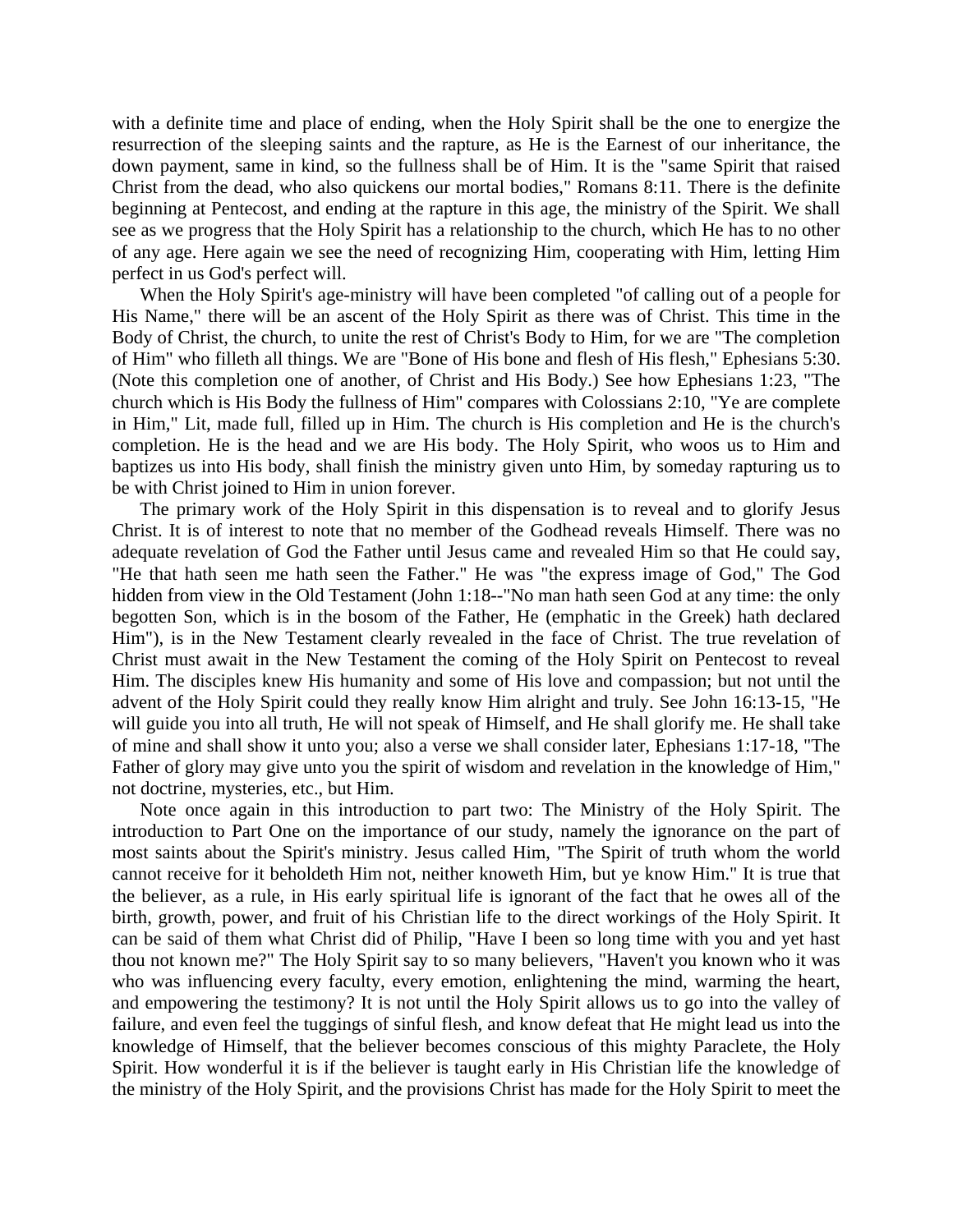believer in every circumstance of life! How it would enable him to avoid all the weary years of wilderness wanderings and to enter into "His Rest" at the very entrance to his Christian life!

A. The Ministry of the Holy Spirit in relation to Revelation.

 There again we find the Trinity at work in giving to us the Divine Oracles of God, The Father is the source, hence called "the Word of God" and "God said," and "thus saith the Lord." Jesus is the One testified to, "Search the Scriptures for in them ye think ye have eternal life, and they are they which testify of me," (John 5:39); of prophecy, "the testimony of Jesus is the Spirit of prophecy," (Revelation 19:10.) It is the Spirit who inbreathes the message and carries the divinely appointed messenger along so that they could write infallibly, (John 5:7). A verse over which controversy has raged as being interrelated, yet I think belongs since it clarifies the eighth verse, is "There are three that bear record in heaven, the Father, the Word, and the Holy Spirit: and these three are one."

 In this place we shall consider the Holy Spirit as the member of the Trinity who comes upon men, putting them "in the Spirit" as John on Patmos, so superimposing Himself upon the minds, wills, and emotions of men as to make them instruments of God to transmit divine revelations infallibly and later to illuminate those truths to the hearts of believers. In the doctrine of Bibliology we enlarge upon this theme considerably, so we shall only outline our thoughts here; this we shall do because of the altogether too light an attitude held by so many, which even creeps into the camp of true believers, that inspiration and illumination are synonymous. The word inspiration has come to be used of a sermon, a book, a piece of candy, a dress, a poem, a building, etc.

1. The Holy Spirit is the Revelator of the Scriptures, (As its Author)

a. The ability of men to write Scripture or to transmit Divine Revelation was a distinct gift of the Holy Spirit. Their qualifications were not human but God-given, (I Corinthians 12:4, 8-11, 28-29; Micah 3:8).

b. The Holy Spirit also revealed things independent of the prophets thinking and above it. They themselves didn't know what they wrote, as in most prophecy, I Peter 10-12); see all of Daniel, but especially Daniel 12:8-10; 8:27; 7:28.

c. The Holy Spirit revealed truth to these selected men which could not be discovered by the unaided human mind, Ephesians 3:2-5. Terry well says, "We see here the folly of testing the statements of Scripture by the conclusions of human reasoning or the Christian consciousness."

d. This revelation by the Spirit was independent of the prophet's volition, II Peter 1:21, "for no prophecy ever came by the will of man," R.V.; also Paul's revelation by Christ, Galatians 1:11-12. They didn't do the choosing or selecting.

e. The Holy Spirit carried men along in an ecstatic state, which was not only independent of their own volition and thinking, but was compulsory and supernatural, II Peter 1:21, "Holy men of God spake as they were moved (carried as by a rushing, mighty wind, borne along involuntarily)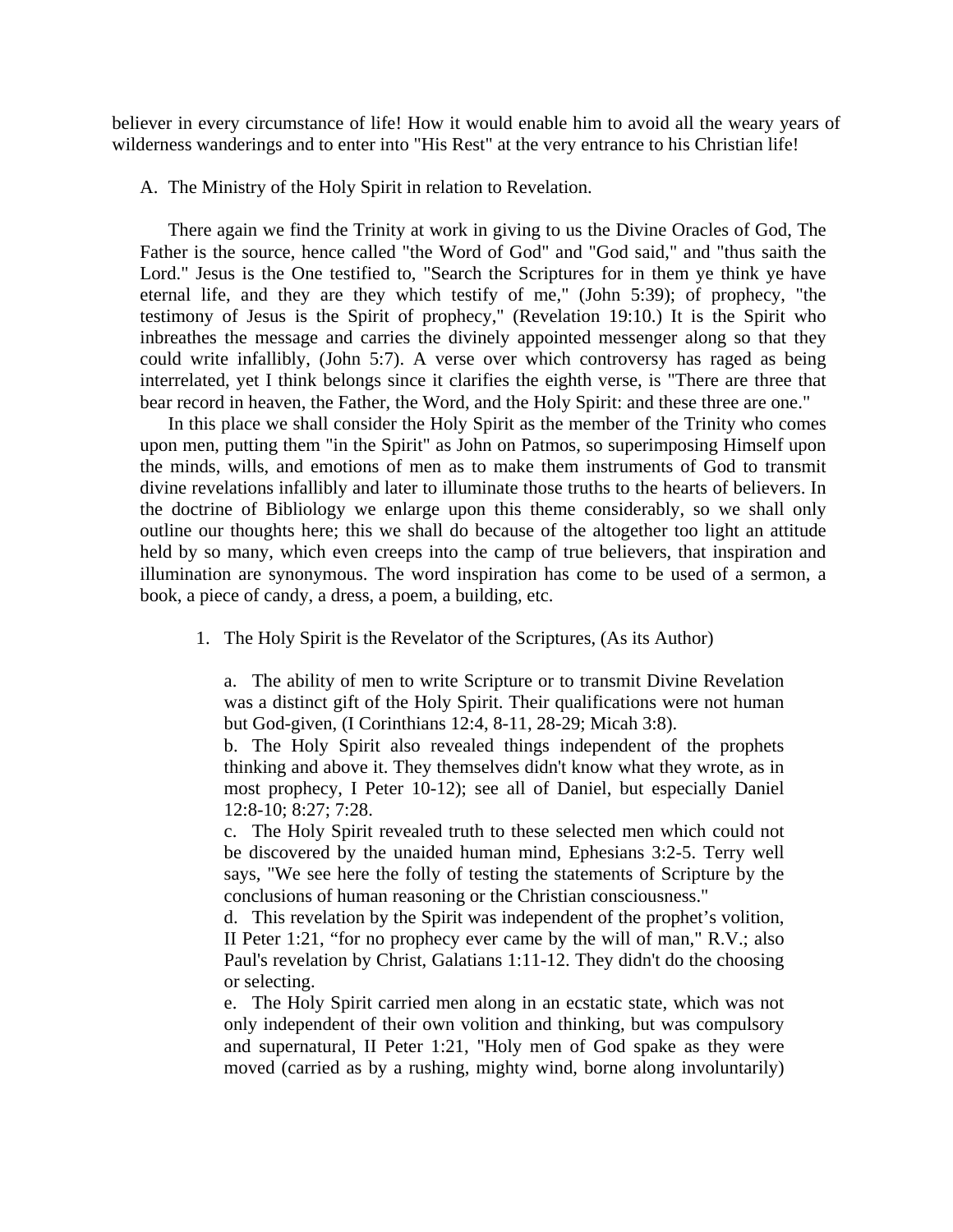by the Holy Ghost;" John in Revelation, four times, "In the Spirit," see also Jeremiah 20:9 and cf. Amos 3:8.

f. The Holy Spirit was the real speaker and it was His very words not just thoughts which the prophets uttered, Hebrews 3:7; 10:15, 16; Acts 28:25. Note well I Corinthians 2:13 and I Thessalonians 2:13.

g. The Holy Spirit inspired or inbreathed all of the Word of God, II Timothy 3:16, (He it is who is the breath of God) and I Corinthians 2:9- 10.

2. The Holy Spirit is the Illuminator of the Scriptures (as its Interpreter)

 Without the Spirit's illumination of the Word of God to understand them and receive from them the spiritual benefit, they might just as well not be inspired in the first place. We can see this in the conflicting opinions of men as to the interpretation of the Word, "The natural man receiveth not the things of the Spirit of God," etc. Read I Corinthians 2:10-14. See I John 2:20, 27. This is not the "inner light" of Quakerism which seems to supersede the Word of God and makes each an oracle unto Himself, not the visions and flights of fancy and revelations of some Holiness groups which counts the Baptism of the Holy Spirit as making each an oracle; but the Holy Spirit does not make a saint wise above that which is written, but wise in that which is written: "That we might know those things freely given us of God," Ephesians 1:17, "That God.... may give unto you the Spirit of revealed wisdom."

3. The Holy Spirit is the Applicator of the Scriptures (as its Invigorator)

 The Holy Spirit transforms the letter into the Spirit. He makes the paper and ink into the living, breathing, and life-giving Word of God. He is the One who applies the Word revealed to the individual case. He convicts, reproves, warns, exhorts, and comforts. He makes it the very Word of God to your own particular self, Acts 9:31, "The churches were edified, walked in the fear of the Lord, and walked in the comfort of the Holy Spirit." There are the statements of the "Spirit witnessing both with us in our ministry, as Acts 20:23 and to our spirits, Romans 8:16, Hebrews 10:15, and I John 5:6. This is the teaching ministry of the Holy Spirit as He reveals the Word to apply it to the heart, "Which the Holy Spirit teacheth," I Peter 1:22, "Seeing ye have purified your souls in obeying the truth through (instrumental case) the Spirit." He it is who applies the Word (the layer of the Word) to the heart in regeneration and renews the mind (makes anew). Titus 3:5 (note this layer is said by Paul to be the Word of God in Ephesians 5:26, "Washing, i.e., layer of water by the Word," cf. I Peter 1:23). And He it is who "strengthens with might by His Spirit the inner man," Ephesians 3:16, so that you can comprehend with all Saints the uttermost dimensions of the love of Christ as applied to you. He is the in breather of the Word of God now to apply that Word as "The critic of the heart." What believer hasn't felt His quickening power applied to Bible reading?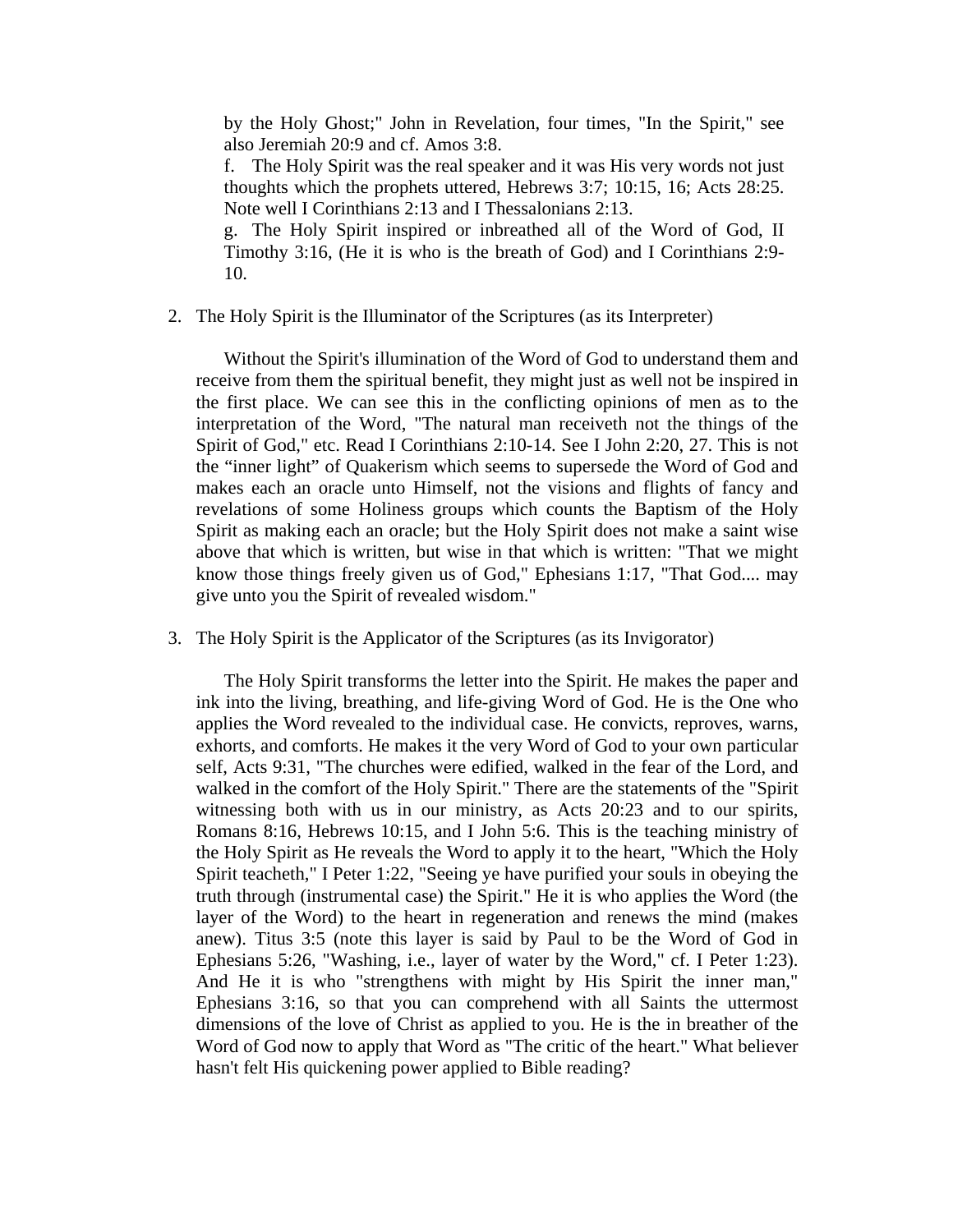B. The Ministry of the Holy Spirit in Relation to the World

 Though the world cannot know Him, and is completely oblivious to His ministry, still the Holy Spirit bears two great relationships to the world, in His ministry in relation to creation and in His ministry in relation to the world of men; constraining them and convicting them and leading them before they are saved to Christ. (We reserve His saving work to His ministry in believers.)

1. The Ministry of the Holy Spirit in relation to Creation. We follow this outline of Pardington's:

a. Bringing order (and life) into the universe, Genesis 1:2

b. Creating the garnishing the heavens, Job 26:13 (Rother-"Arched"); Psalm 33:6 (by the Spirit of His mouth)

- c. Renewing the face of the ground, Psalm 104:30.
- d. Sustaining creation as seen in all of Psalm 104: 30 shows by Spirit.
- e. Giving life to man, Genesis 2:7; Job 33:4 (Elihu's word)

f. Sustaining and controlling man's life. (In the Old Testament, Psalm 51:12; Ps. 139:7.) (In the sinner we shall see His restraining hand in next division.)

- 2. The Ministry of the Holy Spirit in relation to His Restraining, convicting work in Sinners
	- a. In His Ministry of Conviction of unbelief, (John 16:7-l1)

1.) Conviction of the sin of unbelief.

2.) Conviction of righteousness (of the truthfulness of Christ claims.)

3.) Conviction of Judgment to come, Because of the prince of this world is judged. This conviction of the world of judgment is twofold; the judging of the prince of this world and all his system. He brings the sense of ill desert, fear of judgment upon complacent sinners. This ministry is primarily to bring the unsaved to Christ. He, it is evidently. who accomplishes the "Drawing of the Father" which alone enables a sinner to come to Christ, Revelation 22:17, "The Spirit and the Bride say come."

b. In His ministry of restraining and controlling evil men, and bringing the course of history into the God-planned prophetic course. The Holy Spirit permits much that is mysterious to us, but mankind is not sovereign in its evil will. Within the God-appointed boundaries, the Holy Spirit restrains the wrath of God's enemies and causes even their wrath to praise God. While God-despising mankind would vain "cast off God's cords, and breaking His bands asunder," (Psalm 2:3), yet they shall find themselves fulfilling the will of God anyhow and limits set within certain bounds, until God removes such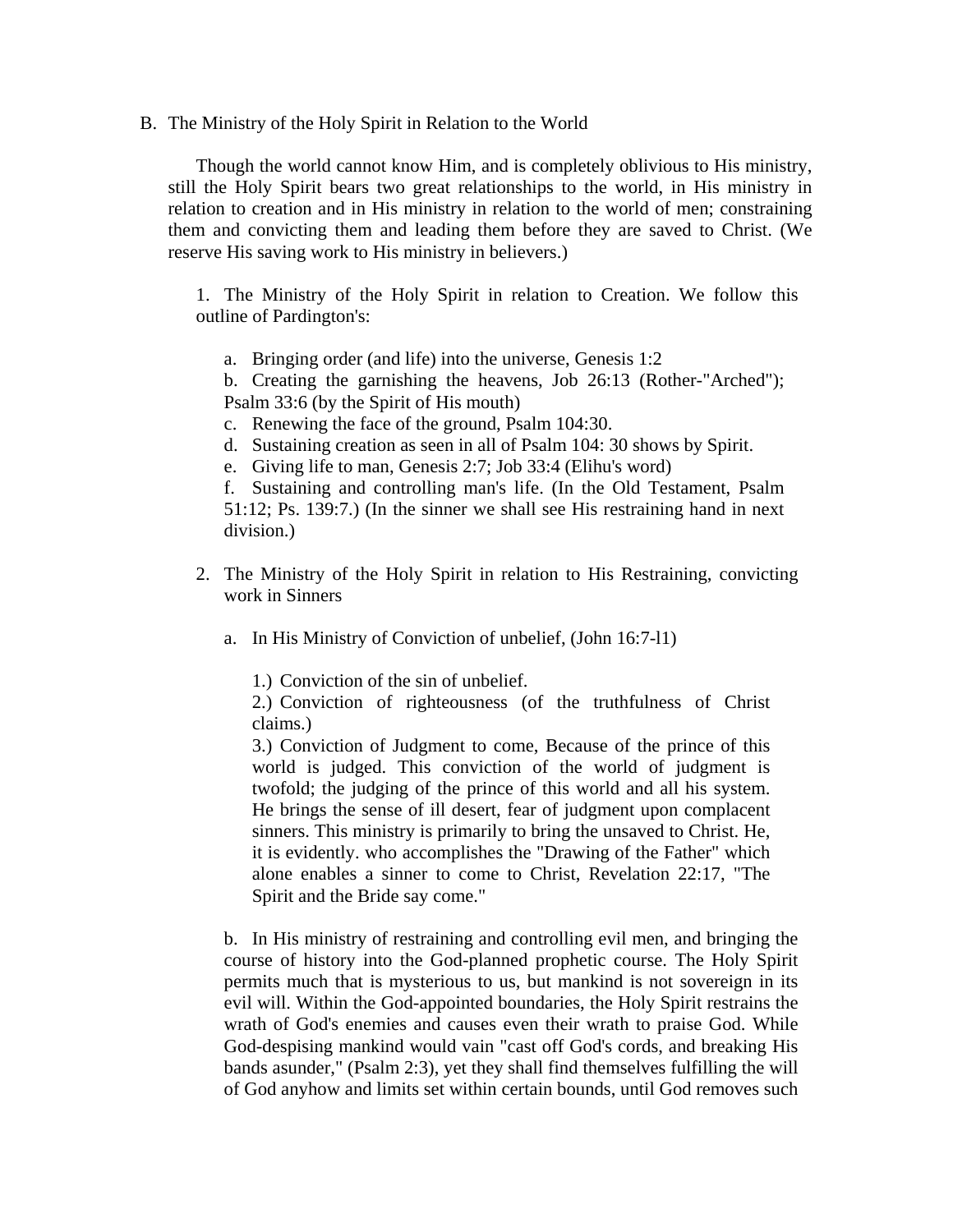restraint by removing the Holy Spirit when His present ministry of baptizing into one body the Bride of Christ is complete. This restraining controlling hand of the Holy Spirit upon the wicked is intimated throughout the Bible. Early in the Bible we find God's Spirit striving with the whole antediluvian world, Genesis 6:3. In II Thessalonians 2:7 there is a person who hinders the revelation of the anti-Christ until he be taken away. The hidden, lawless corruption is already at work in society but there is one called he who prevents. Jesus had said of His disciples, "Ye are the salt of the earth." The primary work of salt is preservation and flavoring. If Revelation teaches anything at all, it teaches the unrestrained out-breaking in universality of every kind of stinking evil upon the earth during the great tribulation to come.

 C. The Ministry of the Holy Spirit in the Old Testament. (Under a different economy than in the dispensation of the Holy Spirit)

 Under this heading we shall consider the ministry of the Holy Spirit in the saints, the ministry of the Holy Spirit in Christ, the ministry of the Holy Spirit during the tribulation, and the ministry of the Holy Spirit in Christ's millennial kingdom, (Under the last two we shall only briefly touch upon the subject as a complete treatment belongs to the province of prophecy.)

1. The Ministry of the Holy Spirit in the Saints of the Old Testament.

 We need to continually keep in mind the secret hidden, invisibleness of the ministry of the Holy Spirit in the Old Testament. Here is why the Jew has such a difficult time believing in the doctrine of the Trinity; Jehovah God was the only one He knew. It is hard for us to read the Old Testament without reading into it all the wonderful stream of light we have from the New Testament. The Jew didn't have that. We even think that every time he brought a Lamb for sacrifice, but he didn't. Of the Holy Spirit, He is unknown then as a person, but only the Spirit of God as a working of God himself, not in His own individuality. He is not known by His own Name. Let me repeat the three times the Holy Spirit occurs in the Old Testament is a wrong translation of the Hebrew which should be, "Spirit of His Holiness" in Psalm 51:11; Isaiah 63:10-11.)

 When Christ promised Him, He also named Him "Parakletos" and not until Christ is promised in His incarnation to take up His ministry is His name Holy Spirit used, (Luke 1:15, 35, the preparation of the body for Jesus.) In the Old Testament only the unity of God is stressed; the Spirit is always merged into God as His power, not as a person; in the New Testament, the Trinity is fully revealed. Furthermore, the Old Testament did not reveal any way by which the Saint could receive the Holy Spirit, nor were they ever told to ask for Him as Jesus told His disciples to do. The Holy Spirit came upon individuals and filled them with gifts and power for service, as sovereign bestowals of God without their asking, He even came upon some; without their being saved, and the very text used by so many for eternal security, "Restore unto me the joy of my salvation" as a proof you can't lose it, only the joy of it, Also has, "Take not thy Holy Spirit (Spirit of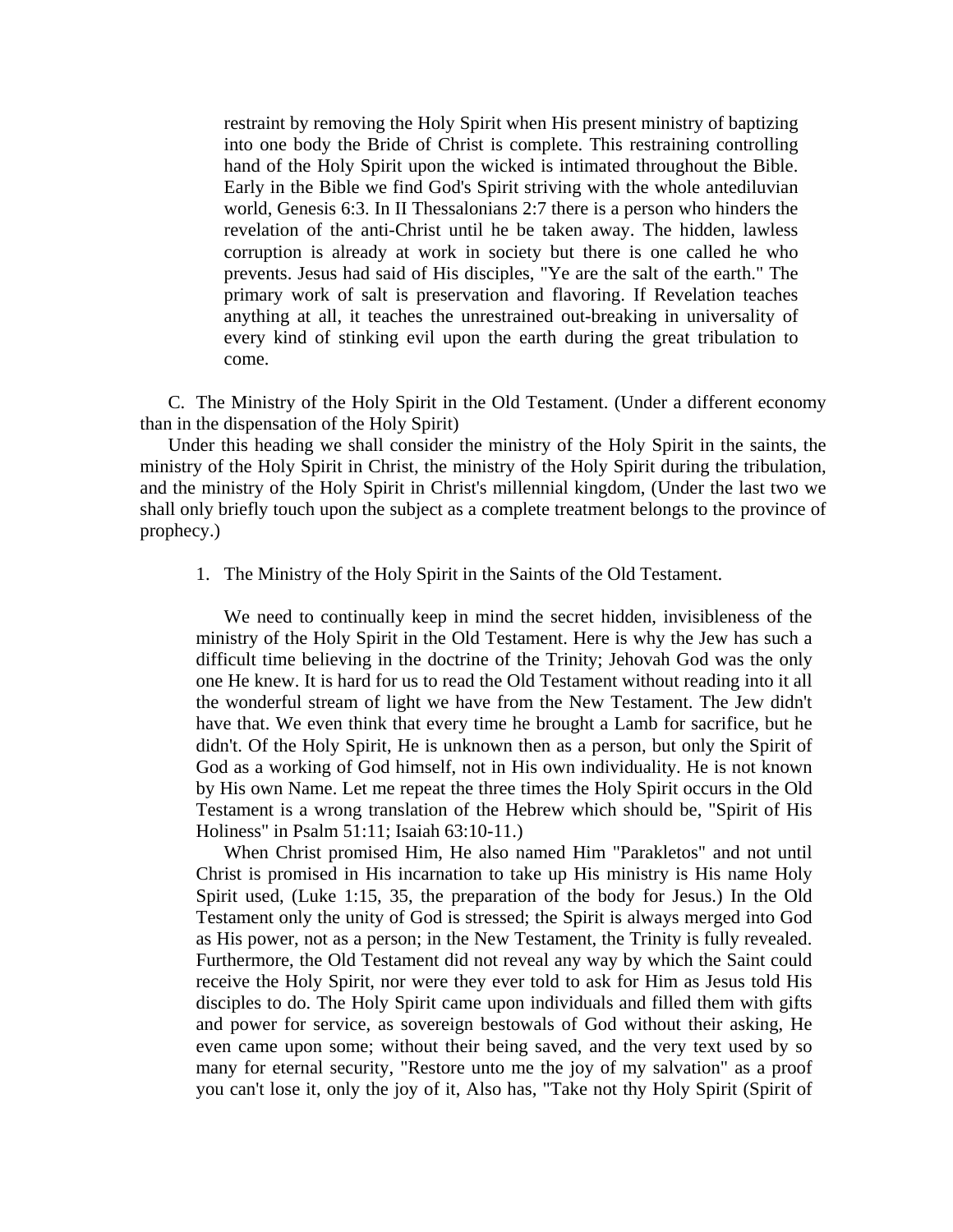Holiness) away from me," Psalm 51. In the Old Testament they could fall from Grace and be lost as Saul, (Saul is to be considered later). As we progress, we shall see the relationship of the Holy Spirit to the Saints of the Old Testament, though there has been a great deal of controversy as to what the difference was. It is important to grasp to some degree this difference in order to appreciate that "God hath provided some better thing for us."

a. In their salvation.

 In the salvation of the Old Testament Saints may be seen the vast difference of the Holy Spirit's operation from now. It must be remembered that no one was saved by the keeping of the Law, for none could keep it perfectly. Paul distinctly says, "By the keeping of the Law shall no flesh be justified," Galatians 2:16; "if a law could have been given whereby any could be made righteous, then righteousness would have come by the law" and "If righteousness come by the law, then Christ is dead in vain," Galatians 2:21. In the Old Testament they were saved by Grace, as God accepted the offered sacrifice; Abel before the law, offered a more excellent sacrifice than Cain, by which (the sacrifice) he obtained witness that he was righteous (Hebrews 11:4) The vast majority of saved Israelites had no inner experience with God as all the worthies had.

1.) It was the Holy Spirit who strove with men to bring them to God, Genesis 6:3. Stephen accused them of "Always resisting the Holy Spirit; as your fathers did, so do ye," Acts 6:51. Evidently, as in the New Testament, it was the Holy Spirit who performed the "first works" in the sinners to bring them to repentance, and God's way.

2.) It was the Holy Spirit who created or renewed a right spirit in man. It is difficult to determine just what kind of work the Holy Spirit accomplished to make saints in the Old Testament. It is primarily from a studying of the experiences of some of the God-pleasing men of the Old Testament that we arrive at what understanding we have of their relationship with God. We shall draw a few deductions from them. Let us note carefully the case of Saul.

a.) The Spirit came upon him and he is turned into another man (I Samuel 10:6)

b.) God gave him another heart (Samuel 10:9)

c.) He rejected the Word of the Lord so God rejected Him (I Samuel 15:23)

d.) The Spirit of the Lord departed from Him (I Samuel 16:14)

e.) An evil spirit from the Lord troubled him (I Samuel 16:14; 18:10)

f.) God became his enemy (I Samuel 28:16)

g.) He became a suicide (I Samuel 31:4)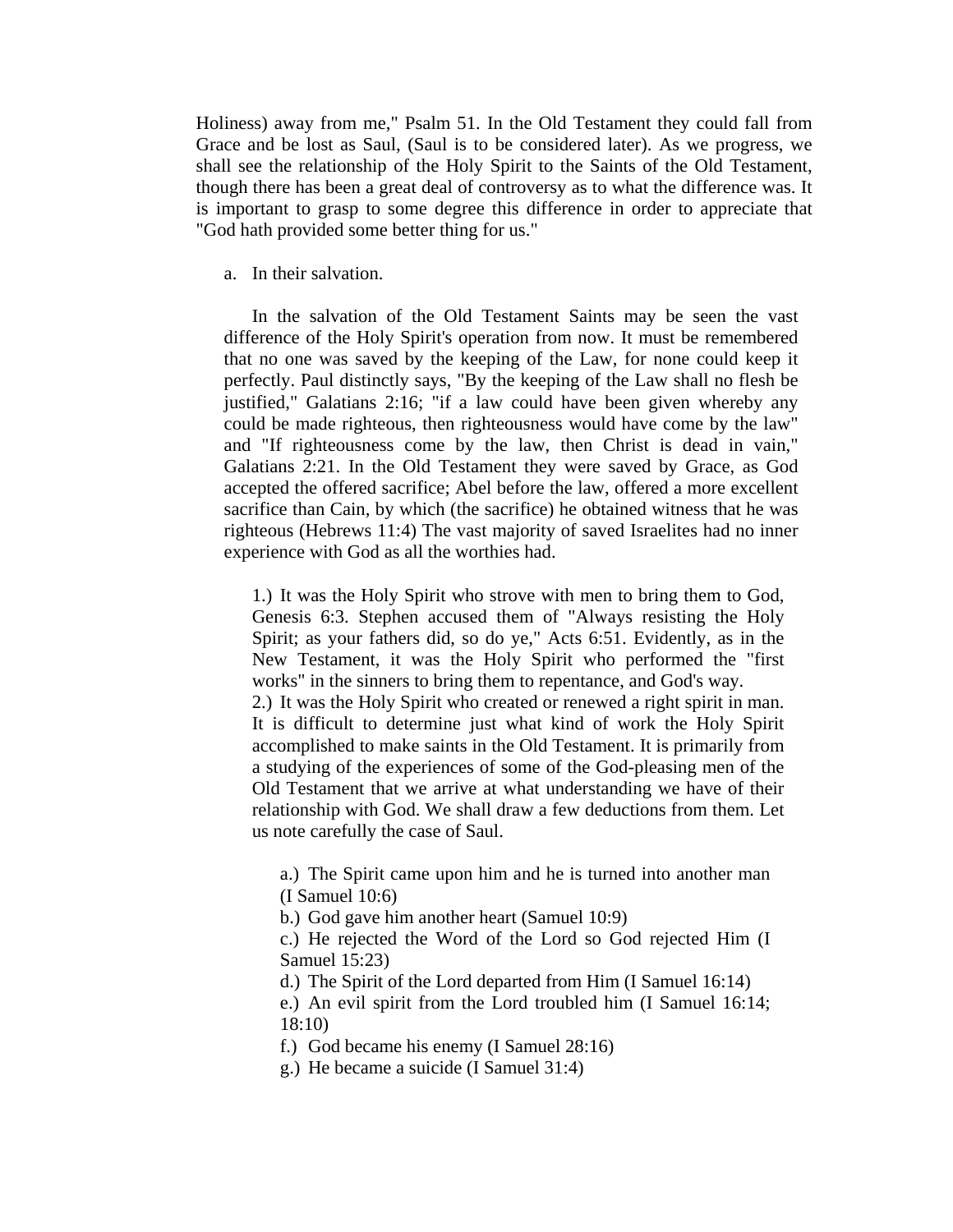Here we get the picture of salvation as God coming upon them with His Spirit, being constantly with them by His Spirit, and creating within them a new heart, or "Turning them into another man," and the possibility of apostatizing from it to eternal prediction.

Let us note the case of David:

a.) He is a man sought after by God after God's own heart. (I Samuel 13:14; c.f. Acts 13:22)

b.) From the day of His anointing the Spirit continued upon him. (I Samuel 16:13)

c.) God blotted out his transgression, cleansed him from sin, washed him from iniquity (Psalm 51:10)

d.) God created a clean heart in him and renewed a right spirit within him. (Psalm 51:10)

e.) God took not His Spirit from him, (Psalm 51:11) showing the possibility of the same apostasy as that of Saul's.

f.) He upheld him with His free Spirit, to keep him from falling. (Psalm 51:12)

 Here again, we get the same picture of the Holy Spirit coming upon a man and, from his prayer of Psalm 51, the idea that salvation was a new heart, a turning of his spirit into right channels, the presence of the Holy Spirit with him, and apostasy brought a departure of the Spirit of God's holiness. We read in Ezekiel several times of the new heart and different spirit in Israel when God shall save them and fill them with His Spirit in the last days. (We shall study those in detail in our study, "The ministry of the Spirit in the Tribulation" as part of Old Testament times, and also in the Millennial kingdom of Christ.) See Ezekiel 36:26-27, "A new heart also will I give you, and a new spirit will I put within you;" also, "I will take away the stony heart and give you a heart of flesh." How many preachers preach from Old Testament texts preach on the "New Heart." It is not a Church truth. God does not take a stony heart out and put within a heart of flesh. Paul is emphatic: "A new Creation." Two times he says it. All things are become new, the very best, it seems, and that we can judge salvation in the Old Testament; as different from the New is that there was no indwelling of the Holy Spirit, no regeneration as we know it (Christ's words to Nicodemus were anticipatory.) God the Spirit so operated upon man as to change both their natural nature and dispositions as to love God, obey Him, serve and worship Him, and enjoy God.

 This experience is not identical to ours in the Holy Spirit. There was no partaking of the Divine Nature (God's own nature) by the being born of the Spirit of God, by incorruptible seed, making us "Sons of God," (II Peter 1:14. and I Peter 1:23). Their bodies were not "temples of the Holy Spirit," nor did they receive the "spirit of adoption," whereby they could cry, "Abba Father." See how Christ promises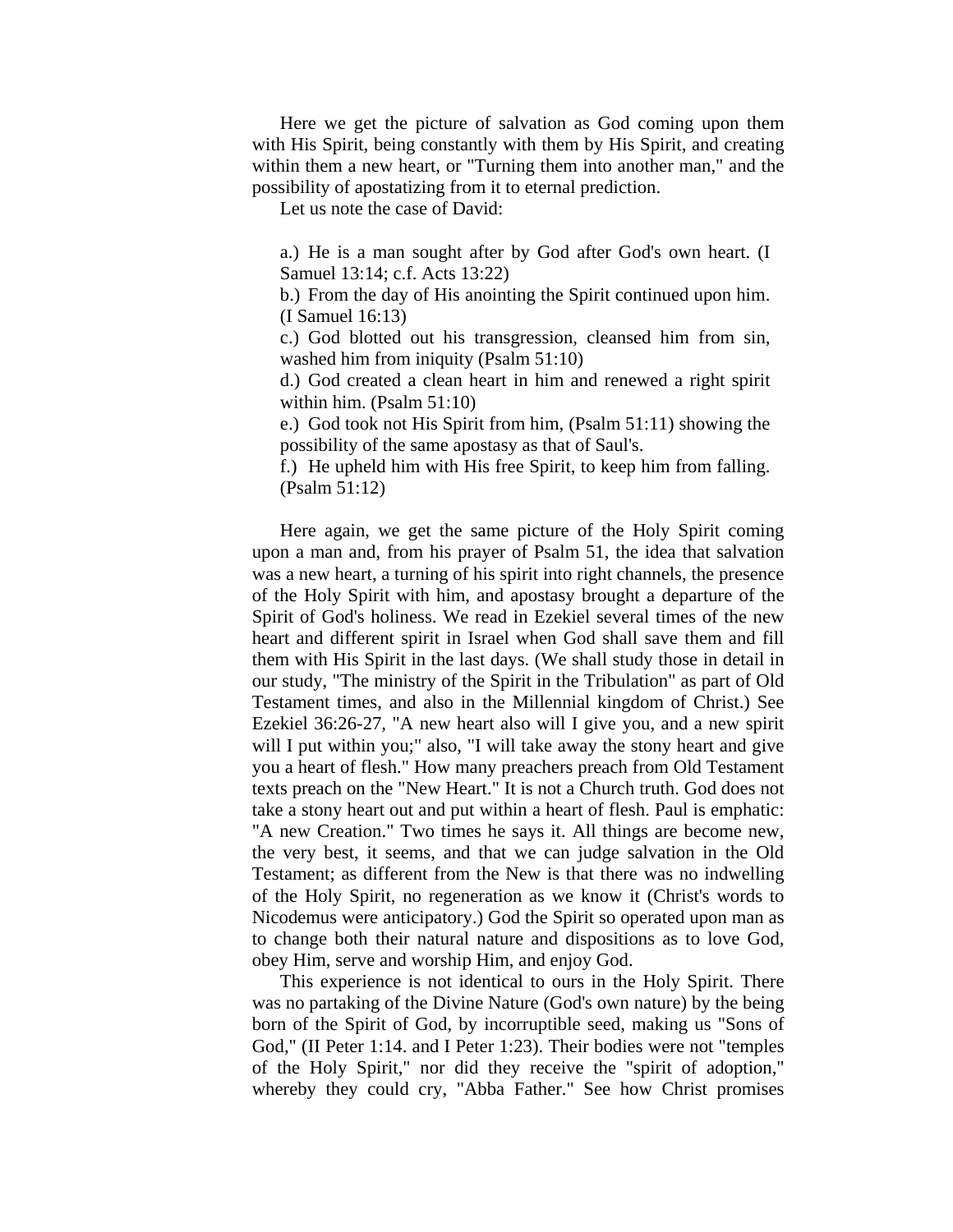something new, "He is with you and shall be in you." There is no calling of it, "eternal life" in the Old Testament as in the New. There was no personal possession of the Son of God, no mystery among the Gentiles, which is "Christ in you the hope of Glory." God in the Old Testament turned the same man into another man, but now He sets aside the old man entirely and creates a whole brand new man in Christ Jesus. Paul emphatically settles the argument of religion, "Neither circumcision availeth anything or uncircumcision, but a new creation," (Gal. 6:15).

3.) It was the Holy Spirit who came upon men to anoint them, to enable them and empower them to service and accomplishments. There has been much controversy here as to exactness of the statement, of the difference of the Spirit's working in the Old and New Testament. "In the Old Testament the Holy Spirit came upon men, in the New, He indwells them." A careful examination of all the portions should convince the most skeptical that there are ample grounds for the statement. You may count 28 times the expression is used in the Old Testament, "The Spirit or Spirit of the Lord came upon." There are three cases in Exodus where "The filling of the Holy Spirit is mentioned Exodus 28:3; 31:3; 35:31, cf. vs. 35 which explains it. These are seen as being filled not with the Holy Spirit as a person but as a gift for service, filled with the Spirit of wisdom, understanding, knowledge, and workmanship," In the New Testament, under the Old Covenant, we find three more cases of being filled with the Spirit in Luke 1:2, of these have no difficulty at all, Luke 1:41, 67. There is the filling of Elizabeth and Zacharias, in order to give them utterance. The Greek form is not the person of the Holy Spirit filling, but literally, "filled of the Spirit of Holiness," (pneumatos hagion - spirit of holy). It is not a filling with His Person, but with His gift, so they could utter. The only text with difficulty is Luke 1:15, but here also it is "Spirit of His Holiness" as in the Old Testament. Note it is no wonder Jesus said there was not a greater born of a woman than John the Baptist. Of others it is said, "They were separated from birth as Paul, but only of one man it is said, "He was filled with the Spirit of His Holiness" (Bullinger makes it synonymous with Power from on high.) From birth, he is not the standard of the Old Testament experience but a special messenger of the Lord to prepare for the coming of God's Christ. The Spirit came upon them, but now indwells us. Jesus said, "He is with you and shall be in you," (John 14:17); for some of the texts of the Spirit resting upon, or coming upon, note, Exodus 11:25-29; see this within II Sam.uel23:2; this coming of the Holy Spirit upon was not only eternal but within them in gifts and enablements, see Isaiah 63:11 and context. He even came upon the unsaved and gifted them to prophecy, the messengers of Saul to capture David and even Saul himself, I Samuel 19:20-23, (Though God had already departed from Saul.) The Spirit came upon Samson mightily; Judges 14:6, began to move him at times,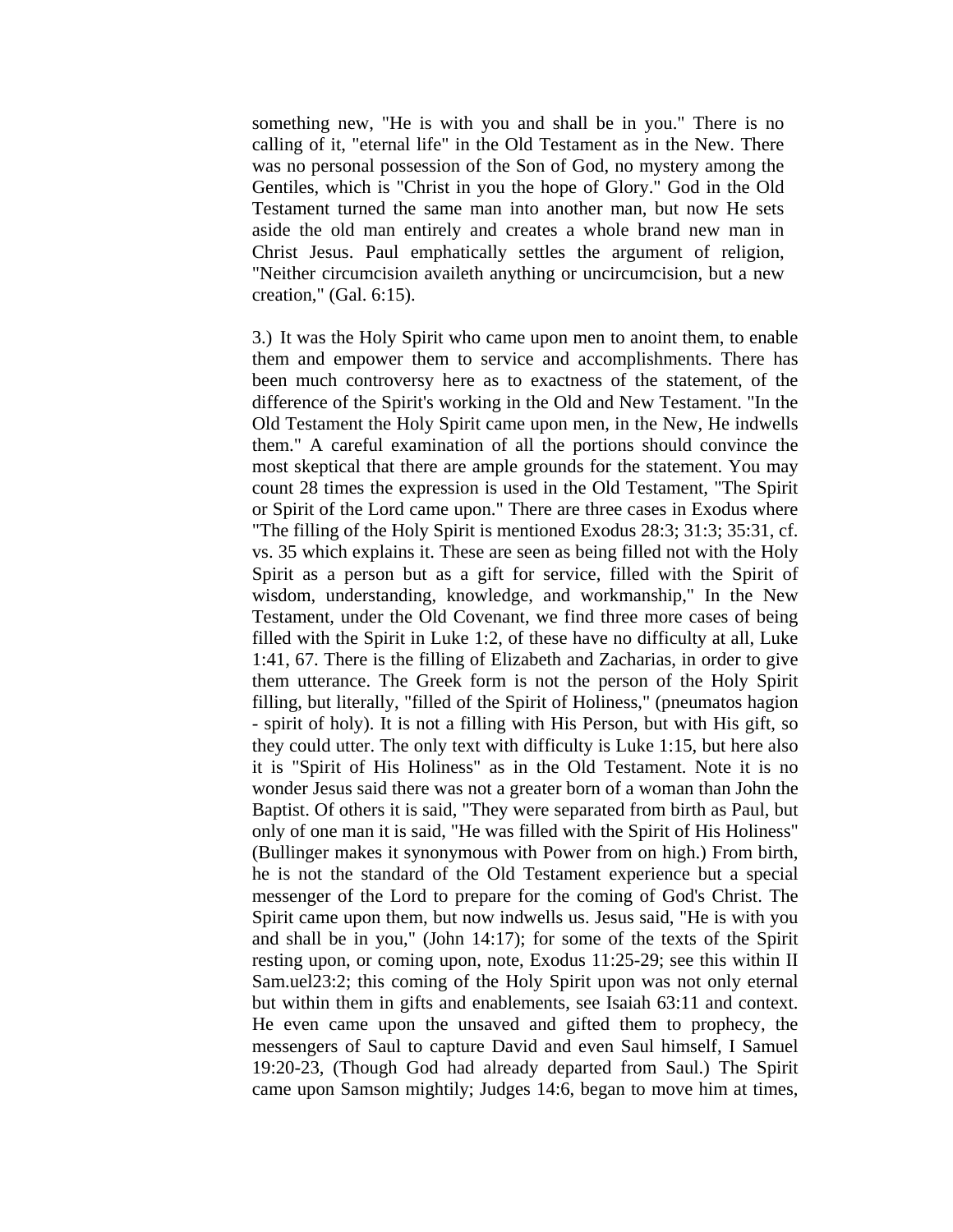(Judges 13:25). The Spirit that rested upon Elijah rested upon Elisha, (II Kings 2:15). We see this Spirit coming upon men, gave them wisdom, instruction, skill of workmanship, strength, courage, inspiration to give God's Word, or carried along of the Holy Spirit, etc.

# 2. The Ministry of the Holy Spirit in Christ (In Christ's age mission of redemption)

 We put this as "2" under the ministry of the Holy Spirit in the Old Testament because Christ was born under the Law, lived under the Law, and died under the Law to redeem us from the curse of the Law (Galatians 4:4). Paul says in Romans 15:8, "Now I say that Jesus Christ was a minister of the circumcision for (to maintain) the truth of God, to confirm the promises made unto the fathers." The ministry of the Holy Spirit in Christ in His mission of redemption must be classified under the Old Testament. We must be brief in this chapter, only to outline the subject.

a. Christ's Incarnation or birth into the world at Bethlehem was by the agency of the Holy Spirit who provided the body and human nature for Him in the womb of the virgin Mary, Luke 1:35; Matthew 1:18-20.

b. He was filled with the Holy Spirit at His baptism. In bodily form as a dove the Holy Spirit descended upon Christ, Matthew 3:16; Mark 1:10; Luke 3:33; John 1:30-33. "It behooved Jesus to be made in all points like unto His brethren." He had emptied Himself of all His Divine prerogatives (Philippians 2:5-8, "Made Himself of no reputation, (Greek, "emptied Himself). He must not enter into any of His ministry without the enablement of the Holy Spirit. He worked no miracles until the Holy Spirit came upon Him. Note well the three Isaiah passages, Isaiah 11:2-4; 42:1-14; 61:1-4; (Then later Jesus Himself applies to Himself in Luke 4:1, 14, 18). Peter says in Acts l0:38, "God anointed Jesus of Nazareth with the Holy Spirit and with power, who went about doing good."

c All that Christ did, He did it in the anointing of the Holy Spirit, Acts 10:38; His teachings and works, Isaiah 61:1-14; Matthew 12:28.

d. He was led by the Holy Spirit. Compare Matthew 4:1 (Mark says, "and immediately the Spirit driveth Him into the wilderness," 1:12) with Luke 4:14 and then He immediately in Nazareth refers to the anointing of the Spirit upon Him, Luke 4:16-21.

e. He is raised from the dead by the Spirit, Romans 8:11.

f. His sacrificial death was an offering up of Himself through the eternal Spirit, Hebrews 9:14.

g. Even His post-resurrection ministry during the forty days before His ascension was through the Spirit, Acts 1:2.

3. The Ministry of the Holy Spirit in the Tribulation Period, especially upon the children of Israel.

 We must put this in Old Testament times again since Daniel includes it in the 70 weeks determined upon his people, for his name has been accomplished, and he is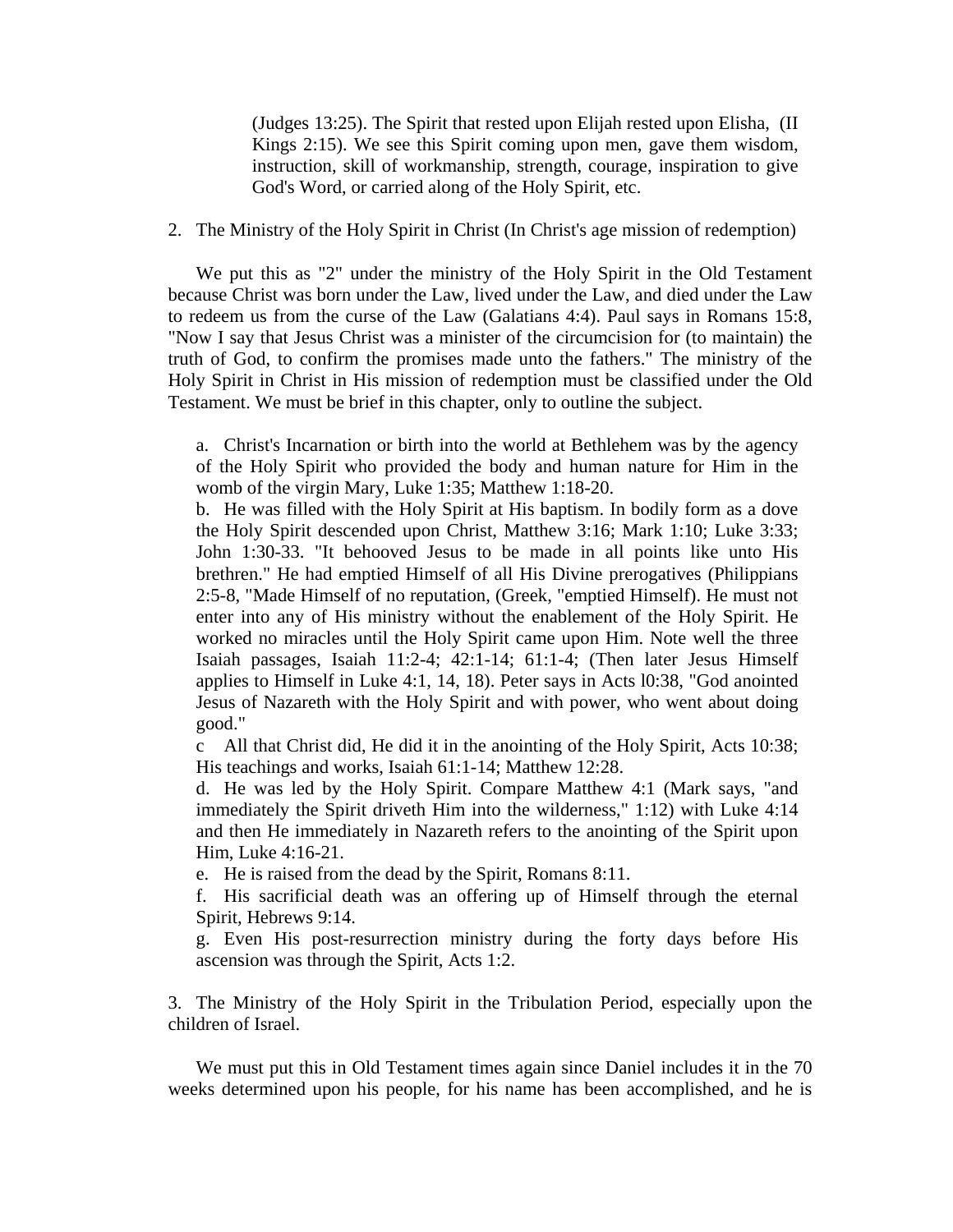again dealing collectively with Israel as a nation. (With this the church has nothing to do). This is primarily from Old Testament texts, since the Holy Spirit's ministry in Revelation after we leave the messages to the seven churches is as obscure as in the Old Testament. He is mentioned but once as speaking in Revelation 4:19, i.e. 14:13, a message of comfort to the Saints during that period. The carrying away of John in Spirit agrees with the Old Testament method of inspiration of a seer as Ezekiel several times (Ezekiel 11:24). The Old Testament prophets had much to say of the Spirit's work in Israel during that period.

a. The Holy Spirit is poured out upon the house of Israel as the Spirit of grace and supplication, to bring in national repentance and mourning, Zechariah 12:10, this being a heart turning, II Corinthians 3:16; Deuteronomy 4:30, prophesied, Hosea 3:4-5; (like Malachi all of chapter 4).

b. The Holy Spirit is breathed upon Israel to give them new life, or for their salvation. This resurrects them from the dead, Ezekiel 37:7-14, So cleansing them, Ezekiel 37:23; 36:26-30; 11:17-20; (Includes a new heart, Jeremiah 24:7). c. The Holy Spirit is put within them to dwell, Ezekiel 36:27; 37:14, so imprinting the Law of God upon their hearts and minds that they will need no outside teacher, Jeremiah 31:31-34 (the new covenant God mentions more than a score of times in the prophets). cf. Isaiah 54:13-14. The Holy Spirit shall be poured out (speaking of prodigality or real filling) upon the house of Israel, Isaiah 44:3; Ezekiel 39:29; and Joel 2:28-29; (See also Isaiah 32:15-18). Joel shows the time, just before the day of the Lord.

d. The ministry of the Holy Spirit in the millennial kingdom of Christ is primarily a continuation of the Tribulationary out-pouring and continued presence of the Holy Spirit upon God's earthly people, Israel, Isaiah 59:20-21. The Spirit is not to depart from them, Ezekiel 29:29, 37:14

D. The Ministry of the Holy Spirit in the Dispensation of Grace. (In the saints that comprise Christ's Body)

 The ministry of the Spirit in believers now is this: The Dispensation of the Holy Spirit is the crowning work of the Godhead in man. It is a ministry of glory (read II Corinthians 3:6- 7). His entire wonderful ministry finds complete fulfillment and sway in the believer. He is here, in the whole body of Christ, the Church. More, He is here within you as a child of God, born of the Spirit. How we need to know the ministry of the Spirit and fully cooperate with Him, and appropriate from Him for a God-pleasing ministry and victorious Christian life all of His provisions! Jesus said, "Ye know Him," John 14:17, and even to the carnal Corinthians, "Know ye not that ye are the temple of God and that the Spirit of God dwelleth in you," I Corinthians 3:16; I Corinthians 2:12, "Now we have received not the spirit of the world, but the spirit which is of God," One may be an heir to a throne, to vast riches, and yet live an impoverished, beggarly, mean life because of ignorance. We must know and appropriate our possessions. A believer may be born of the Spirit of God, indwelt by the Spirit of God, so that His body is a temple of the living God and be like the Corinthians, ignorant of it, (Know ye not), and never know in their lives the fullness of the Spirit of God, the finished working of the Spirit of God. They live lives incomplete,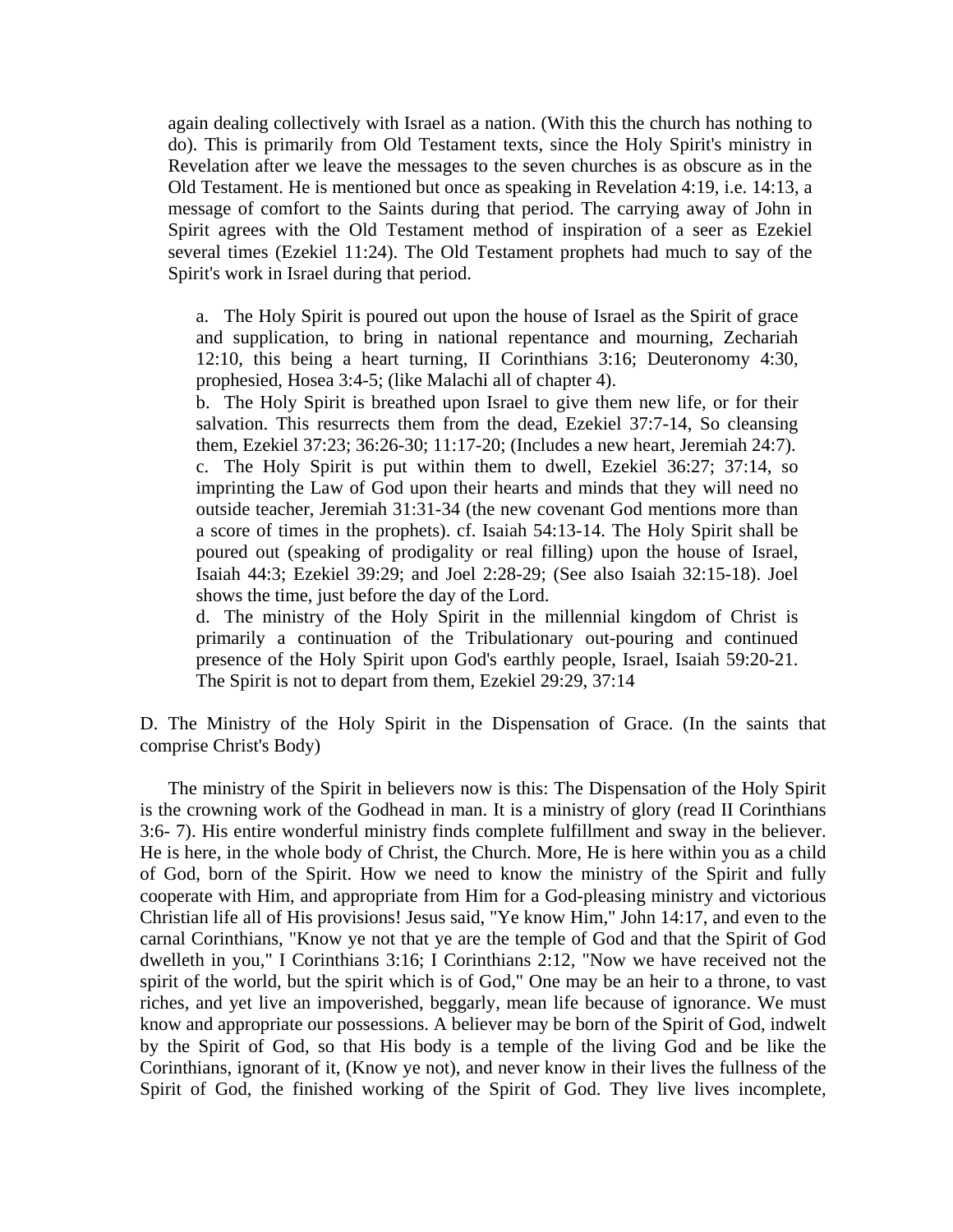unfulfilled, unenriched, and all the while ignorant of Who indwells them and what He could and would do within and for them.

1. The Baptism with the Holy Spirit. (John 1:33; Matthew 3:11; Mark 1:8; Luke 3:16)

 All of these promises of the baptism with the Holy Spirit are future, when spoken by John the Baptist, Mark 1:8. In Acts 1:5, "Ye shall be baptized with the Holy Spirit not many days hence," we find it still future but the time is definitely placed at Pentecost. From I Corinthians 12:13 we find that baptism on the day of Pentecost was dispensational in aspect; we were all baptized into one body of Christ, "By one Spirit were we all made to drink into one Spirit." Paul affirms in Ephesians 4:4-5, "There is one Spirit...one baptism." Again we reiterate a truth, which needs reaffirming continually; the one body of Christ is one because of the one baptism with the Holy Spirit. The 120 at Pentecost were baptized by that one Spirit into one body and made partakers of the one Spirit of God by drinking into one Spirit. Since then every believer partakes of the one baptism at salvation by being baptized with the Spirit into the body of Christ. We group the entire ministry of the Holy Spirit in the salvation of the individual under this one heading, "The Baptism with the Spirit."

a. Believers are born of the Spirit, (John 3:5). It is the Holy Spirit who creates us as new creatures in Christ, partakers of the Divine nature. Read Titus 3:5 (renewing, Greek, anakainosis only here and Romans 12:2, "renewing of your minds.") Rotherham translates it, "Molding anew means to make anew. Two other words similar to it occur in Ephesians 4:23, "Be renewed in the Spirit of your minds," to make anew, and Colossians 3:10, "new man which is renewed in knowledge," present tense - Continually renewed." God has sent forth the Spirit of adoption into our hearts, Galatians 14:6, and given us the witness of the Spirit, Romans 8:14-16. The Holy Spirit actually creates, breeds within us a new life, making us children of God and witnessing to us the work is accomplished.

b. The Holy Spirit, by this act of regenerating the believer, unites him in life with Christ. We share common life with the Head of the body, Christ Jesus, His life is mine. I am bone of His bone and flesh of His flesh, Ephesians 5:30, all because of I Corinthians 12:13.

c. Because of this, we are made to "Drink into one Spirit," I Corinthians 12:13. He is the continual supply for all my spiritual life, Colossians 3:10.

d. Our bodies are the temples of the Holy Spirit, I Corinthians 3:16; 6:19 and John 3:24. Here is the truth emphatically taught, "Every born again believer is a temple of the Holy Spirit and has the Holy Spirit indwelling them." This is called by Paul, "God walking in them," II Corinthians 6:16; and "Ye are the temple of the living God," and He gives some, therefore, II Corinthians 6:17-18 and 7:1, as also in the contexts of the other portions above.

e. The believer is sealed with the Holy Spirit of Promise, Ephesians 1:13; 4:30 and II Corinthians 1:22. This seal is the Holy Spirit Himself in our hearts. Salvation from beginning to end is the ministry of the Holy Spirit. It is all His responsibility.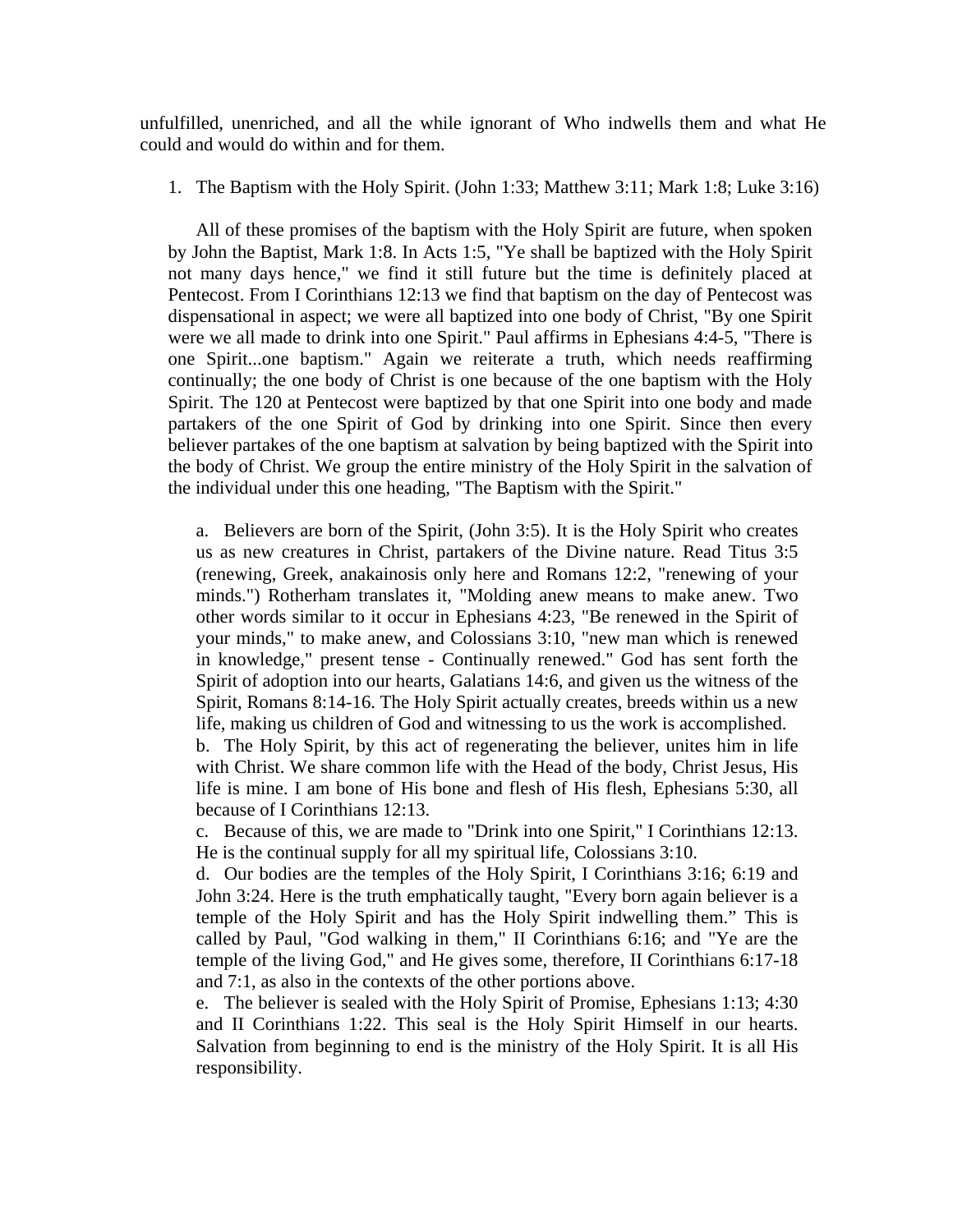B. The Communion of the Holy Spirit. (An enlarging upon "Drinking into one Spirit the continual renewing of the new man in knowledge after the image of Him that created him, Colossians 3:10).

 "The communion of the Holy Spirit" is found in the apostolic benediction in II Corinthians 13:14 and Philippians 3:10. We shall see why I sum up all the ministry of the Holy Spirit as the Divine indweller under this one heading of "The Communion of the Holy Spirit," His entire constant ministry. The English has so little in it of the idea of the Greek word here for "Communion." To us it means only fellowship, comradeship, in talking or friendship. The Greek word, Kinoia, means a joint participation, to become a sharer, a partnership,

 Thayer says, "To share which one has in anything," therefore, when the Apostle pronounces his benediction, of the Grace of our Lord Jesus Christ, and the love of God the Father, both of these are the procurement. God's love provided and gave, the grace of our Lord Jesus Christ bought at infinite costs. The communion, the partnership, the sharing by the Holy Spirit, brings into present possession and sharing all the benefits of the grace of our Lord Jesus Christ and the love of God the Father. It is through Him, the Spirit, we share all of the grace and love. What a truth the communion of the Holy Spirit, the partnership of the Holy Spirit, the joint-partnership of the Holy Spirit, the joint-participation of the Holy Spirit is! The root word from which Koinonia comes is Koinos which means "To have all in common," so Paul says He desires to come into the "Fellowship of His sufferings," to be partners with Him and share His sufferings. Hebrews 13:16 says, "Forget not to communicate" (to share with the Saints your goods). What a wonderful, wonderful truth this is!

 Through the communion of the Holy Spirit, He shares with me all of God's love and Christ's. Grace has provided even the Divine Nature, II Peter 1:14 uses the same word continually, every day, provisions of the Holy Spirit for "life and godliness." This is not an extraordinary ministry but His ordinary ministry. This is the Parakletos ministry as "Comforter," "Advocate," "Helper," Defender," "Counselor," and "Mediator." In Acts 9:31, "The churches had rest, and were edified, and walking in the fear of the Lord, and in the comfort of the Holy Spirit and were being multiplied," (Greek - Paraklesei), Rotherham, "Advocacy of the Holy Spirit." What could we do without Him in His spiritual life? The New Nature He created within must have His work continually to grow into spiritual adulthood as fed by Him, strengthened by Him and filled by Him, it grow up into Christ in all things to spiritual adulthood.

1. The Holy Spirit intercedes for us, (Both in intercession and aiding our praying), Romans 8:26-27. This is a fourfold way.

a. He "assists our weakness," Lit. - This Greek word here for help is a very striking word, used only here and Luke 10:40. Here it has its full force of "Assistance against all opposition." He makes common cause with us against every foe, by taking hold of us and providing adequate aid. All our weaknesses, helplessness, inadequateness is made up by His power.

b. He helps our ignorance, for we know not what to pray for as we ought, for He knoweth the mind of the Spirit.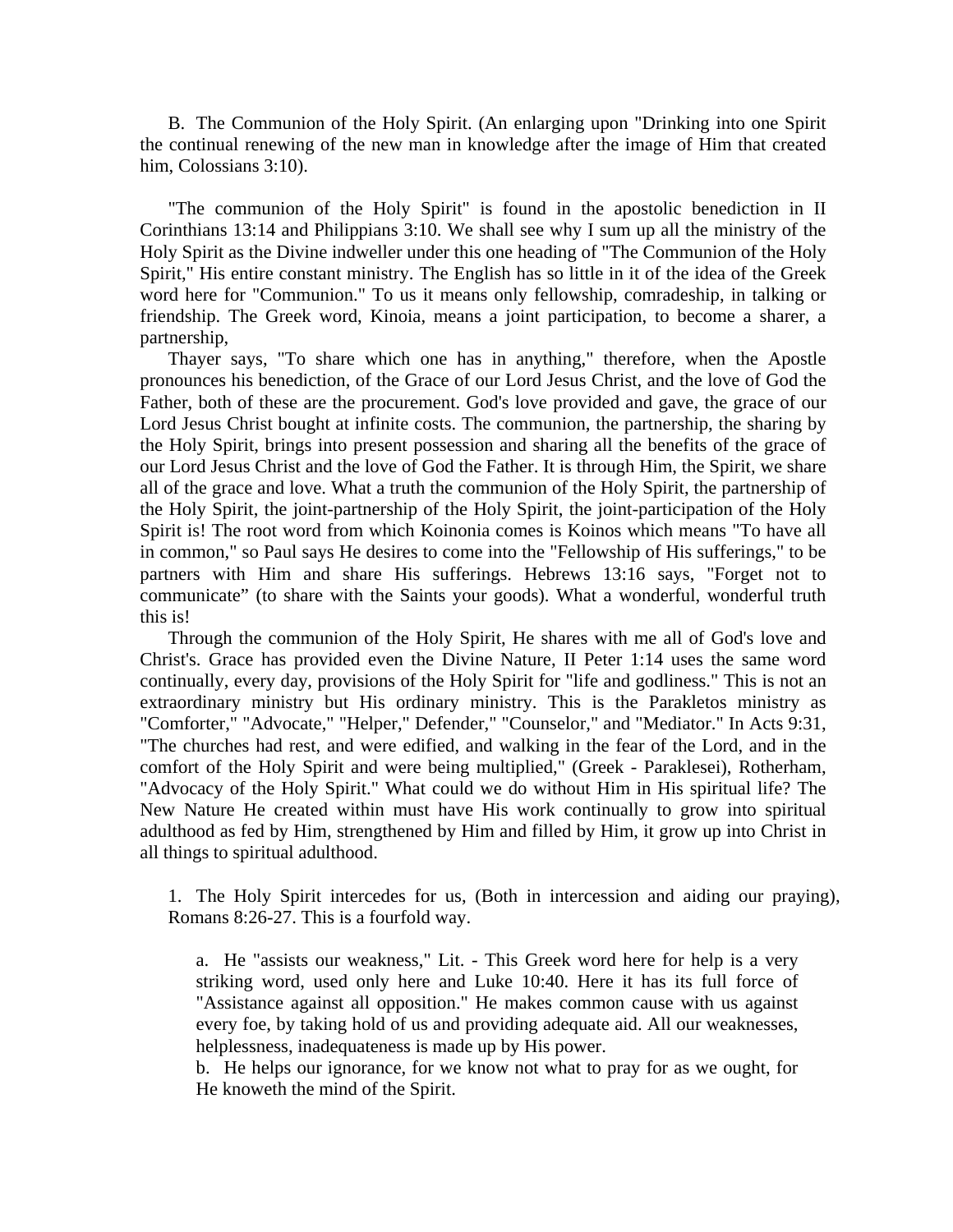c. He makes intercession both in us and for us, "According to the will of God." d. He actually prays for us with groaning unutterable. This intercessory ministry of the Spirit is not only for us but within us, Jude 21 and Ephesians 6:10. This is intelligent, energetically, effectual, and praying as the Holy Spirit, "Helps." This seems to be the kind of praying James has in mind, James 5:16, (Earnestly and fervently) in the Gr. Inwrought and importunate.

2. The Holy Spirit teaches us. How few Saints see the need of the wisdom which the Holy Spirit gives and not the human wisdom, the carnal understanding! Read I Corinthians 2:4-15, here are three important truths.

a. No man can know the things of God save by the teaching of the Spirit. God's mind and wisdom must be unknown to us save by the Spirit; we cannot naturally think God's thoughts or see as He sees. We need "an ear to hear what the Spirit saith." How foolish for man to try to reason out and criticize and evaluate God's Divine revelation with the human understanding (This applies to the saved as well as the unsaved man)! How little did the disciples know of the Scriptures and of Christ though saved and enlightened by the Father as to Christ's Deity before the Holy Spirit came John 16:12 and I Corinthians 3:1-4. b. Every preacher must, not only have training in the knowledge of the word, but must be taught of the Holy Spirit how to communicate it to others. Paul teaches here that certain kind of faith can be communicated by "enticing words of men wisdom" which "faith stands in the wisdom of man," and not in the power of God, His faith weak, and this kind doesn't lead to spiritual manhood, deep experience, and sanctified living. We see it all about us. The "preaching with the demonstration of the Spirit and of Power" (working of God's Spirit and power) instead of persuasive words of man's wisdom, goes deep into the life and leads to Spiritual adulthood.

c. Further, every believer needs the inner illumination of the Spirit to grasp the "Deep things of God" and take on the Spiritual truth as spiritual food "to drink of Christ's blood and eat of His flesh," I Corinthians 2:9-13. Here is why there is so much Bible reading and preaching which has no power to convince, "divide asunder," and elevate the Saint to higher Spiritual life; it is not in the Holy Spirit. The truth, which we even have taken into our understanding as a portion of memory, needs to be brought into true focus and applied spiritually to our own case. Here the Holy Spirit is the Divine Remembrance, John 14:26. The Holy Spirit, "Guides us into all truth," John 16:13. He shows us things to come. He takes of the things of Christ, and shows them to us. He is the anointer of the understanding, I John 2:20, 27. Now read Eph. 1:17-18, "The Spirit of revealed wisdom in the knowledge of Him," and the "Eyes of your understanding being illuminated that ye may know."

3. The Holy Spirit guides us. This is our everyday life. This is the Spirit-directed walk of the believer, Romans 8:14, "As many as are led by the Spirit of God, they are the Sons of God." How many are willing to admit that there is the need of the "Spirit to guide us into all truth" and that we need the mind of the Spirit to help our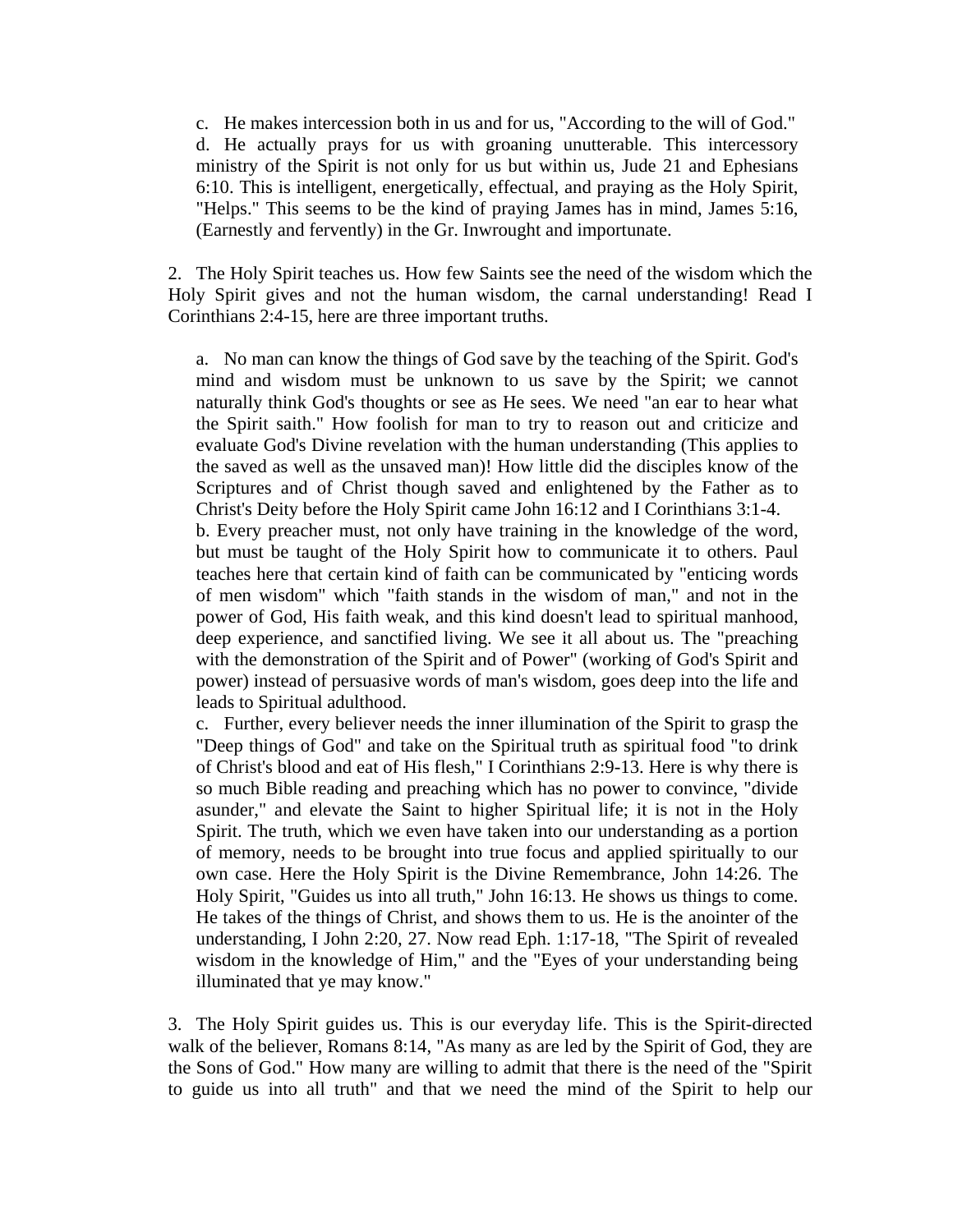infirmities because "We know not what to pray for as we ought?" How few recognize the need of the guidance of the Holy Spirit in everyday life to walk acceptably before God in a Godly walk? How am I to know the will of God for my life, in the little things as well as the large things, for a little thing of disobedience can so mar God's plan for you as to lead to big things? Romans 12:1-2 tells you how and that renewal of the mind Paul tells us is of the Spirit of God, c.f. Ephesians 4:23 with Titus 3:5. The Holy Spirit cannot lead a saint until he commits himself unreservedly over to Him, is detached from the world and its way, and connected with the Spirit by the making over anew of his mind. This changes his whole disposition, his way of thinking, his values, and his attachments so now he can be led by the Spirit. In Romans 8:13, by the Spirit he makes to die the deeds of the body that he might live, and vs.14, he is led by the Spirit. How can you be led by the Spirit if you won't follow? R. A. Torrey, prince of soul winners, used to ask the Spirit, "Which side of the street shall I walk on to meet some soul to win for Christ?" Don't order your lives independently of the Holy Spirit. You need Him.

4. The Holy Spirit puts to death the old man in us, so that we can walk in the Spirit. He sets the believer free from the law of sin and death which has the authority and sentence over the old man, Romans 8:2, 13 and Galatians 5:24. He that would know the fullness of these verses and the work of the Holy Spirit in the crucifixion of the self-life, that old bondage to sin and bath, needs to study carefully Romans 6-8 and believe literally every word Paul teaches about the "Flesh" or self-life until he says with Paul, "In me, that is in my flesh, there dwelleth no good thing." Then is he ready to "Reckon himself to be dead indeed unto sin, but alive unto God," Romans 6:11, and to "Yield his members as instruments of righteousness, end himself unto God" and live, Romans 8 and "Walk after the Spirit" as He leads. The danger is "Having begun in the Spirit, to seek to be made perfect in the flesh," for a Christian to be willing for the Holy Spirit to save him, but not to finish His work within. Paul says, "We worship by the Spirit of God and put no confidence in the flesh." How many worship, glory in Christ, and try to live for God all "in the confidence of the flesh?"

 You cannot serve God acceptably; you cannot live a godly life; you cannot please God in the flesh, Romans 8:8; you cannot be made perfect in the flesh, Galatians 3:3); you must through the Spirit put to death the deeds of the body, then you have life, Romans 8:13. This you are powerless to do for yourself as Romans 7 and Galatians 5 show. In Romans 7, "In me," "myself," occurs 47 times, and capital "I" occurs 28 times. Newell calls it the loneliness of the legal struggle. It is also the defeat of the Christian trying to live victoriously over the flesh life by himself, but "me" occurs but once in chapter eight, "Christ hath made me free," and I but twice, "I reckon the sufferings of this present time are not worthy to be compared," and "I am persuaded that nothing can separate us from the love of God," us, we, they, our times in chapter 8 and Spirit 19 times. We see fellowship with each other and with the Spirit in chapter and victory in Him.

5. It is the Holy Spirit who brings the new man into full maturity in us, Ephesians 3:16-18 (This is the full age experience Paul speaks of in Hebrews 5:11-6:1), so in I Corinthians 3:1-3, carnal and walk as men, not spiritual.

6. It is the Holy Spirit who is to perfect the image of Christ in the believer. First note, this is the eternal purpose of God in us, Romans 8:29, "For whom He did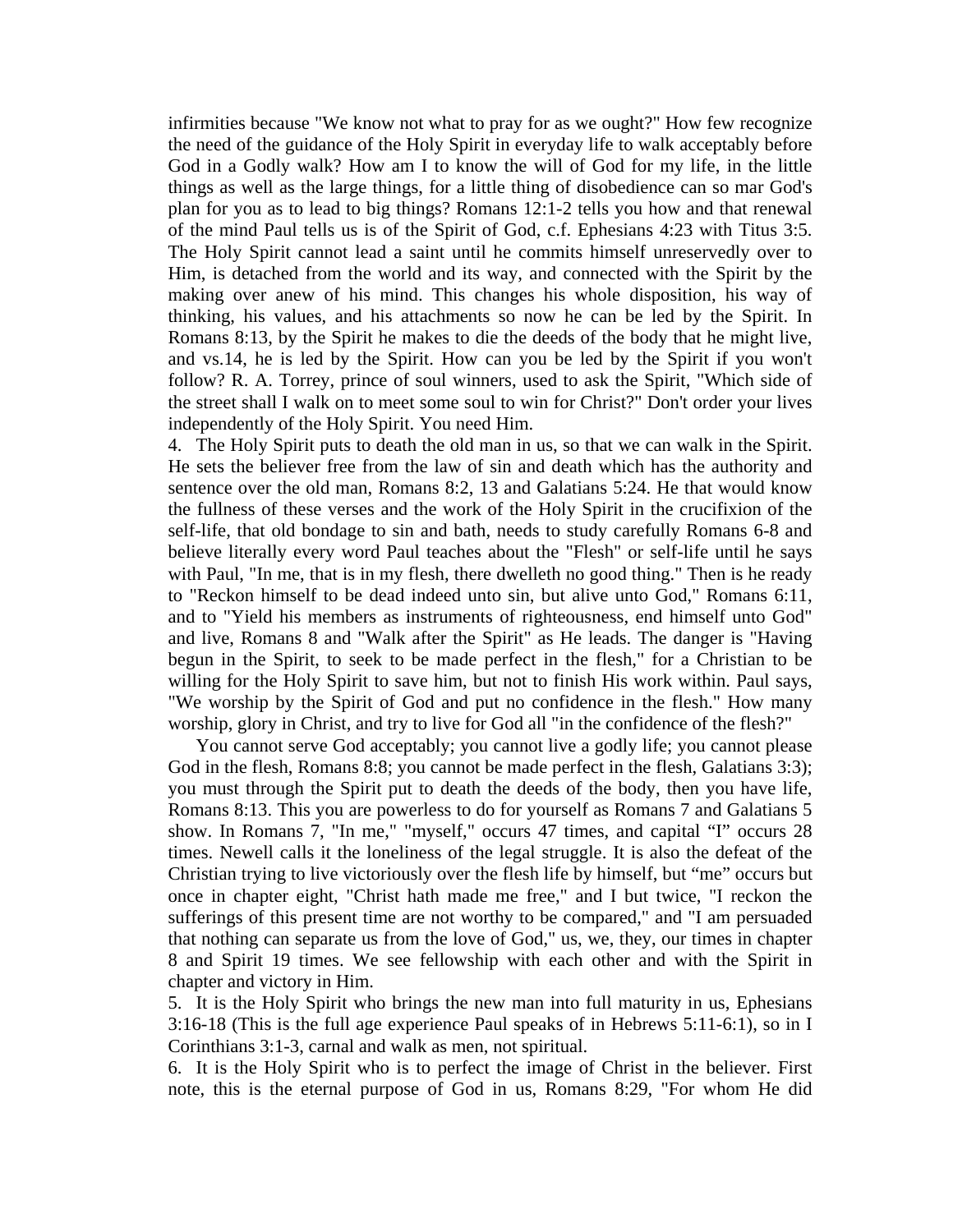foreknow, He did predestinate to be conformed to the image (exact likeness) of His Son;" God's primary purpose in us is the reproduction of the family likeness (which in perfection is in Christ). "Who is the firstborn among many brethren," Greek, "He marked us out ahead of time to be the exact copies of the likeness of His Son, that He might be the Elder among many brethren." Paul says of the Galatians, Galatians 4:19, "My little children of whom I travail in birth again until Christ be fully formed in you," (Lit.) It is the work of the Holy Spirit to complete this conformity unto the exact copies of His likeness, II Corinthians 3:3 and then 3:18. This transformation from Glory to Glory (character or excellency) is unto the same likeness by the Spirit of the Lord. Note: this image of Christ is the new man, Cf. Romans 14:14 with Ephesians 4:24 (The word "after" here in the Greek is "In the likeness of God," Conybeare)

7. Along with this, the Holy Spirit daily cleanses the believer's walk by or through the "sanctification of the Spirit," II Thessalonians 2:13 and I Peter 1:2, Here we are chosen ones, or elect ones, in or through the sanctification of the Spirit, (hallowing, separating unto holiness) unto (for in order to) obedience and sprinkling (metaphor is to the daily sprinkling for cleansing of the daily walk of the Israelites in the Old Testament by the water of sprinkling of Holy Water made by the sacrifice of the Red Heifer; this was for daily defilement) of the blood of Christ. The Holy Spirit daily applies the blood of Christ to the believer to cleanse his daily life. Let me give you Berkley's beautiful translation: "Chosen in agreement with the foreknowledge of God the Father, and consecrated by the Spirit to be obedient to Jesus Christ, and to be sprinkled with His blood." Salvation is the work of the Triune God. This special consecration by the Spirit is unto obedience to Christ and daily sprinkling with His blood. This calls to mind I John 1:7,"If we walk in the light as He is in the light we have mutual fellowship, and the blood of Jesus Christ His Son cleanses (present tense, Rotherham, "Is cleansing," keeps cleansing us, and Williams, "Continues to cleanse") us from all sin.

8. The Holy Spirit sheds abroad the love of God in our hearts, Romans 5:5 and 15:30, "The love of the Spirit" James 4:5, "The Spirit that dwelleth in us lusteth to envy," "Loveth us with jealous envy." In the context He is jealous over us because He it is who is wooing the bride for Christ and is to deliver her to her heavenly bridegroom. He seeks to separate us from the world and the love of the world. He loves us as the Father and Son loves us.

9. The Holy Spirit unifies the believers, Ephesians 4:3-16.

10. The Holy Spirit produces fruit in the believer, Romans 14:17, 15:13, Galatians 5:22-23. All of these are the very virtues and excellencies of Christ's own life. All of these are not works of the flesh but fruits of the Spirit.

11. The Holy Spirit guides us into true worship, Philippians 13:3 RV, "For we are the circumcision, who worship by the Spirit of God and glory in Christ Jesus, and have no confidence in the flesh," and John 4:2l-24. How silly then for Catholics, Jews, and Protestants to try to conduct joint "worship services." How much worship is of the flesh? Note Ephesians 5:18-20, How the Spirit inspires true heart praise!

12. The Holy Spirit does now and shall quicken our mortal bodies, Romans 8:11, 23 and James 5:14. It is He who shall give us our new bodies.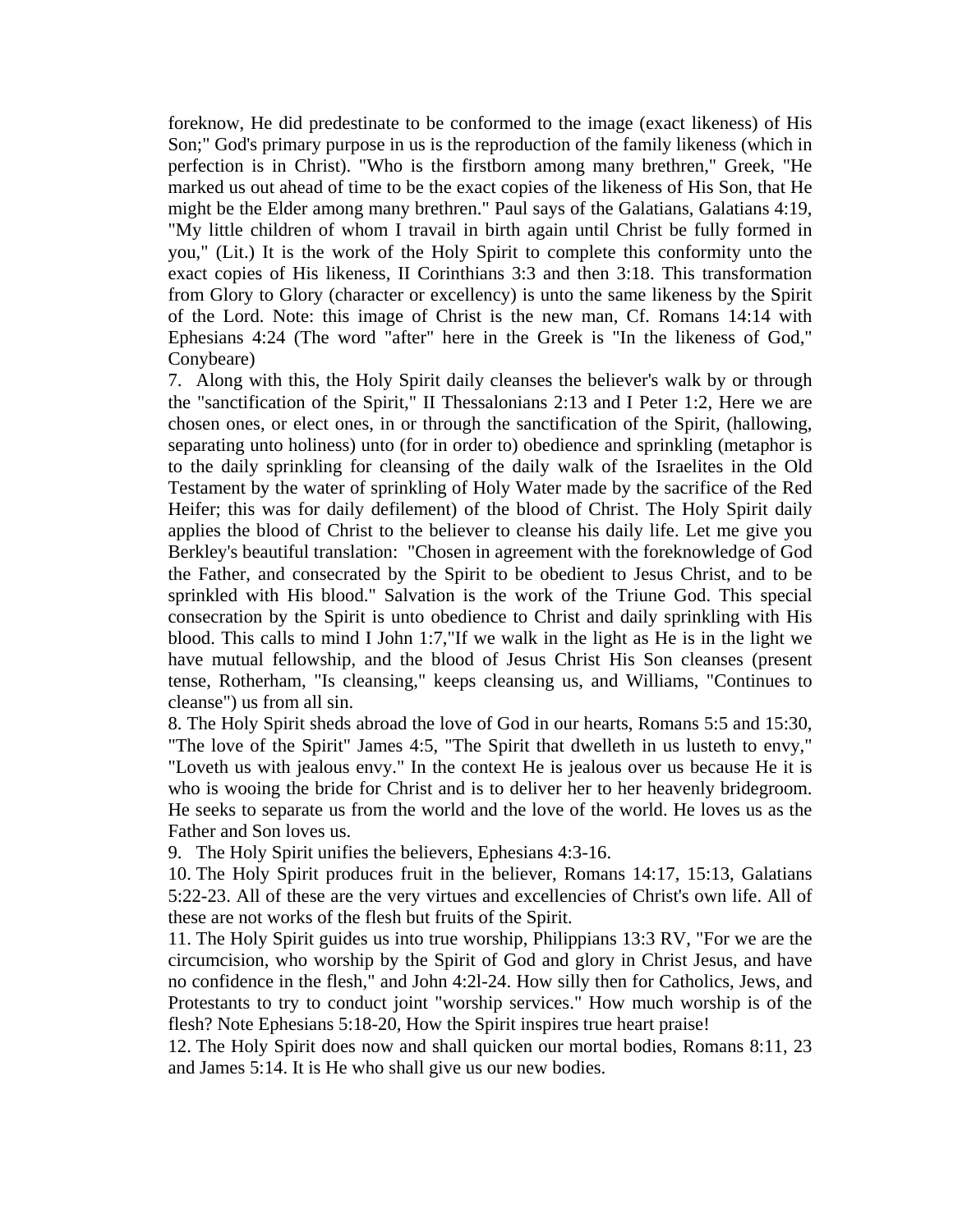# 3. The Endowment of the Spirit

 The endowment of the Holy Spirit is for service. No acceptable service can be rendered unto God without Him. Without Him, our every work is immature, imperfect, and powerless. There are all too many who speak, "serving the Lord in their own weak ways," trying to carry out a spiritual ministry without the Spirit. We have seen early in our present Doctrine that the greater parts of the ministry of the church today is carried out in the wisdom of man, in the energy of the flesh apart from any wholehearted dependence upon the Holy Spirit for power. Men forgot that "It is not by might nor by power but by my Spirit saith the Lord," Zechariah 4:6 Note carefully the vast difference in the Apostles before and after Pentecost. Before, they were a scared, forsaking group, hiding for their lives. After Pentecost, read Acts 4:23- 31; 40:42. What was the difference? The endowment of power by the Holy Spirit coming upon them. The same Apostle Peter, who a few short days before denies with all kinds of oaths that he never knew the man and cowers in vehement denial of Christ before a pointing finger of a girl, now boldly says. "You crucified the Lord of Glory." What was the difference? The mighty outpouring of the Holy Spirit. The murderers of our Lord stood convicted, why? Just the logic of Peter? No. The Holy Spirit applied the message. See Acts 4:7-13. Note well two passages:

a. Luke 24.:49, The word "endued" here is "enduses the," "That ye may he clothed with power from on high," It carried the idea of "invested as with a garment with power" because of the promise of the Father, the Baptism with the Holy Spirit on Pentecost. Jesus said, "Don't enter your ministry for me without the Holy Spirit investing you with power from on high."

b. This is further brought out in our second text, Acts 1:8, "But ye shall receive the power of the Holy Spirit coming upon you," literally, the idea is His very coming upon you brings the power, "And ye shall be my witnesses both in Jerusalem, in all Judea, and in Samaria and even to the remotest parts of the earth." Note: Don't start but tarry for the enduement of Power, then you shall receive the power of the Holy Spirit coming upon you; Ye shall be witnesses unto me, or literally, My witnesses, Acts 4:33; 5:32; 6:10.

 By way of illustration, we have the experience of our Lord on earth. We are to walk even as He walked. He worked no works nor taught no teachings until He received the fullness of the Holy Spirit, Luke 4: 1, "And Jesus being full of the Holy Spirit returned from Jordan and was led by the Spirit into the wilderness; vs. 14, "And Jesus returned in the power of the Spirit," then "And He taught in the synagogues;" Matthew 12:28, "Through the Spirit He cast out demons;" Acts 1:12, "He through the Spirit gave commandment to His Apostles;. Acts 10:38, how God anointed Jesus of Nazareth with the Holy Spirit and power, who went about doing good and healing, etc. Surely this bears the message to us of our need of that same anointing.

 The specific bestowals of the Holy Spirit for this ministry in the believer are the gifts of the Holy Spirit, I Corinthians 12:4-11; 28-31, all operating within the believer for the edification of the Body of Christ.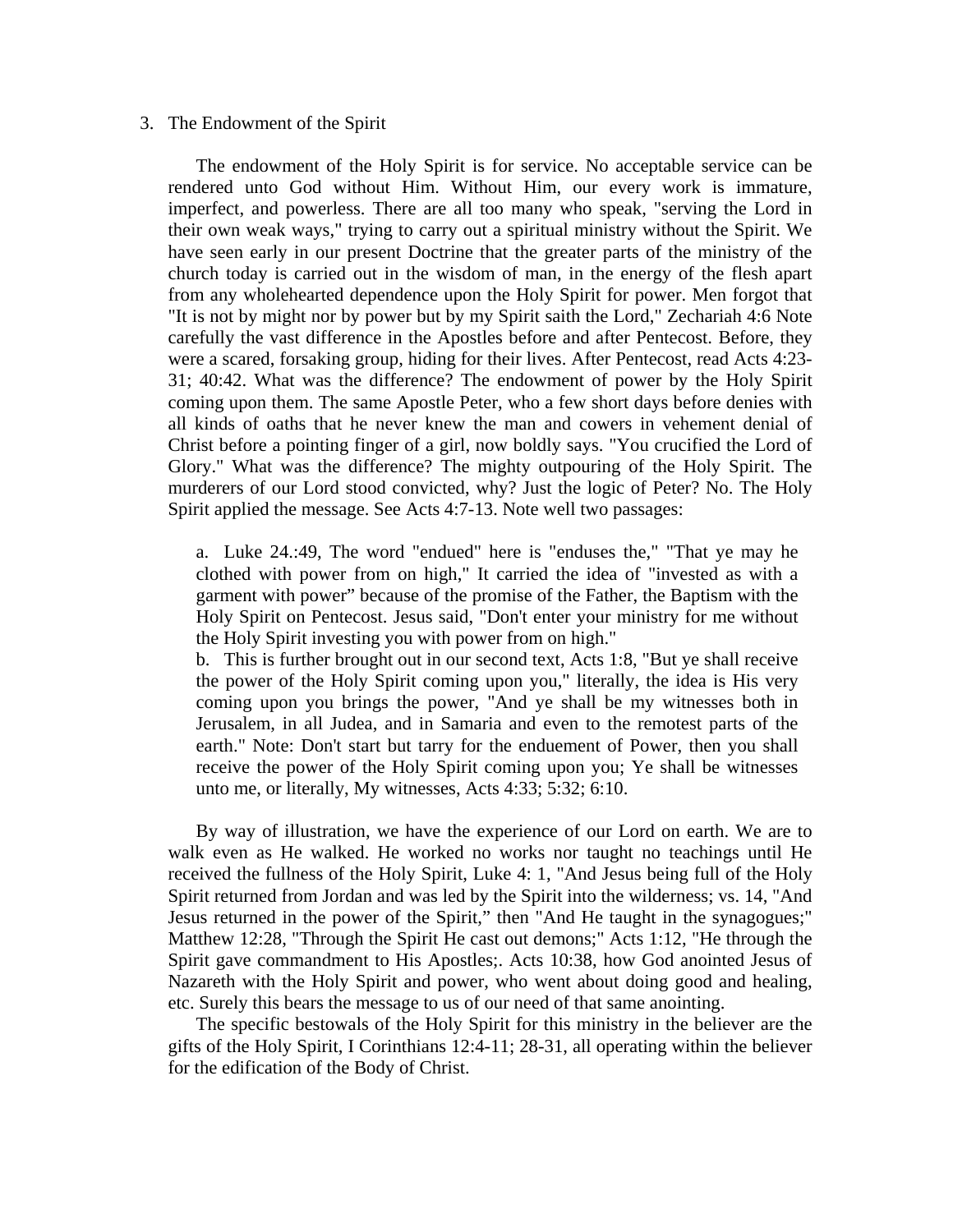Last of all, this particular change or trust given unto us by the Holy Spirit is not our own, but for the profit of the whole body, I Corinthians l2:7, "For the profit of all." They are to be ministered to in the power of the Spirit as Paul's preaching, I Corinthians 2:4, and they are to be kept through the Spirit, II Timothy 1:14. "That good thing," Greek is "deposit, entruste, charge" as vs. 6. Here are the two great committals and two keepings, vs. 12-14.

## 4. The Administration of the Spirit

 The Holy Spirit is not here in the body of Christ, His Church, as its servant, but as its Ruler. In everything He is Christ's representative. He is not to speak of Himself, but the interests of Christ are His. The Book of Acts could just as well have been called, "The Acts of the Holy Spirit" or "The Acts of the Risen, Exalted Christ through the Holy Spirit." We see here the most fruitful cause of failure in church work; i.e. The Holy Spirit is not taken into the council as the unseen Chairman, the real Lord of the assembly, the Vice-regent of Christ, again emphasizing the truth, "This is the dispensation of the Holy Spirit." Unto Him belongs the oversight of the slightest detail of Christ's work and house. We see it in His "Placing of the member in the Body, by baptizing them into the Body, then gracing each of them severally as He wills with various manifestations of the Spirit, and settling them in the body to the edification of all, He it is who is building a temple of God out of the church and making it a "habitation of God through the Spirit." How can any man choose the position needful in Christ's body? What human wisdom shall we use to determine our individual ministry? How do we know what gift is necessary? How keenly we should feel our dependence upon the Holy Spirit for the very sermon necessary for that occasion! He knows the individual need of each believer and can suit the message to that need in the "words, which the Holy Spirit teacheth," I Corinthians l2:4-11, "Distribution of gifts, but the same Spirit." There are "Diversities of administrations of ministries but the same Lord." "There are diversities of operations (Miraculous workings) but the same God, the Manifestation, (Showing forth) of the Spirit the utterance of wisdom;" "To another the word or utterance of knowledge by the same Spirit;" "To another faith by the same Spirit;" "Healing by the same Spirit;" then, vs.11, "But all these worketh that one and the selfsame Spirit distributing to every man severally as He wills."

 Man usurps this place and prerogative of the Holy Spirit. It becomes a Laodicea (Rule of the people). All too many times a pastor is chosen, a missionary sent, or a church built on a show of hands instead of waiting upon the Holy Spirit. We need "it Seemed good to the Holy Spirit and to us," Acts 15:28, as at the first Church council at Jerusalem. How many preachers change pastorates and make important decisions to change the whole completion of God's work without whole-hearted dependence upon the Spirit of God, many only for larger salaries or warmer climates.

a. The Holy Spirit in the Government of the Church.

 There is no doubt at all that early preachers did not choose the ministry but the Holy Spirit chose them. They were not elected to it by popular suffrage or by show of hands, but were given to the church by the Holy Spirit, Acts 20:28 R.V., "Take heed to yourselves, and to all the flock in which the Holy Spirit hath made you bishops, to feed the Church of God." See Ephesians 4:8-12. The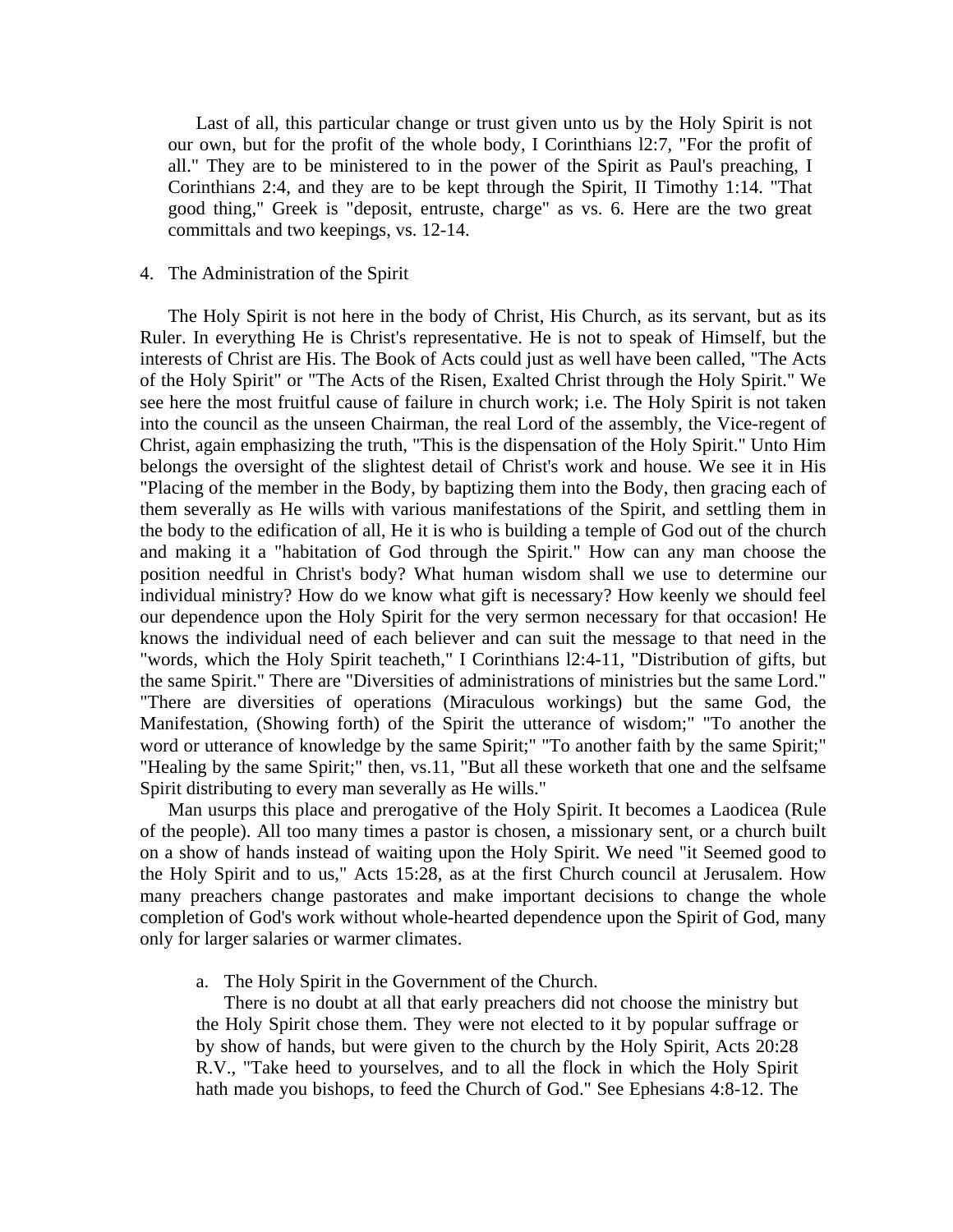ascension of the Lord meant the descension of the gifts (Synonymous with the Holy Spirit), "by which He gave some apostles, prophets, evangelists, pastors, and teachers, for the perfecting of the saints, work of the ministry and building up of the body of Christ." What shall we think of men who set up cardinals, popes, priests, etc., not given of the Holy Spirit? In Revolution 1, "The Glorified Lord holds the stars fast in His right hand." They are set up and kept by Him, not by suffrage. The Holy Spirit is the breath of Christ in His Church, and the church can so diet until the "One who has the seven Spirits of God stands without entreat a church "which has a name that it lives and is dead."

b. The Holy Spirit's ministry in the Missionary work of the Church.

 The church has both failed to listen to the Spirit's promptings in the acknowledgment that the missionary effort is the paramount work of the church, and that He is to appoint the man and the place. Christ's words, "Go ye into all the world and preach" has never been withdrawn and must be very dear to the Holy Spirit. You will note well that every great outpouring of the Holy Spirit has been accompanied by a new vision of Missions and a sending forth of new missionaries. You cannot have a new filling of the Holy Spirit without Him enduing you with the same passion for the Lord that burns in His heart. The disciples found it so, "Ye shall receive the power of the Holy Spirit coming upon you, and ye shall be witnesses unto Me, then beginning at Jerusalem and radiating unto the utmost parts of the earth." A man may say he is filled with the Spirit of God, but if He has no vision of the lost all over the earth and a burning passion to reach with the Gospel of Christ, those who have never heard, I doubt His experience. Can you think of any work more dear to the heart of the God who "so loved the world that He gave His only begotten Son" to save it? Can you think of any work as dear to the Blessed Saviour who died on Calvary for every human being to the utmost outposts of the earth? Can you think of any work dearer to the heart of the Holy Spirit, who must brood over a lost world and the multiplied millions who have not so much as heard that God so loved or Christ gave? Make no mistake, if you don't want to be missionary minded, don't ask God for the infilling of the Holy Spirit.

 I like the sevenfold outline of the Holy Spirit's interest and ministry in relation to missions in the early church, Acts 13-16 as outlined by A. J. Gordon in *The Ministry of the Spirit*.

1.) In the selection of the missionaries, Acts 13:2

2.) In their thrusting forth into the field, Acts l3:4

3.) In empowering them to speak, Acts 13:9

4.) In sustaining them in persecution, Acts 13:52

5.) In setting the divine seal upon their ministry among the Gentiles, Acts 15:8

6.) In counseling in difficult questions of missionary policy, Acts 15:28

7.) In restraining the missionaries from entering fields not yet appointed of God, Acts 16:6-7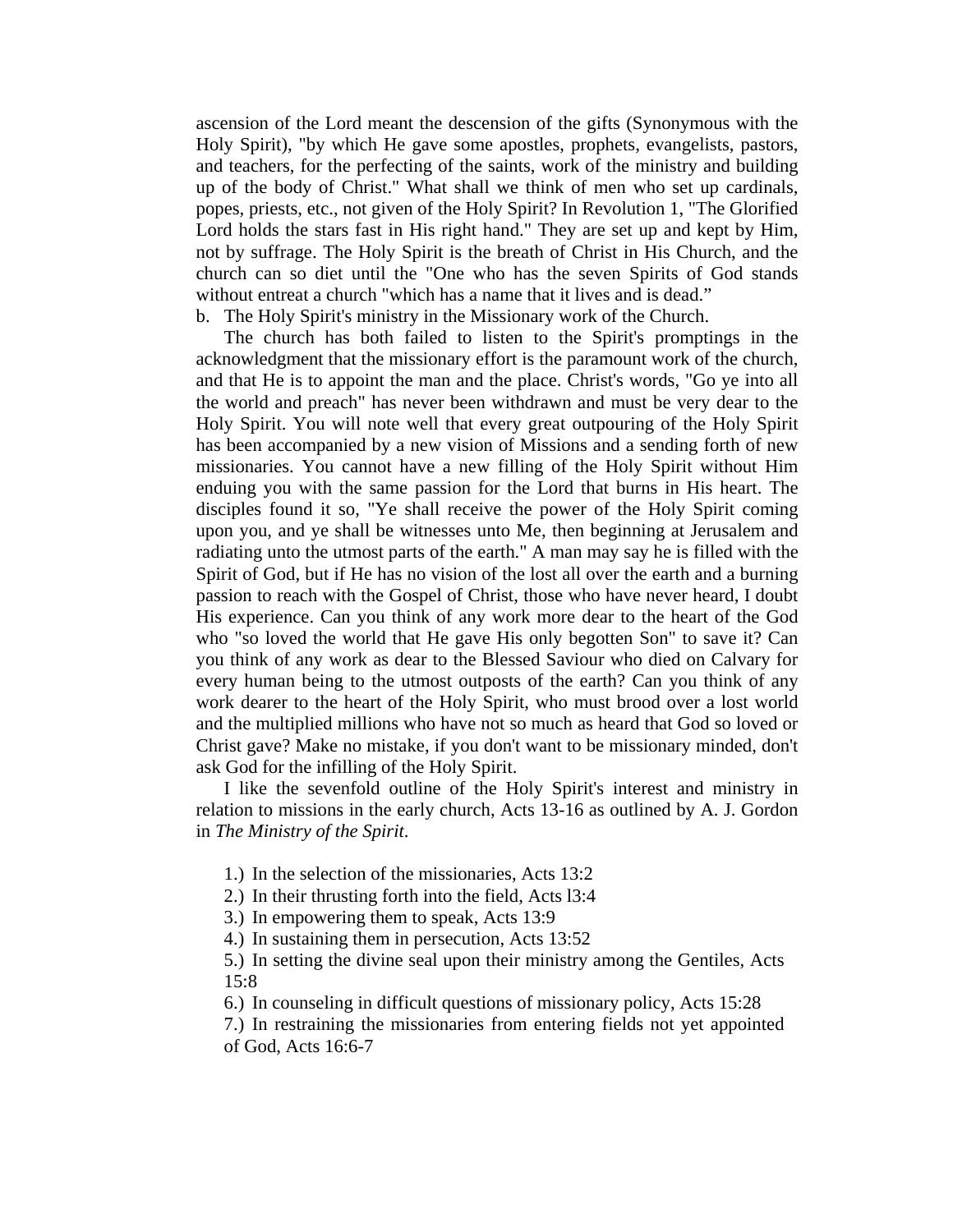c. The Ministry of the Holy Spirit in the Preaching of the Gospel.

 There is a tendency today to belittle the ministry of preaching and to substitute the drama, the moving picture, the songfest, the entertainment, forgetting "It hath pleased God by the foolishness of preaching to save men," I Corinthians 1:21; and Paul said "Christ sent me to preach the Gospel," I Corinthians 1:17; and "For the preaching of the Cross (Lit, the discourse of the cross) is to the saved the power of God," I Corinthians 1:18; and he said he preached it not with enticing words of men's wisdom, but in demonstration of the Spirit and of power, I Corinthians 2:4. Paul said in I Thessalonians 1:5, "Our Gospel came not unto you in word only, but also in power and in the Holy Spirit and in much assurance (Gushing fullness)." See also Hebrews 2:4, and Peter, in I Peter 1:12, "Preached the Gospel unto you with the Holy Ghost sent down from heaven." See Acts 4:31.

d. The Ministry of the Spirit in the Public Worship.

 Note in prayer: In order to have Christ answer to concerted prayer, there must be what He called, "Agreement," Matthew 18:19, "If two of you shall agree on earth as touching anything, they shall ask it shall be done for them of my Father which is in heaven;" agree is "sumphonesosin," symphony or symphonize in accord. This is symphonizing with each other and with Christ "In His Name" See negatively Acts 5 (Acts 5:9); it is the same word, so "One accord" after Pentecost, Acts 2:4, cf. 4:32; 5:12; "Unity of the Spirit", Ephesians 5:3. Note worship and song; note Ephesians 5:18-19, "Speaking to one another in song," from the Spiritfilled heart. Note the wording of Colossians 3:16, Hebrews 13:l5, and I Corinthians 14:14-17, the praying, the singing, and giving thanks and the Amen.

# 5. The Fullness of the Spirit

 It is very evident that there are all degrees of Christian experience among believers. It is further evident that there are two polarities of experience (That is, that there are saints who are carnal, weak, and satisfied with just getting into heaven, living lives of inconsistency and uselessness as far as Christ's work is concerned; and that there are saints whose whole lives radiate Christ, and are a benediction to all around them, also filled with all the fruits of the Spirit, abounding unto every good work). We cannot help but ask, "What is the difference? Is there favoritism with God? Is it automatic? Are some appointed by God to be more spiritual?"

 The answer to all of these questions is found in the fact that there is a fullness of the Spirit of God for the believer, which he may enter into or He may not, depending not upon God's unwillingness, but upon the believer himself. The vast difference in saints is due not to some inner quality that one possesses and another doesn't, but upon the filling with another person, which one allows and another doesn't. The benefits, the enjoyment, the pleasing of God, the victory, the fruitfulness is so great, that it is imperative upon every child of God both to study what God has said concerning the fullness of the Spirit, and then not to be content until he or she knows in reality personally that the Spirit of God possesses and fills each vessel with His fullness. To think that you can live victoriously over the world, the flesh, and the devil without the fullness of the Spirit is to deceive yourselves. To think that you can fulfill the ministry God has entrusted to you when He called you into His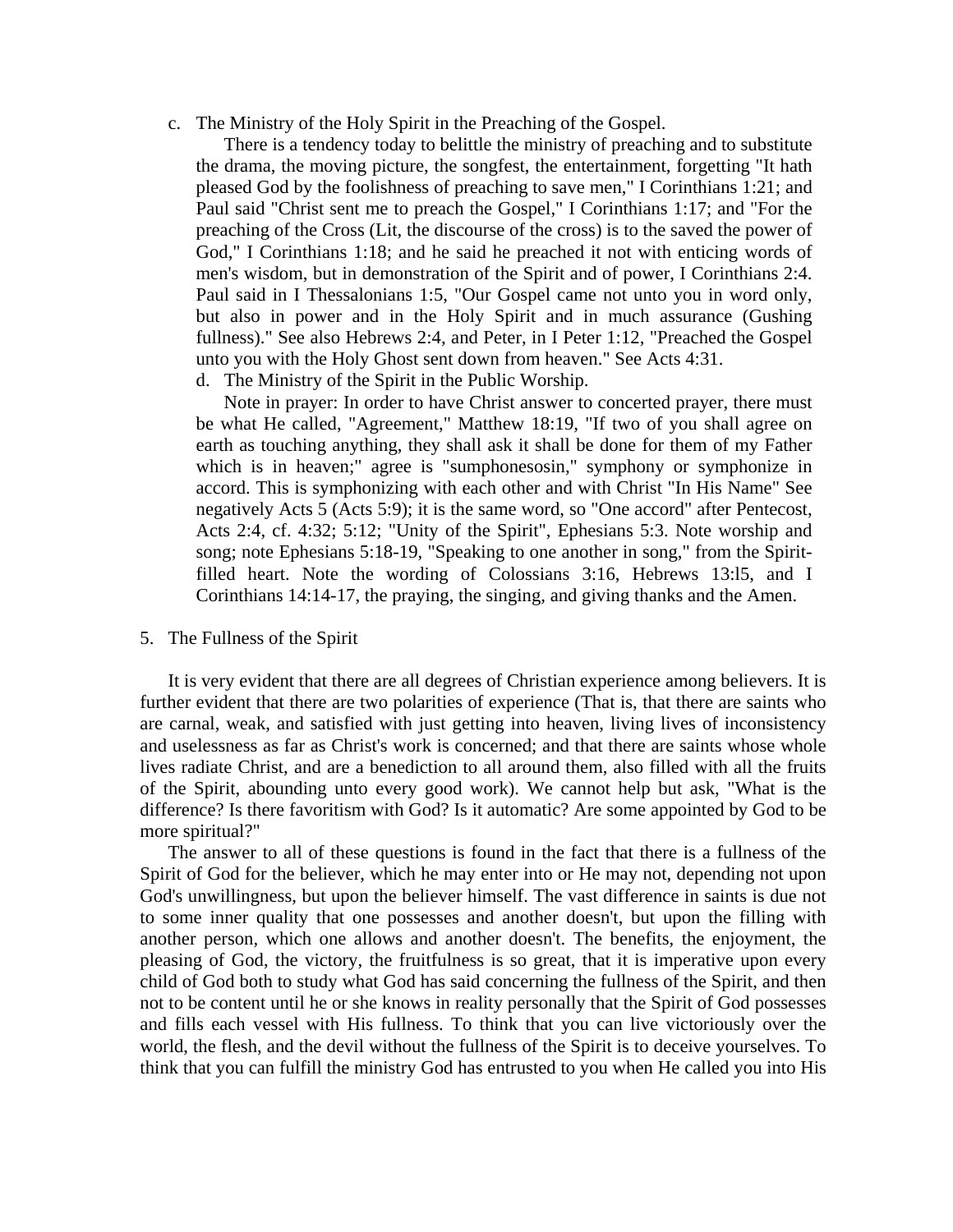service without the fullness of the Spirit endowing you with power from on high is to fail and disappoint Him who called you.

1. The implication of the Spirit's fullness, (The fact of the fullness)

 It is very evident that ordinary human beings, who were saved, were lifted out of the ordinary into the extraordinary, into a supernatural experience into extraordinary lives of usefulness and power by something called again and again, being filled with the Spirit, they did exploits, they had great joy, they fulfilled God's service, they were gifted with special gifts, and their lives influenced those around them to take knowledge of them. When any careful student of the Word reads the results of those being filled with the Spirit, he cannot help but see the benefit of being filled likewise with the Holy Spirit and coveting a like experience. If God had not revealed that it was His explicit will for me to likewise be filled with the Spirit, I would have been envious of those in the Word of whom it is said, "And they were all filled with the Holy Spirit." I would have wondered if it were so, "There is no respect of persons with God."

 One of the healthiest of spiritual exercises is to study carefully the results of the Spirit's fullness upon those in the Bible. It creates in you a spiritual hunger and thirsting after righteousness, which won't be slaked until you also know His sweet fullness in your own life. Nothing will make you more dissatisfied with mediocrity, than to catch a glimpse of the sweetness, the fullness, the blessing, the enjoyment of God, etc, that can be yours by the filling with the Holy Spirit. Note such statements as prove the filling of the Spirit as being a fact, Acts 2:4; "And they were all filled with the Holy Spirit." (Note it says "All"); Acts 4:8, "Then Peter filleth with the Holy Spirit," Acts 4:31; "And they were all filled with the Holy Spirit, and they spake the Word with boldness;" Acts 9:17, Ananias, "the Lord even Jesus... hath sent me that thou mightiest receive thy sight and be filled with the Holy Spirit;" Acts 12:9, "And Paul filled with the Holy Spirit; Acts 6:3, "Look ye out seven men full of the Holy Spirit and Wisdom." (Certainly there must have been visible evidence in their lives of the fact that they were full of the Holy Spirit.); Acts 7:5, "But he (Stephen) being full of the Holy Spirit saw the glory of God;" Acts 11:24, Barnabas, "A good man and full of the Holy Spirit and faith."

 Here were 120 filled with the Holy Spirit. Here were individuals, not apostles, but ordinary deacons to wait upon tables and carry out the ministry, men full of the Holy Spirit. Here were others later, filled with the Spirit. Are we to consider that, these were unique cases? The Spirit is still here, He still has the same ministry to perform; the need is still as great. We recognize that the same command, requirements, commission standards of excellency, purposes, etc., are binding upon us as upon them. Do we need less the same equipment as they? No one can dispute the fact of the Spirit's infilling in the early church. No one can dispute the great need of the Spirit's filling, nor the benefits from being filled. Furthermore, the explicit revelation of the will of God in Ephesians 5:17-18 settles all doubt as to the mind of the Lord concerning whether the same fullness of the Spirit of God is for us and God's complete will for us. It may be argued by some, "but why isn't there more said in the Epistles about the "Filling with the Spirit?" are not there more unfolding of the great truth? Ephesians 5:18 is enough. Many of the great truths of the Word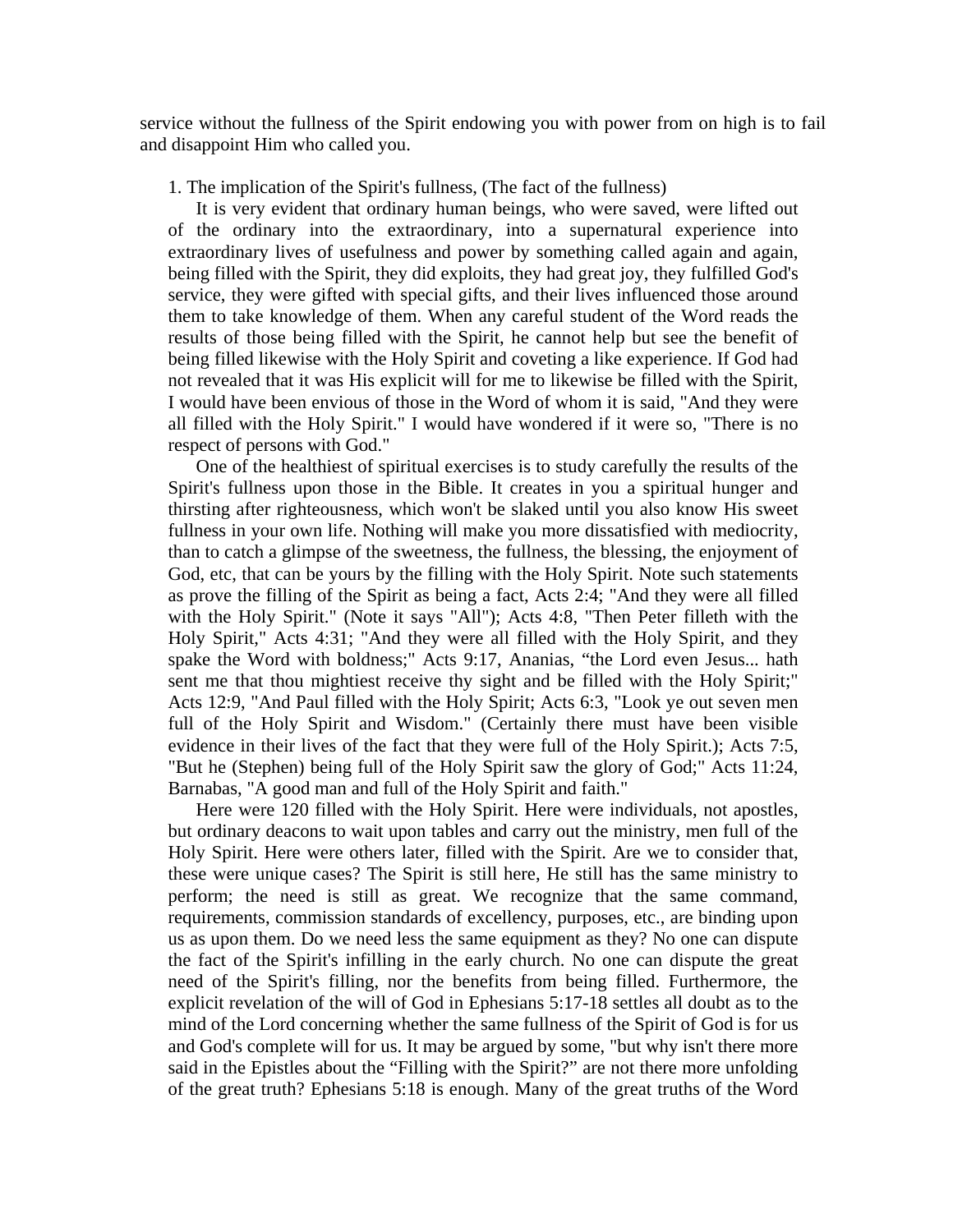of God are contained in a simple verse. We have the apostolic example many times repeated, and then the explicit apostolic command in Ephesians 5:18. For argument sake, however, let us note this truth; there was no need to reiterate countlessly the imperative of the Spirit's fullness. The disciples considered it the very normal procedure for a believer to go on with the Lord to being filled with the Spirit. You can see that at Ephesus when Paul missed in the Ephesians something and in mild rebuke says, "Did you receive the Spirit when you believed?" The reason - they were not even saved, knowing only John's baptism. Paul rested not until they were saved and filled with the Spirit. To prove that it was to be the normal experience one has but to read the first intimation of the Spirit's indwelling fullness in John 7:37-39 to see that Christ expected every believer to have out flowing rivers of living water.

 Also, the same truth of the Spirit's infilling is taught in other ways in Paul's Epistles. Since the Holy Spirit in this dispensation is the "Spirit of Christ," in the same sense in which in the Old Dispensations He was called the "Spirit of Gods" i.e., He is to be the energy of Christ, the One who carries out Christ's will and purpose now, so "to put on the Lord Jesus Christ," Romans 13:14; "To be so crucified with Christ, that you no longer live but Christ lives in you," Galatians 2:20; or "For me to live is Christ," Philippians 1:21. All the portions dealing with our complete conformity to Christ, and His living in us and through us, what is this, but another way of saying that the Great Representative of Christ, the Holy Spirit is fulfilling His office work in the believer and filling Him. He does not fill to make Himself felt and known, but to reveal Jesus Christ to that heart and through Him to others. What is it to be filled with the Holy Spirit, but to be filled with Christ? 2. The Import of the Spirit's fullness, (The meaning of His fullness)

 What is it to be filled with the Spirit? Is it an unknown ecstasy, a thrill, a physical excess, a blessing, an occult mystical revelation, an exaltation of the flesh? All these and many more have been either the definition or the essence of the experience of so many. The answer to all these must be an emphatic, No! We say simply, the infilling of the Holy Spirit is the infilling of the Holy Spirit, is to be filled with a Person. The One who came into your inner Spirit, and created a new creation there in His own life and likeness, and remained to indwell you as a "Temple of the Holy Spirit," will fill the whole temple with His presence and personality. The Holy Spirit is both the agent and the content of the filling. He fills and is the filling, be filled with is "pneumatos - or with the Spirit as Acts 2:4 and Acts 6:3, 7:55, "Full of the Holy Spirit" and equals the content - that with which one is filled. In Ephesians 5:18 it is instrumental "en pneumati" and equals the agency by which one is filled. (The case from here is the very same as Ephesians 2:22, where the A.V. correctly translates it, "Through the Spirit" is instrumental in case. It is correct to state that the Holy Spirit is both the agent and the content of the filling. He fills with Himself to bring the fullness of the life of Christ into the believer. A Spirit-filled life is a Christ-filled life, John 16:13-15. It means the death, the crucifixion of self, all that we are, and the enthronement of Jesus Christ. To be filled with one Member of the Godhead is to be filled with all three member of the Godhead. In Ephesians 3:16-19 Paul shows this; there is first the strengthening with might by His Spirit in the inner man (the same as being filled evidently), and then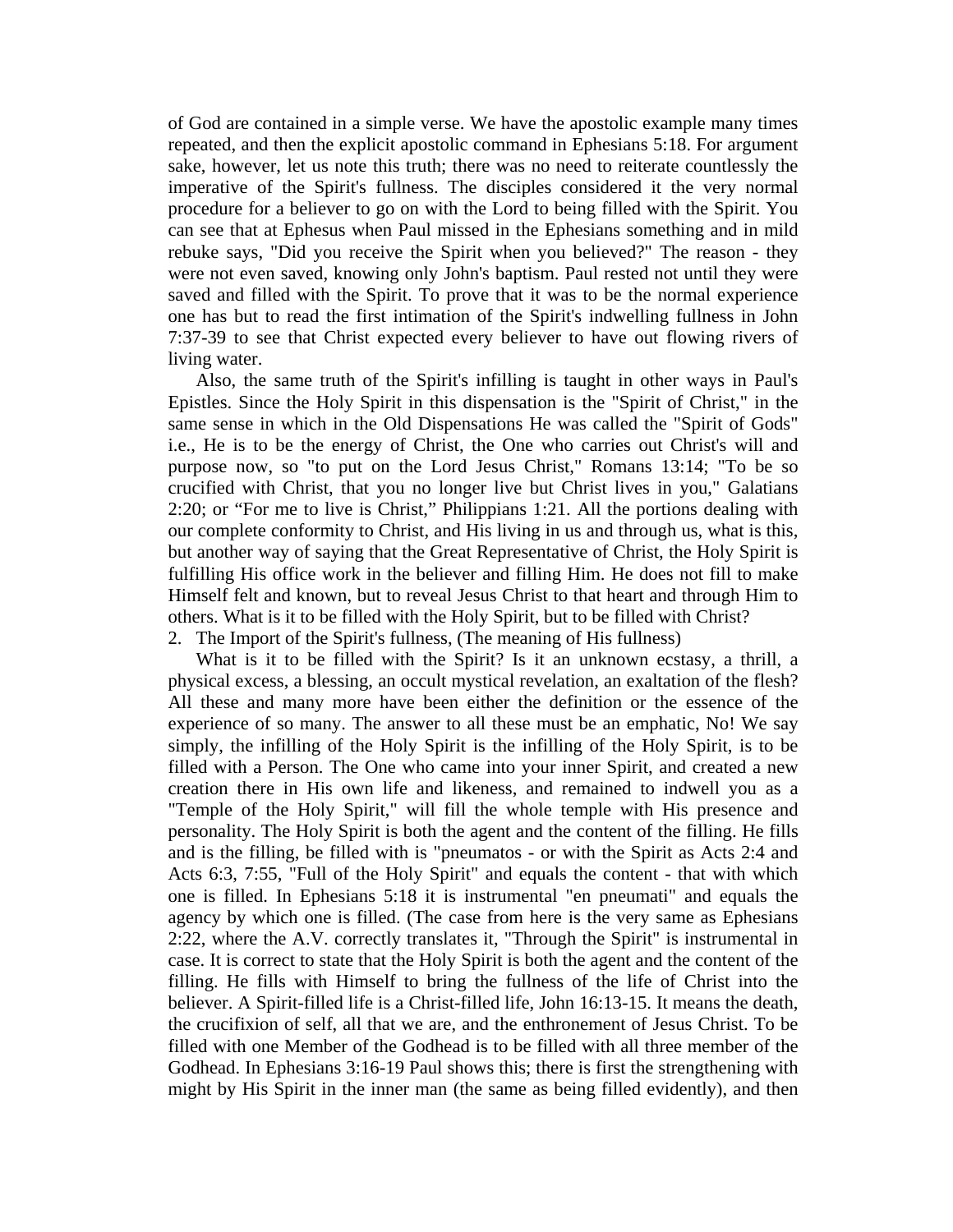"That ye might be filled with all the fullness of God.") It is a Spirit filled life; a Christ-filled life; a God-filled life. It is no longer I that lives, but Christ that liveth in me. Note I Corinthians 6:17, "He that is joined to the Lord (joined is "cemented; literally "glued firmly together) in one Spirit (with the Lord.)

3. The Imperative of the Spirit's fullness. (The necessity of His fullness); this follows from two lines of thought:

a. One we have already considered all through our doctrine of Pneumatology namely, our powerlessness, defeat, and fruitlessness without His fullness, coupled with His command to His own, "Wait for the promise of the Father," "Tarry until endued with Power from on high;" a dispensational command, it is true, but also a personal one to transform these weak, cowardly, insufficient men into "His witnesses." This first line of thought has to do with the need, individually. It has to do with what we are within ourselves, our capacity, strength, and resources, and what we can be in His fullness.

b. The second line of thought is the direct command of the Holy Spirit through Paul in Ephesians 5:18. Here it is not left to our wish, or discretion as to whether we want to be filled with the Spirit. It is not presented as a spiritual luxury, or a transitory blessing which is superfluous to the everyday Christian life, as frosting to a cake. It is the direct command of God as the very bread of heaven, the prime necessity to please God, "They that are in the flesh cannot please God," "And walk in the Spirit and you will not fulfill the lust of the flesh." Note the words of our text are in the imperative mood in the Greek-- "You being filled of or by the Holy Spirit." To add force to it, we have two other commands, One positive and the other negative in the context, vs. 17, "Be not unwise (senseless) or insensitive but understanding what the will of the Lord is." Don't be insensitive to the will of the Lord - Negatively - Stop getting drunk with wine to debauchery (Don't be filled with wine to that hilarity); then, "Be ye being filed with the Spirit," unto His fullness, and His ecstasy. All three of these commands are explicitly His will, so one need not pray, "If it be Thy Will fill me with Thy Spirit." It is His Will expressly spoken, and we need fear to shorten it or evade it; but not to rest content until we know that the Spirit of God is filling us with His fullness, because every believer has the Spirit, and He moves at times, warning, revealing, teaching, glorifying Christ, feeding the pneuma, etc. They take it for granted that they are full of the Holy Spirit, though self is seen and felt in all its old power over them. They have taken it synonymous that the indwelling is the same as the infilling of the Spirit, or that the indwelling will gradually, inevitably result in the fullness. "The level will involuntarily, gradually rise into the fullness. They reckon not with the Old Man and his desires and antipathy to God and the Mind of the Spirit. They think both Christian growth and the Spirit's fullness is inevitable and involuntary, and sink into apathy and mediocrity. The Christian life is not involuntary; it is uphill and strenuous, likened to warfare, race, etc.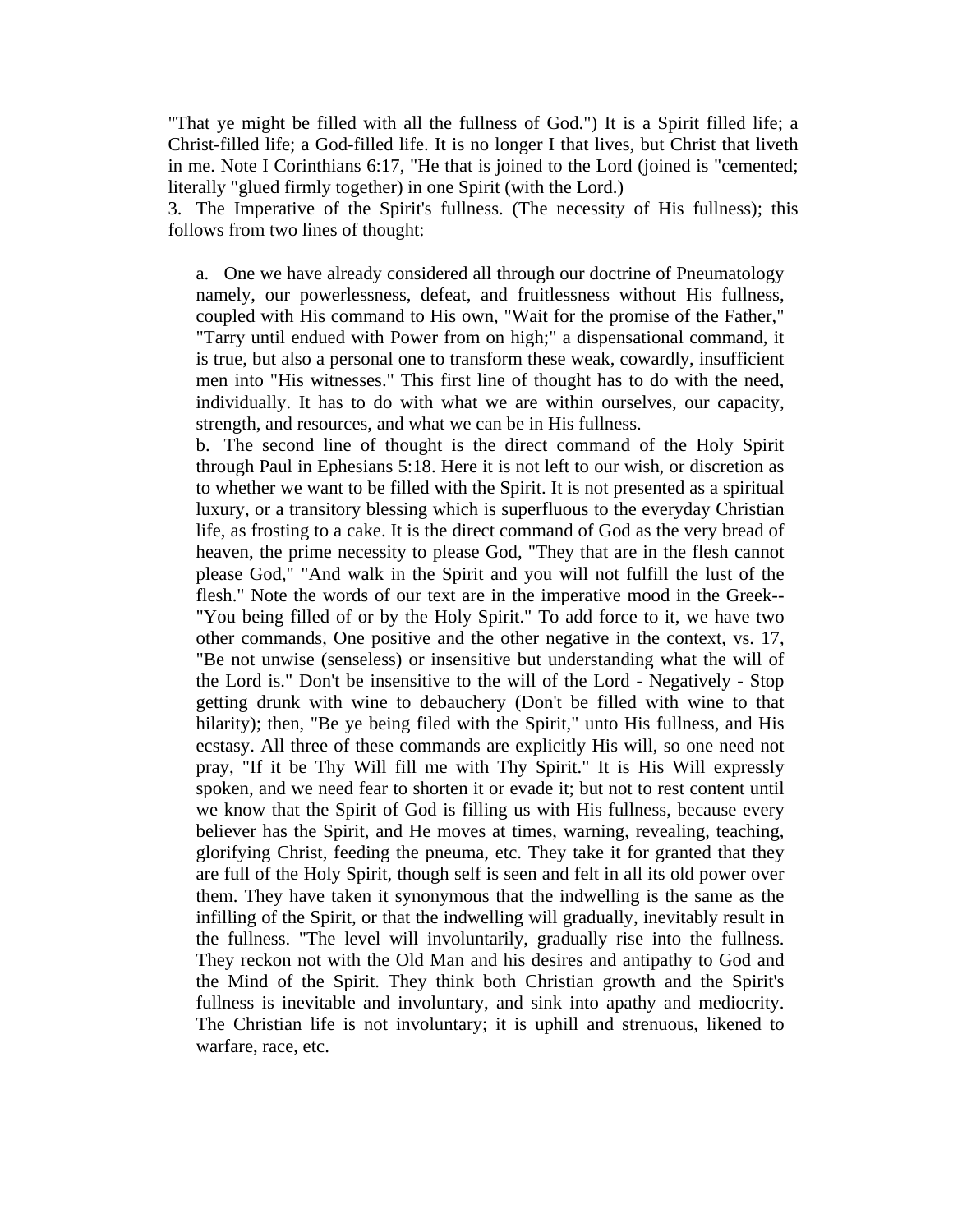4. The Impartation of the Spirit's Fullness.

 It is amazing the complicated conditions or steps which so many place upon the Spirit's fullness, and many then add to these some physical evidence to prove that you are filled. Every picture given in the New Testament is of simplicity and normalness attached to His fullness. Nowhere is there placed before us any list of requirements, any great steps outlined. This certainly must be intentional of the Holy Spirit. The very fact that the infilling is not outlined again and again, or commanded repeatedly, is significant. As the disciple or believer follows the Lord in every respect of repentance, faith toward Christ, baptized by the Spirit into the Body of Christ, and then obeyed every apostolic command of consecration; yieldedness, and separation, cleansing, as naturally as salvation followed the first faith in Christ as Saviour; the Holy Spirit filled the yielded, dedicated, and cleansed temples, most of the time as the need arose or as they prayed for help even though not asking for His filling. They were not emphasizing the Spirit's work as a separate work after much tarrying, beseeching, crying, effort, waiting, and looking; but rather as they obeyed Him and His every impulse as they went they were filled. Is not this the secret of the failure of so many today who emphasize the Spirit's fullness with all kinds of man-made conditions while they themselves disobey His simplest demands, (Such as a "Cleansing of themselves of all filthiness of the flesh and Spirit perfecting holiness in the fear of God," or a "yielding of their members as instruments of righteousness")? What could hinder the consecrated, yielded cleansed heart from being filled with the Spirit? Don't look for mystical majestic, multiplied requirements for His fullness, while living a life of inconsistency and carnality. Much of modern "Holiness" could better be called fleshy license, and much of it is a physical demonstration. At meeting they look for and get a spiritual jag, while showing no fruits of the Spirit in their everyday lives. To consider the naturalness or normality of being filled with Spirit, please note:

a. The fullness is for saints, for all saints, only for the saved, John 7:38, 39, "He that believeth," And "They that believe on Him should receive;" Acts 2:38, "Repent, and be baptized every one of you in the name of Jesus Christ for the remission of sins and ye shall receive the "Free-Gift" of the Holy Spirit," the "For the promise is unto you", etc. "As many as the Lord our God shall call'" See Acts 10:44.

b. The fullness of the Spirit as well as His entrance is by obedience, Acts 5:32. This, to my mind, includes implicit, full obedience to all of the Spirit's promptings; not grieving or quenching His every working but following His every leading. You will find Him a faithful Guide, both to the completion of our consecration and the conviction of every uncleanness.

c. Then, note, it is as they prayed that they were filled. In Acts 2:4, it was in answer to prayer; and while they prayed, the Spirit filled; also see it in Acts 4:31 and in Samaria, Acts 8:15 The Apostles prayed for them that they might receive the Holy Ghost, and laid their hands upon them, and they received Him, or He fell upon them. (This is the implication). In Acts 19:6 we see it in Paul's laying hands upon the Ephesians, when the Holy Spirit fell upon them. For the Apostolic prayer see Ephesians 3:16; Paul prays for this Spirit fullness